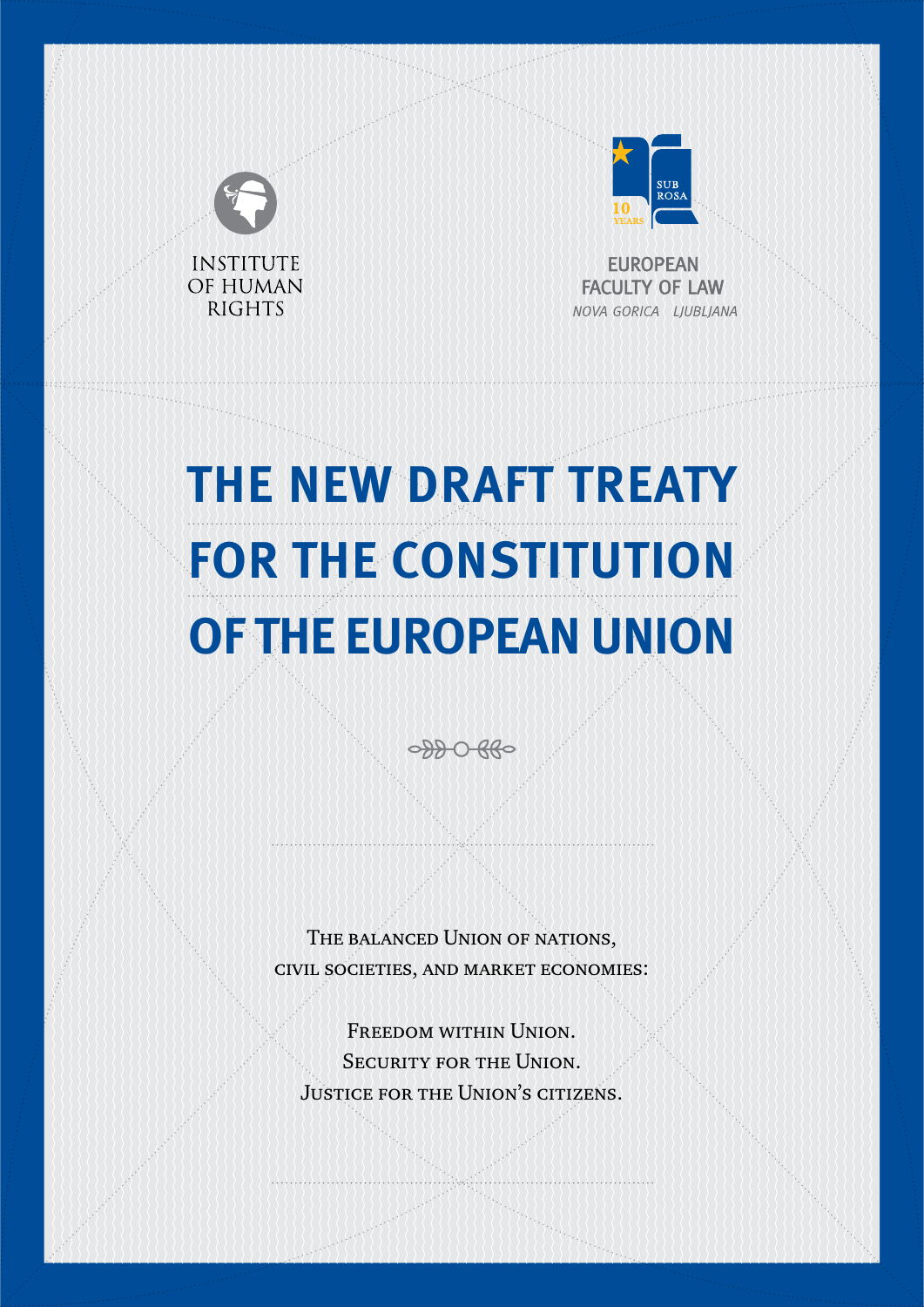

**EUROPEAN FACULTY OF LAW** NOVA GORICA LJUBLJANA

*This draft Treaty for the Constitution of the European Union was prepared by Peter Jambrek to encourage discussion at the International Conference on the Constitutional Process for the European Union, held by the European Faculty of Law, Ljubljana (Slovenia), April 18th and 19th, 2016. Comments and critiques are welcome.*

Nova Gorica and Ljubljana, March 2016.



## *THE NEW DRAFT TREATY FOR THE CONSTITUTION OF THE EUROPEAN UNION*

0000000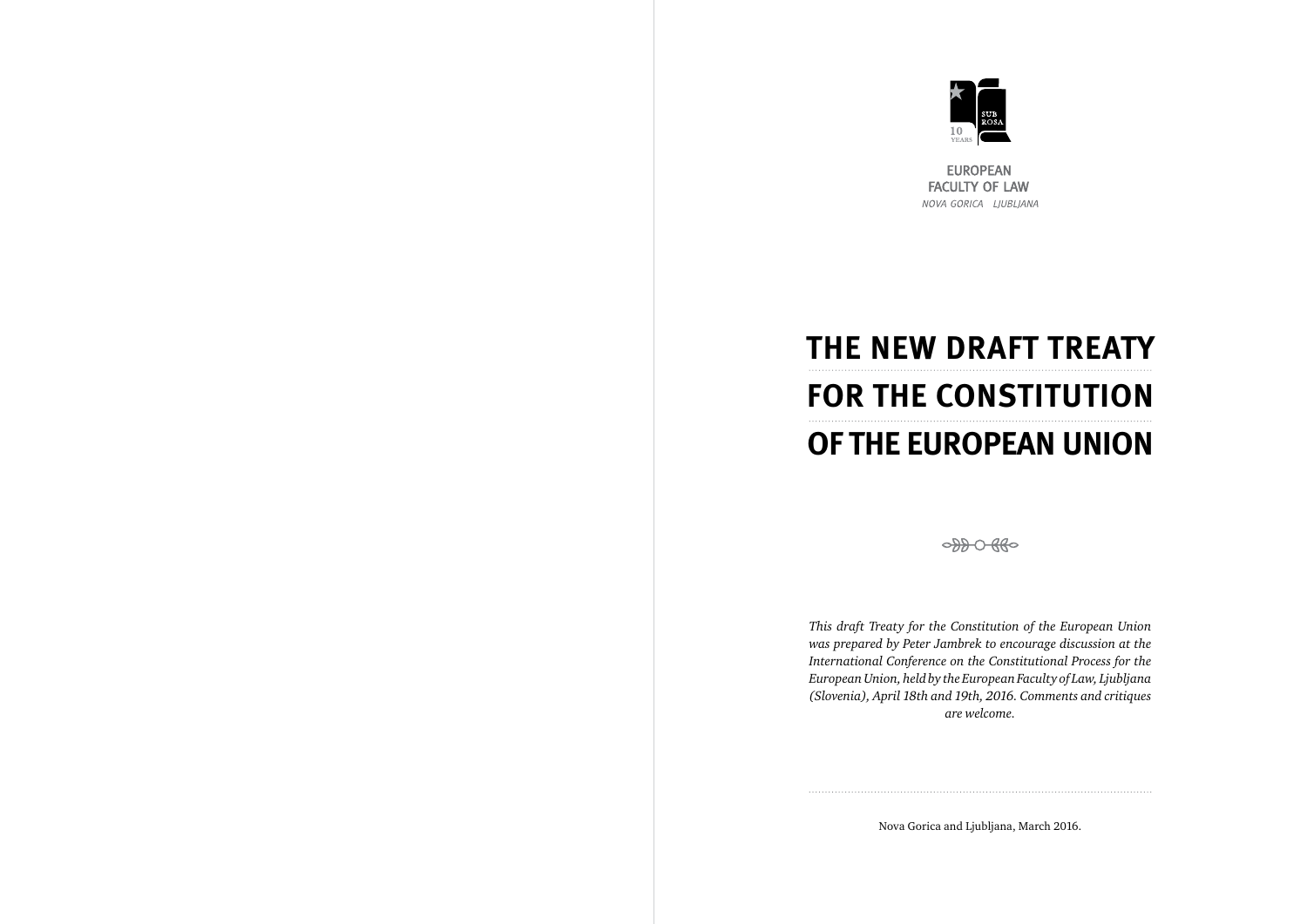- **I. PREAMBLE ............................................................................................................ 7**
- **II.** UNION OF NATIONS AND CITIZENS (art.
- **III. FUNDAMENTAL RIGHTS (art. 20–64) ................................................................. 13**
- **IV. LEGISLATIVE POWERS (art. 65–79) .................................................................... 21**
- **V. EXECUTIVE POWERS (art. 80–94) ....................................................................... 27**
- **VI. JUDICIAL POWERS (art. 95–120) ........................................................................ 31**
- **VI. UNION'S FINANCIAL SYSTEM (art. 121-1)**
- **VII. POWERS OF NATIONS AND THE UNION** Legal acts of the Union (art. 137–141) ......... Categories of Union' competence (art. 142-1 Exclusive competencies of the Union (art. 14 Shared competencies in the areas of environ protection, transport, energy and public hea Shared competencies in the areas of foreign and defense (art. 173–189) ....................................................................................... 57

#### **VIII. GENERAL AND FINAL PROVISIONS (art.1)**

General provisions on legal personality of th Membership and withrawal from the Europe Revision and amendment of the Treaty (art. Final provisions (art. 203-205) .....................

The present and the new draft treaty for the Issues for discussion ................................................................................................. 68

| ment, internal market, consumer |  |
|---------------------------------|--|
|                                 |  |
| affairs, security               |  |
|                                 |  |
|                                 |  |
|                                 |  |
| ean Union (art. 200–201)  64    |  |
|                                 |  |
|                                 |  |
|                                 |  |
| on the historic moment  67      |  |
|                                 |  |
| Constitution of the EU:         |  |
|                                 |  |

#### **APPENDIX 1**

The new draft constitutional process: Notes

#### **APPENDIX 2**

### *CONTENTS*

#### **Copyright © 2016 by the Institute of Human Rights.**

Cesta v Megre 4, Bled 4260 and Cankarjevo nabrežje 11, Ljubljana 1000, Slovenia.

All rights reserved. No part of this document may be reproduced, transmitted, or used in any manner whatsoever in any form, electronic or mechanical, including photocopy, recording, any information storage and retrieval system, or by any other means, without express permission in writing from the director of the Institute of Human Rights. The moral right of Peter Jambrek to be identified as the author of this work was asserted by the Institute of Human Rights at Bled on February 8th, 2016.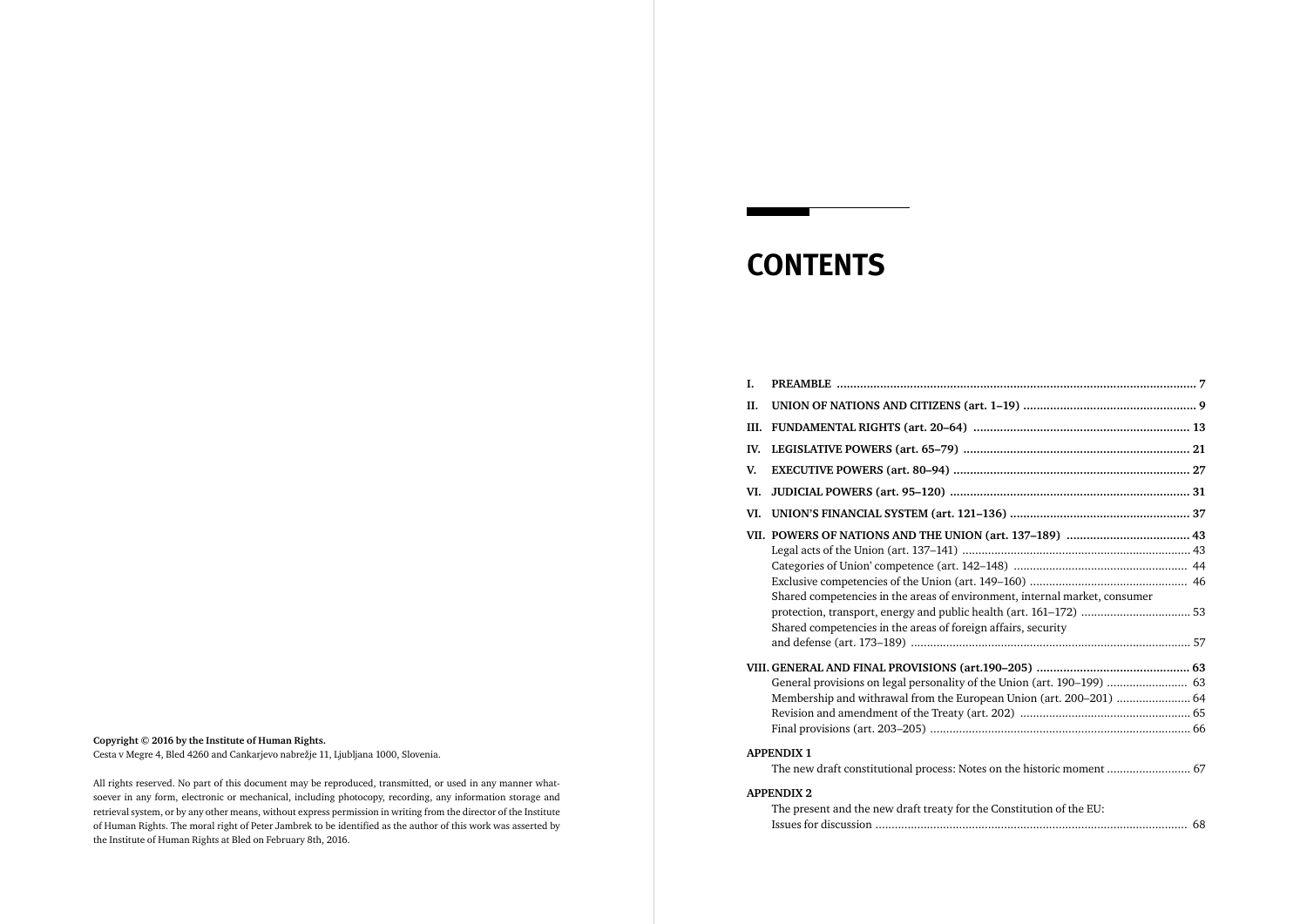### *PREAMBLE*

REPRESENTING the people of the Member States and the people of the European Union,

DRAWING INSPIRATION from the cultural, religious and humanist inheritance of Europe, from which have developed the fundamental human rights and freedoms, democracy, equality and the rule of law,

DESIRING to deepen the solidarity between their peoples while respecting their history, culture and traditions, while promoting development of highest possible level of knowledge end education,

RESOLVED to establish an economic and monetary union based upon a single and stable currency, fair competition and abolition of restrictions on international trade,

RESOLVED to implement a common foreign, security and defense policy, thereby reinforcing the European identity in the regionalized world,

RESOLVED to eliminate the barriers which divide Europe, and to facilitate the free movement of persons within the European Union area of freedom, security and justice for their people,

THE HIGH CONTRACTING PARTIES establish by this Treaty among themselves and for the welfare of future generations the European Union as a sovereign subject of the world order based upon international law:

Peter Jambrek was born in 1940 and obtained the Ph.D. degree from the University of Chicago in 1971. He is professor of constitutional and human rights law at the European Faculty of Law, Slovenia. His visiting professorships and scholarships include University of Pittsburgh, University of Virginia, University of Zambia, and Center for International Affairs, Harvard University. He was a member of the Scientific Committee of the European Union Agency for Fundamental Rights and a member of the European Commission for Democracy through Law. He served as Judge and President of the Constitutional Court of Slovenia and as Judge of the European Court of Human Rights. He authored and edited numerous books, monographs and articles in the fields of constitutional and human rights law and in sociology. During 1987 – 1991 he contributed to Slovenia's transition to independence and constitutional democracy in co-authoring its founding documents on plebiscite and the new constitution.

#### Introductory note by the author/editor of the work

#### **About the author**

This draft is based on texts of the consolidated versions of the Treaty on European Union, the Treaty on the Functioning of the European Union, and the Charter of Fundamental Rights of the European Union. The texts of both ratified treaties and the charter were merged into the current draft Treaty for the Constitution of the European Union, and parts of them were deleted, modified, amended, and rewritten for insertion into new conceptual frameworks, and fitted into the overall structure of the new text.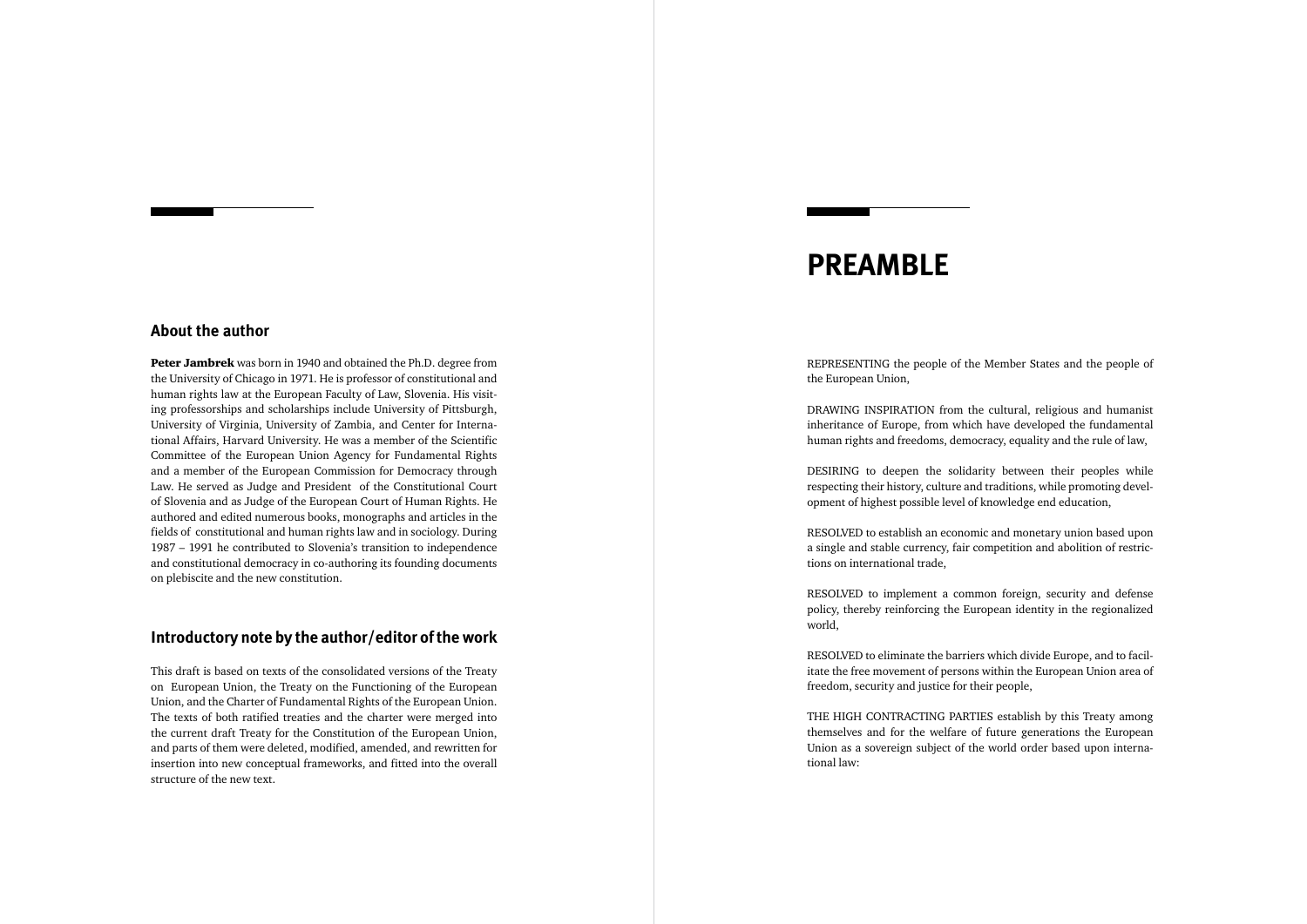## *UNION OF NATIONS AND CITIZENS*

#### **Article 1**

By this Treaty, the high contracting parties establish among themselves a European Union, hereinafter called 'the Union', on which the Member States confer some of their sovereign competences. The Union shall be founded on the present Treaty, which thereby assumes a constitutional value.

#### **Article 2**

The Union is founded on the values of respect for human dignity, freedom, democracy, equality, the rule of law and respect for human rights, including the rights of persons belonging to minorities. These values are common to the Member States in a society in which pluralism, non-discrimination, tolerance, justice, solidarity and equality between women and men prevail.

#### **Article 3**

1. The Union's constitutional territory is an area of freedom, security and justice without inter-

2. The Union shall establish an internal market based on a competitive economy of goods and

- nal frontiers, in which the free movement of persons is ensured in conjunction with external border controls.
- services.
- 3. It shall respect Europe's rich cultural and linguistic heritage and diversity.
- 4. The Union shall establish an economic and monetary union whose currency is the euro.
- 5. In its relations with the wider world, the Union shall contribute to peace, security, the sustainable development of the Earth, as well as to the observance and the development of international law.
- 6. The Union shall have legal personality.

#### **Article 4**

1. This Treaty organises the functioning of the Union and determines the areas of, delimitation

- of, and arrangements for exercising its competences. In accordance with Article 5, competences not conferred upon the Union in the Treaty remain with the Member States.
- 2. The Union shall respect the equality of Member States before the Treaty as well as their

national identities, inherent in their fundamental structures, political and constitutional,

*I.*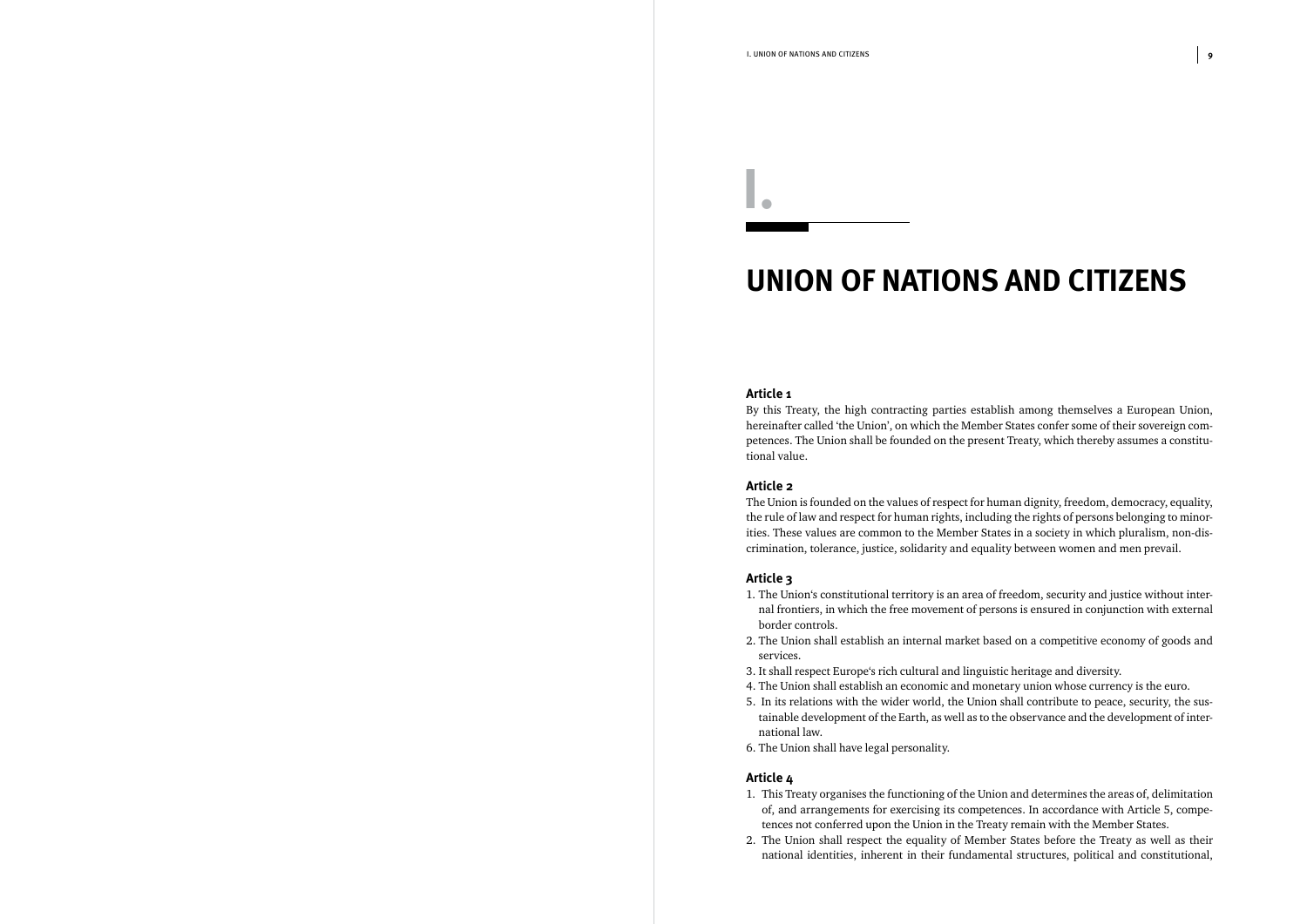inclusive of regional and local self-government. It shall respect their essential State functions, including ensuring the territorial integrity of the State, maintaining law and order and safeguarding national security.

3. The Member States shall take any appropriate measure, general or particular, to ensure fulfilment of the obligations arising out of the Treaties or resulting from the acts of the institutions of the Union.

#### **Article 5**

- 1. The limits of Union competences are governed by the principle of conferral. The use of Union competences is governed by the principles of subsidiarity and proportionality.
- 2. Under the principle of conferral, the Union shall act only within the limits of the competences conferred upon it by the Member States in the Treaty to attain the objectives set out therein. Competences not conferred upon the Union in the Treaty remain with the Member States.
- 3. Under the principle of subsidiarity, in areas which do not fall within its exclusive competence, the Union shall act only if and in so far as the objectives of the proposed action cannot be sufficiently achieved by the Member States, either at central level or at regional and local level, but can rather, by reason of the scale or effects of the proposed action, be better achieved at Union level. The institutions of the Union shall apply the principle of subsidiarity as laid down in the Protocol on the application of the principles of subsidiarity and proportionality. National Parliaments ensure compliance with the principle of subsidiarity in accordance with the procedure set out in that Protocol.
- 4. Under the principle of proportionality, the content and form of Union action shall not exceed what is necessary to achieve the objectives of the Treaties.

#### **Article 6**

Fundamental rights, as guaranteed by the European Convention for the Protection of Human Rights and Fundamental Freedoms and as they result from the constitutional traditions common to the Member States, shall constitute general principles of the Union's law.

#### **Article 7**

Every national of a Member State shall be a citizen of the Union. Citizenship of the Union shall be additional to and not replace national citizenship.

#### **Article 8**

- 1. The functioning of the Union shall be founded on representative democracy.
- 2. Political parties at the Union level contribute to expressing the will of citizens of the Union.

#### **Article 9**

- 1. Citizens and Member States are directly represented at Union level in the bicameral European Parliament, composed of the Council of European Nations, hereinafter called, the Council', and the Assembly of European Citizens, hereinafter called , the Assembly'.
- 2. Executive power shall be vested in the President of the Union, assisted by members of his Cabinet.
- 3. Judicial Power shall be executed by the Court of Justice, acting in the capacity of supreme and constitutional court of the Union.
- 4. Division of powers among the legislative, executive and judicial branches of the Union shall be founded upon the principle of democratic legitimacy of each branch, in order to serve best the aims of the Union as the sovereign subject of the world order and international law.

Separation of powers shall be balanced and coordinated in order to ensure rights of Member States, citizens, and associations of civil society.

#### **Article 10**

1. Not less than one million citizens who are nationals of a significant number of Member States may take the initiative of inviting the European Parliament to consider a legal act of

- the Union, required for the purpose of implementing the Treaties.
- a Protocol on citizens' initiative.

2. The procedures and conditions required for such a citizens' initiative shall be determined by

#### **Article 11**

National Parliaments contribute actively to the good functioning of the Union in accordance with the Protocol on the role of national Parliaments in the European Union.

#### **Article 12**

Any citizen of the Union, and any natural or legal person residing or having its registered office in a Member State, shall have a right of access to documents of the Union's institutions, bodies, offices and agencies, whatever their medium, subject to the principles and the conditions to be defined.

#### **Article 13**

1. The Union respects and does not prejudice the status under national law of churches and

- religious associations or communities in the Member States.
- sional organisations.

2. The Union equally respects the status under national law of philosophical and non-confes-

#### **Article 14**

- 1. Any discrimination on grounds of nationality shall be prohibited.
- adopt rules designed to prohibit such discrimination.

2. The European Parliament, acting in accordance with the ordinary legislative procedure, may

#### **Article 15**

1. Citizenship of the Union is hereby established. Every person holding the nationality of a

2. Citizens of the Union shall enjoy the rights and be subject to the duties provided for in the

(a) the right to move and reside freely within the territory of the Member States;

(b) the right to vote and to stand as candidates in elections to the European Parliament and in municipal elections in their Member State of residence, under the same conditions as

- Member State shall be a citizen of the Union. Citizenship of the Union shall be additional to and not replace national citizenship.
- Treaty. They shall have, inter alia:
- 
- nationals of that State;
- ities of any Member State on the same conditions as the nationals of that State;
- language.
- Treaty and by the measures adopted thereunder.

(c) the right to enjoy, in the territory of a third country in which the Member State of which they are nationals is not represented, the protection of the diplomatic and consular author-

(d) the right to petition the European Parliament and to address the institutions and advisory bodies of the Union in any of the Treaty languages and to obtain a reply in the same

3. These rights shall be exercised in accordance with the conditions and limits defined by the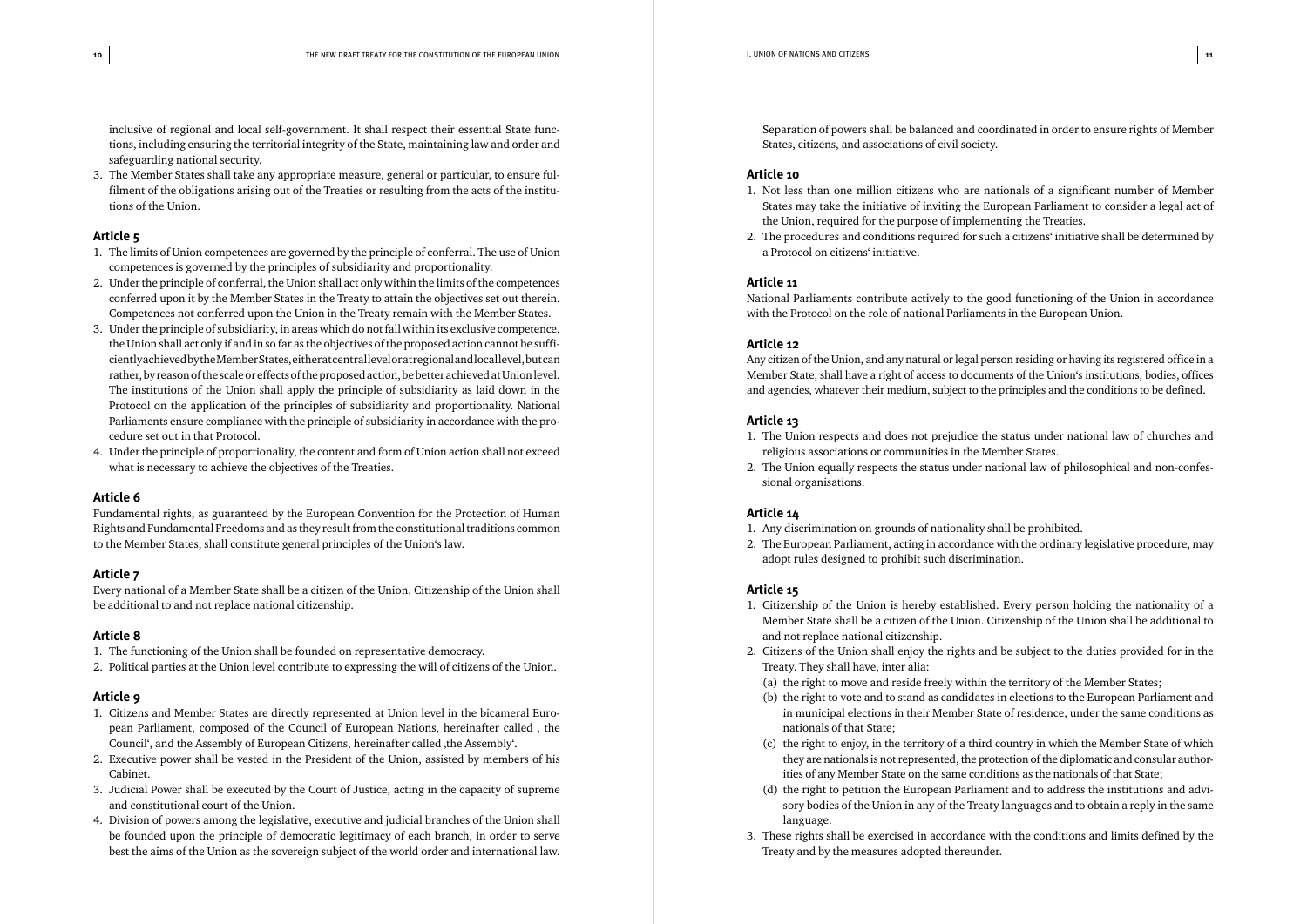- 1. Every citizen of the Union shall have the right to move and reside freely within the territory of the Member States, subject to the limitations and conditions laid down in the Treaties and by the measures adopted to give them effect.
- 2. If action by the Union should prove necessary to attain this objective and the Treatiy has not provided the necessary powers, the European Parliament, acting in accordance with the ordinary legislative procedure, may adopt provisions with a view to facilitating the exercise of these rights.

#### **Article 17**

- 1. Every citizen of the Union residing in a Member State of which he is not a national shall have the right to vote and to stand as a candidate at municipal elections in the Member State in which he resides, under the same conditions as nationals of that State. This right shall be exercised subject to detailed arrangements adopted by the Council, acting unanimously in accordance with a special legislative procedure and after consulting the European Parliament; these arrangements may provide for derogations where warranted by problems specific to a Member State.
- 2. Every citizen of the Union residing in a Member State of which he is not a national shall have the right to vote and to stand as a candidate in elections to the European Parliament in the Member State in which he resides, under the same conditions as nationals of that State. This right shall be exercised subject to detailed arrangements adopted by the Council, acting unanimously in accordance with a special legislative procedure and after consulting the European Parliament; these arrangements may provide for derogations where warranted by problems specific to a Member State.

#### **Article 18**

- 1. Every citizen of the Union shall, in the territory of a third country in which the Member State of which he is a national is not represented, be entitled to protection by the diplomatic or consular authorities of any Member State, on the same conditions as the nationals of that State. Member States shall adopt the necessary provisions and start the international negotiations required to secure this protection.
- 2. The European Parliament may adopt directives establishing the coordination and cooperation measures necessary to facilitate such protection.

#### **Article 19**

- 1. The European Parliament, acting by means of regulations in accordance with the ordinary legislative procedure, shall adopt the provisions for the procedures and conditions required for a citizens' initiative within the meaning of this Treaty, including the minimum number of Member States from which such citizens must come.
- 2. Every citizen of the Union shall have the right to petition the European Parliament.
- 3. Every citizen of the Union may write to any of the institutions or bodies in one of the languages mentioned in this Treaty and have an answer in the same language.

## *FUNDAMENTAL RIGHTS*

#### **Article 20**

Human dignity is inviolable. It must be respected and protected.

#### **Article 21**

- 1. Everyone has the right to life.
- 2. No one shall be condemned to the death penalty, or executed.

#### **Article 22**

2. In the fields of medicine and biology, the following must be respected in particular: (a) the free and informed consent of the person concerned, according to the procedures laid

- 1. Everyone has the right to respect for his physical and mental integrity.
- down by law;
- 
- 
- (d) the prohibition of the reproductive cloning of human beings.

(b) the prohibition of eugenic practices, in particular those aiming at the selection of persons; (c) the prohibition on making the human body and its parts as such a source of financial gain;

#### **Article 23**

No one shall be subjected to torture or to inhuman or degrading treatment or punishment.

#### **Article 24**

- 1. No one shall be held in slavery or servitude.
- 2. No one shall be required to perform forced or compulsory labour.
- 3. Trafficking in human beings is prohibited.

#### **Article 25**

Everyone has the right to liberty and security of person.

#### **Article 26**

Everyone has the right to respect for his private and family life, home and communications.

*II.*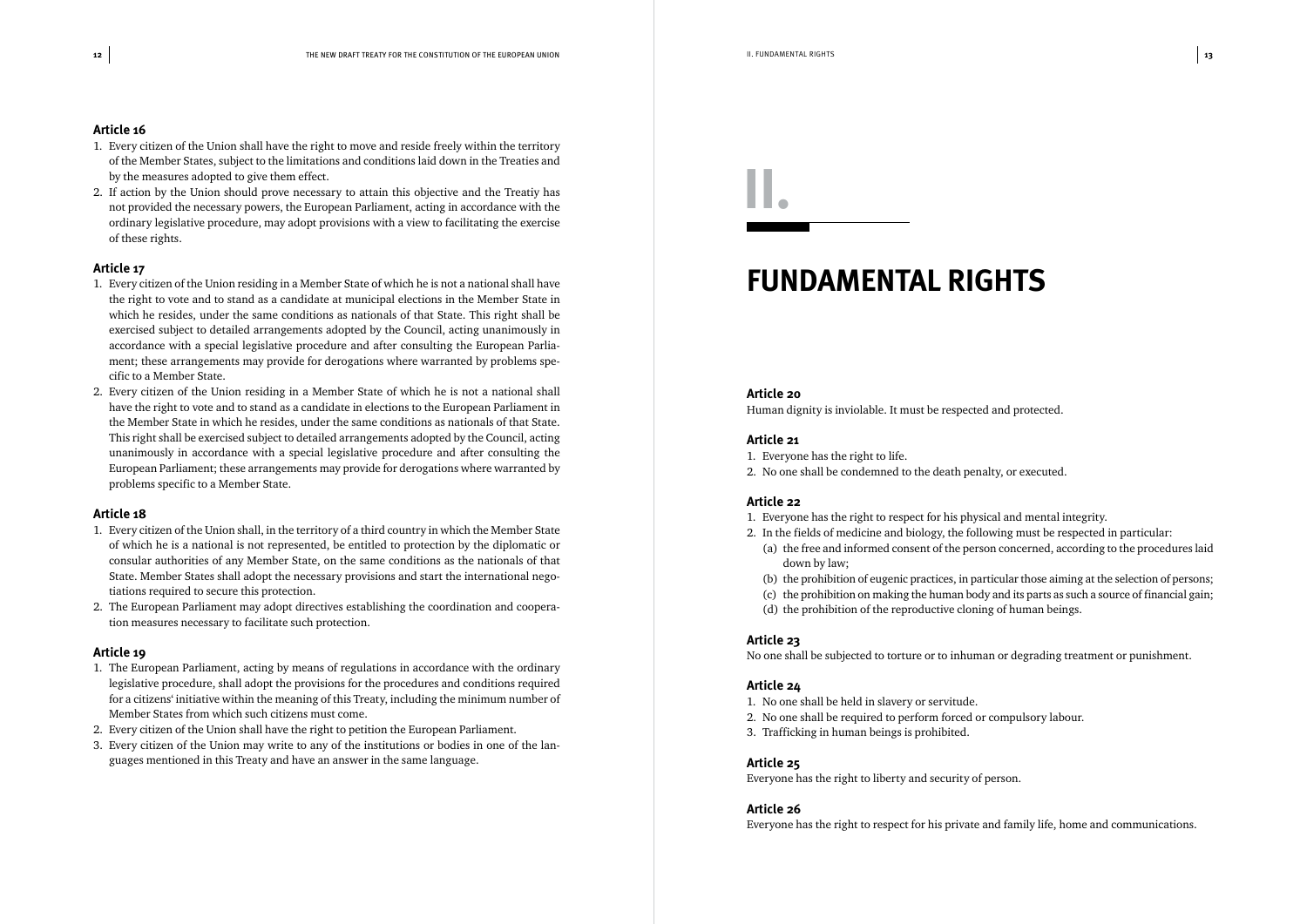- 1. Everyone has the right to the protection of personal data concerning him.
- 2. Such data must be processed fairly for specified purposes and on the basis of the consent of the person concerned or some other legitimate basis laid down by law. Everyone has the right of access to data which has been collected concerning him, and the right to have it rectified.
- 3. Compliance with these rules shall be subject to control by an independent authority.

#### **Article 28**

The right to marry and the right to found a family shall be guaranteed in accordance with the national laws governing the exercise of these rights.

#### **Article 29**

- 1. Everyone has the right to freedom of thought, conscience and religion. This right includes freedom to change religion or belief and freedom, either alone or in community with others and in public or in private, to manifest religion or belief, in worship, teaching, practice and observance.
- 2. The right to conscientious objection is recognised, in accordance with the national laws governing the exercise of this right.

#### **Article 30**

- 1. Everyone has the right to freedom of expression. This right shall include freedom to hold opinions and to receive and impart information and ideas without interference by public authority and regardless of frontiers.
- 2. The freedom and pluralism of the media shall be respected.

#### **Article 31**

- 1. Everyone has the right to freedom of peaceful assembly and to freedom of association at all levels, in particular in political, trade union and civic matters, which implies the right of everyone to form and to join trade unions for the protection of his or her interests.
- 2. Political parties at Union level contribute to expressing the political will of the citizens of the Union.

#### **Article 32**

The arts and scientific research shall be free of constraint. Academic freedom shall be respected.

#### **Article 33**

- 1. Everyone has the right to education and to have access to vocational and continuing training.
- 2. This right includes the possibility to receive free compulsory education.
- 3. The freedom to found educational establishments shall be respected.
- 4. The right of parents to ensure the education and teaching of their children in conformity with their religious, philosophical and pedagogical convictions shall be respected, in accordance with the national laws governing the exercise of such freedom and right.

#### **Article 34**

- 1. Everyone has the right to engage in work and to pursue a freely chosen or accepted occupation.
- 2. Every citizen of the Union has the freedom to seek employment, to work, to exercise the right of establishment and to provide services in any Member State.
- 3. Nationals of third countries who are authorised to work in the territories of the Member States are entitled to working conditions equivalent to those of citizens of the Union.

#### **Article 35**

The freedom to conduct a business in accordance with Union law and national laws and practices is recognised.

#### **Article 36**

1. Everyone has the right to own, use, dispose of and bequeath his or her lawfully acquired possessions. No one may be deprived of his possessions, except in the public interest and in the cases and under the conditions provided for by law, subject to fair compensation being paid in good time for their loss. The use of property may be regulated by law in so far as is

- necessary for the general interest.
- 2. Intellectual property shall be protected.

#### **Article 37**

The right to asylum shall be guaranteed in accordance with the Treaty on European Union and the Treaty on the Functioning of the European Union (hereinafter referred to as 'the Treaties') and in accordance with the national laws governing the exercise of this right.

#### **Article 38**

- 1. Collective expulsions are prohibited.
- treatment or punishment.

2. No one may be removed, expelled or extradited to a State where there is a serious risk that he or she would be subjected to the death penalty, torture or other inhuman or degrading

#### **Article 39**

Everyone is equal before the law.

#### **Article 40**

1. Any discrimination based on any ground such as sex, race, colour, ethnic or social origin, genetic features, language, religion or belief, political or any other opinion, membership of a national minority, property, birth, disability, age or sexual orientation shall be prohibited.

- 
- 2. Within the scope of application of the Treaties and without prejudice to any of their specific provisions, any discrimination on grounds of nationality shall be prohibited.

#### **Article 41**

The Union shall respect cultural, religious and linguistic diversity.

#### Article 42

Equality between women and men must be ensured in all areas, including employment, work and pay.

#### **Article 43**

1. Children shall have the right to such protection and care as is necessary for their well-being.

2. In all actions relating to children, whether taken by public authorities or private institutions,

- They may express their views freely. Such views shall be taken into consideration on matters which concern them in accordance with their age and maturity.
- the child's best interests must be a primary consideration.
- direct contact with both his parents, unless that is contrary to his interests.

3. Every child shall have the right to maintain on a regular basis a personal relationship and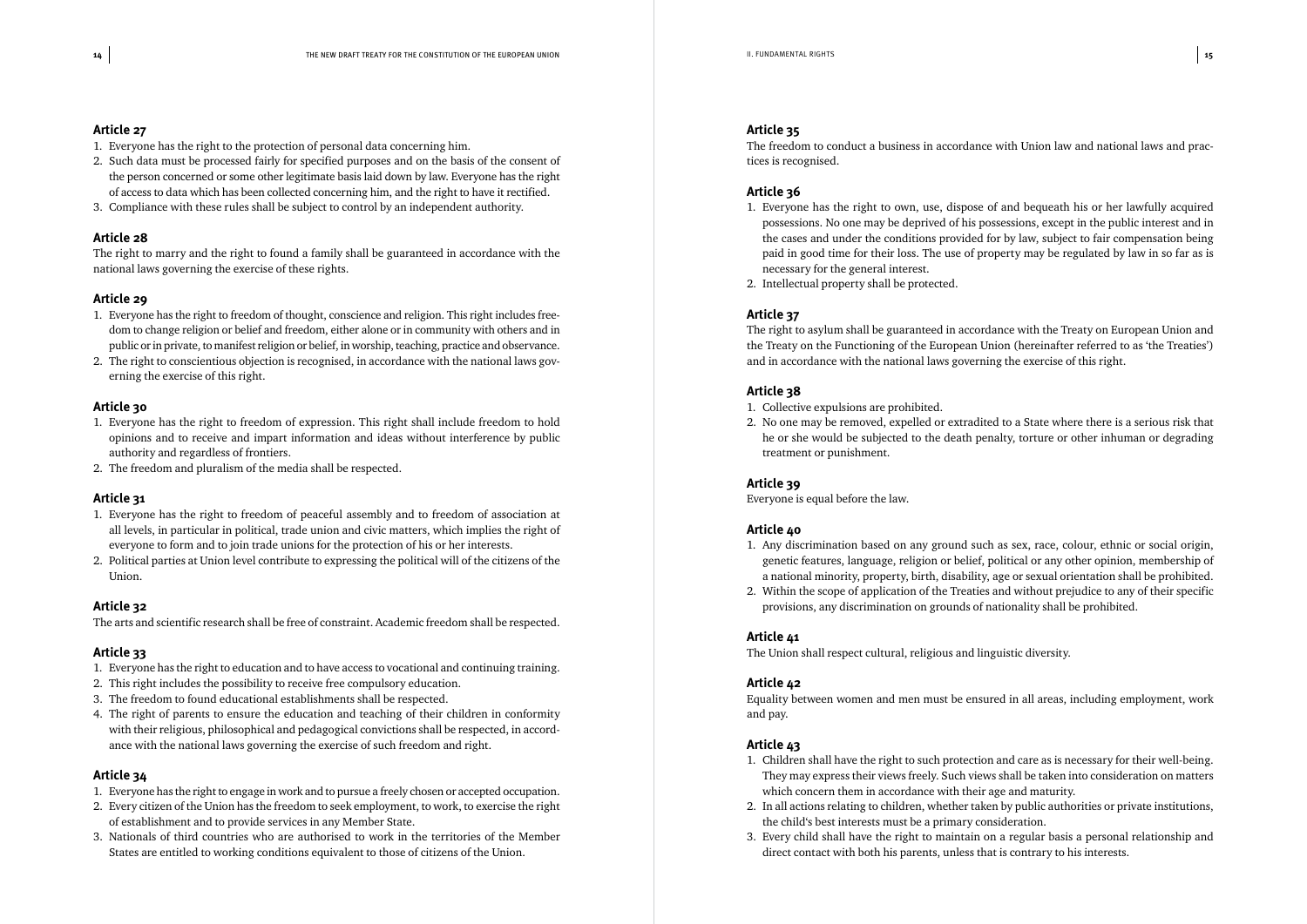The Union recognises and respects the right of persons with disabilities to benefit from measures designed to ensure their independence, social and occupational integration and participation in the life of the community.

#### **Article 45**

Workers and employers, or their respective organisations, have, in accordance with Union law and national laws and practices, the right to negotiate and conclude collective agreements at the appropriate levels and, in cases of conflicts of interest, to take collective action to defend their interests, including strike action.

#### **Article 46**

- 1. Every worker has the right to working conditions which respect his health, safety and dignity.
- 2. Every worker has the right to limitation of maximum working hours, to daily and weekly rest periods and to an annual period of paid leave.

#### **Article 47**

- 1. The employment of children is prohibited. The minimum age of admission to employment may not be lower than the minimum school-leaving age, without prejudice to such rules as may be more favourable to young people and except for limited derogations.
- 2. Young people admitted to work must have working conditions appropriate to their age and be protected against economic exploitation and any work likely to harm their safety, health or physical, mental, moral or social development or to interfere with their education.

#### **Article 48**

- 1. The family shall enjoy legal, economic and social protection.
- 2. To reconcile family and professional life, everyone shall have the right to protection from dismissal for a reason connected with maternity and the right to paid maternity leave and to parental leave following the birth or adoption of a child.

#### **Article 49**

The Union recognises and respects the entitlement to social security benefits and social services providing protection in cases such as maternity, illness, industrial accidents, dependency or old age, and in the case of loss of employment, in accordance with the rules laid down by Union law and national laws and practices.

#### **Article 50**

- 1. Every citizen of the Union has the right to vote and to stand as a candidate at elections to the European Parliament in the Member State in which he resides, under the same conditions as nationals of that State.
- 2. Members of the European Parliament shall be elected by direct universal suffrage in a free and secret ballot.

#### **Article 51**

Every citizen of the Union has the right to vote and to stand as a candidate at municipal elections in the Member State in which he resides under the same conditions as nationals of that State.

#### **Article 52**

1. Every person has the right to have his affairs handled impartially, fairly and within a reason-

(a) the right of every person to be heard, before any individual measure which would affect

(b) the right of every person to have access to his file, while respecting the legitimate inter-

- able time by the institutions, bodies, offices and agencies of the Union. 2. This right includes:
	- him or her adversely is taken;
	- ests of confidentiality and of professional and business secrecy;
	- (c) the obligation of the administration to give reasons for its decisions.
- principles common to the laws of the Member States.
- ties and must have an answer in the same language.

3. Every person has the right to have the Union make good any damage caused by its institutions or by its servants in the performance of their duties, in accordance with the general

4. Every person may write to the institutions of the Union in one of the languages of the Trea-

#### **Article 53**

Any citizen of the Union, and any natural or legal person residing or having its registered office in a Member State, has a right of access to documents of the institutions, bodies, offices and agencies of the Union, whatever their medium.

#### **Article 54**

Any citizen of the Union and any natural or legal person residing or having its registered office in a Member State has the right to petition the European Parliament.

#### **Article 55**

1. Every citizen of the Union has the right to move and reside freely within the territory of the

- Member States.
- 2. Freedom of movement and residence may be granted, in accordance with the Treaties, to nationals of third countries legally resident in the territory of a Member State.

#### **Article 56**

Every citizen of the Union shall, in the territory of a third country in which the Member State of which he is a national is not represented, be entitled to protection by the diplomatic or consular authorities of any Member State, on the same conditions as the nationals of that Member State.

#### **Article 57**

1. Everyone whose rights and freedoms guaranteed by the law of the Union are violated has the

2. Everyone is entitled to a fair and public hearing within a reasonable time by an independent and impartial tribunal previously established by law. Everyone shall have the possibility of

- right to an effective remedy before a tribunal in compliance with the conditions laid down in this Article.
- being advised, defended and represented.
- is necessary to ensure effective access to justice.

3. Legal aid shall be made available to those who lack sufficient resources in so far as such aid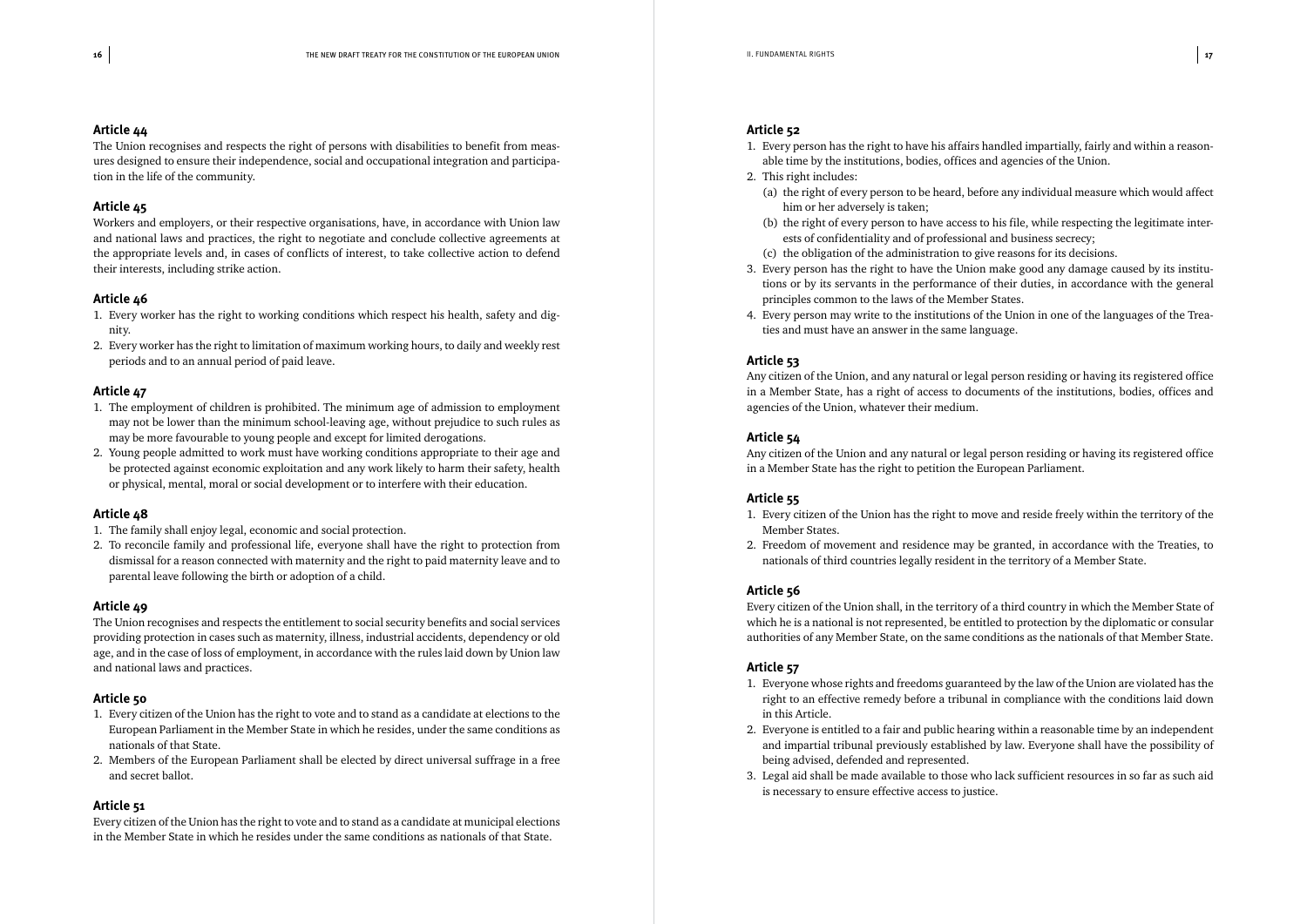- 1. Everyone who has been charged shall be presumed innocent until proved guilty according to law.
- 2. Respect for the rights of the defence of anyone who has been charged shall be guaranteed.

#### **Article 59**

- 1. No one shall be held guilty of any criminal offence on account of any act or omission which did not constitute a criminal offence under national law or international law at the time when it was committed. Nor shall a heavier penalty be imposed than the one that was applicable at the time the criminal offence was committed. If, subsequent to the commission of a criminal offence, the law provides for a lighter penalty, that penalty shall be applicable.
- 2. This Article shall not prejudice the trial and punishment of any person for any act or omission which, at the time when it was committed, was criminal according to the general principles recognised by the community of nations.
- 3. The severity of penalties must not be disproportionate to the criminal offence.

#### **Article 60**

No one shall be liable to be tried or punished again in criminal proceedings for an offence for which he or she has already been finally acquitted or convicted within the Union in accordance with the law.

#### **Article 61**

- 1. The Fundamental Rights provisions are addressed to the institutions, bodies, offices and agencies of the Union with due regard for the principle of subsidiarity and to the Member States only when they are implementing Union law. They shall therefore respect the rights, observe the principles and promote the application thereof in accordance with their respective powers and respecting the limits of the powers of the Union as conferred on it in the Treaties.
- 2. The Fundamental Rights provisions do not extend the field of application of Union law beyond the powers of the Union or establish any new power or task for the Union, or modify powers and tasks as defined in the Treaties.

#### **Article 62**

- 1. Any limitation on the exercise of the rights and freedoms recognised by the Fundamental Rights provisions must be provided for by law and respect the essence of those rights and freedoms. Subject to the principle of proportionality, limitations may be made only if they are necessary and genuinely meet objectives of general interest recognised by the Union or the need to protect the rights and freedoms of others.
- 2. Fundamental Rights for which provision is made in the Treaty shall be exercised under the conditions and within the limits defined by the Treaty.
- 3. In so far as the Fundamental Rights provisions contain rights which correspond to rights guaranteed by the Convention for the Protection of Human Rights and Fundamental Freedoms, the meaning and scope of those rights shall be the same as those laid down by the said Convention. This provision shall not prevent Union law providing more extensive protection.
- 4. In so far as the Fundamental Rights provisions recognise fundamental rights as they result from the constitutional traditions common to the Member States, those rights shall be interpreted in harmony with those traditions.

5. The Fundamental Rights provisions which contain principles may be implemented by legislative and executive acts taken by institutions, bodies, offices and agencies of the Union, and by acts of Member States when they are implementing Union law, in the exercise of their respective powers. They shall be judicially cognisable only in the interpretation of such acts

6. Full account shall be taken of national laws and practices as specified in the Fundamental

7. The explanations drawn up as a way of providing guidance in the interpretation of the Fundamental Rights provisions shall be given due regard by the courts of the Union and of the

- and in the ruling on their legality.
- Rights provisions.
- Member States.
- the Union.

8. Social, economic and cultural rights which are not recognized by the Fundamental Rights provisions of this Treaty remain a matter of policy consideration by the competent bodies of

#### **Article 63**

Nothing in the Fundamental Rights provisions shall be interpreted as restricting or adversely affecting human rights and fundamental freedoms as recognised, in their respective fields of application, by Union law and international law and by international agreements to which the Union or all the Member States are party, including the European Convention for the Protection of Human Rights and Fundamental Freedoms, and by the Member States' constitutions.

#### **Article 64**

Nothing in the Fundamental Rights provisions shall be interpreted as implying any right to engage in any activity or to perform any act aimed at the destruction of any of the rights and freedoms recognised in the Fundamental Rights provisions or at their limitation to a greater extent than is provided for herein.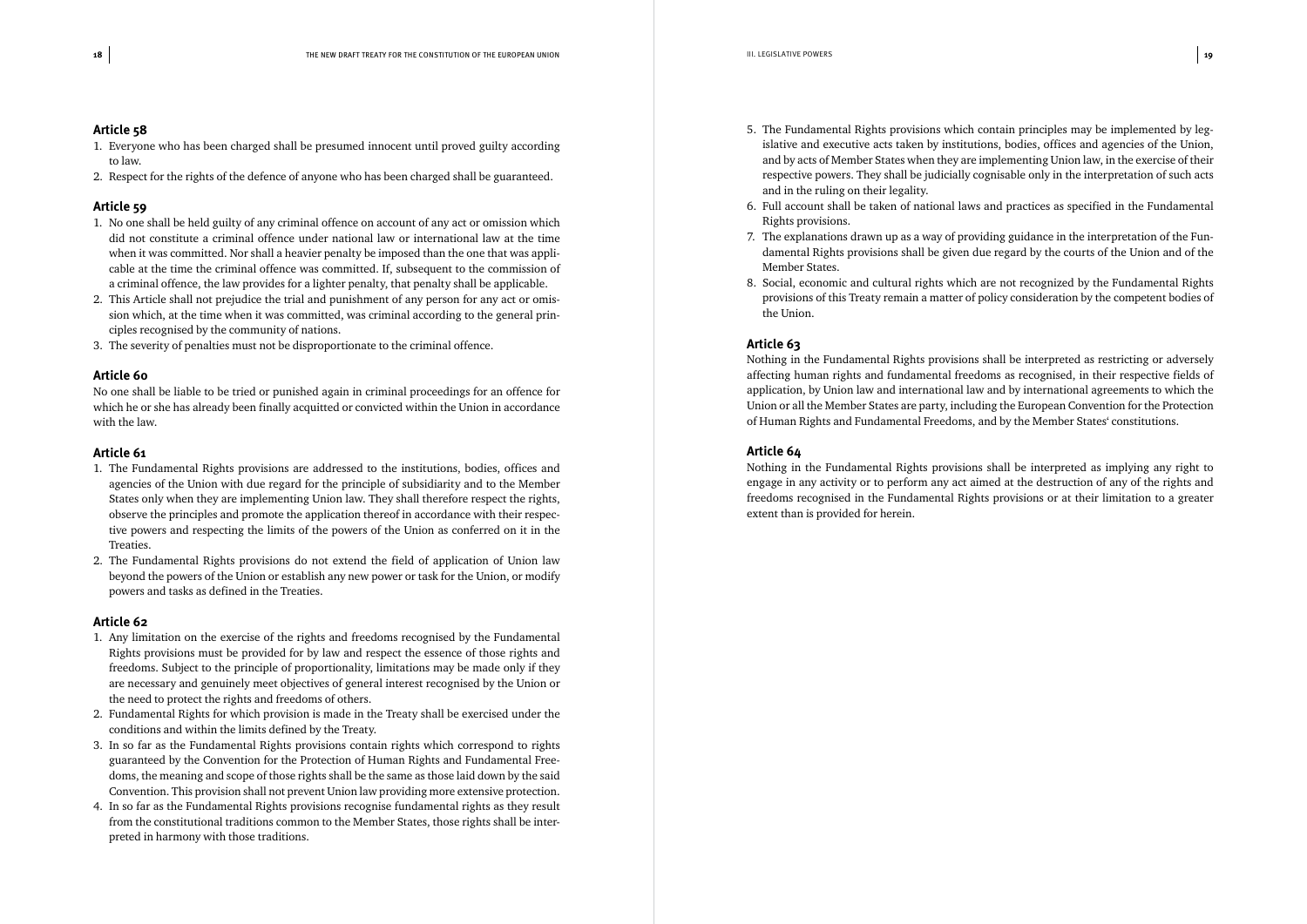## *LEGISLATIVE POWERS*

#### **Article 65**

shall consist of the Council of European Nations and the Assembly of European Citizens. 2. Member States are directly represented at Union level in the Council of European Nations, composed of two Council members from each Member State, chosen by the legislature

- 1. Legislative powers of the Union shall be vested in the bicameral European Parliament wich
- thereof for four years.
- 3. Citizens of the Union are directly represented at the Union level in the Assembly of European years by direct universal suffrage in a free and secret ballot.

citizens, composed of Assembly members elected by the voters in the Member States for four

#### **Article 66**

- 1. The Parliament shall, by joint legislative action of both Chambers, exercise legislative, budgetary, policy-making and coordinating functions as laid down in this Treaty.
- 2. Union legislative and all other acts may only be adopted on the basis of a President's proposal, except where the Treaty provides otherwise.
- 3. A draft legislative act becomes law after passed by both Chambers and signed by the Presiveto.

dent or passed by a two-thirds vote of both Chambers of the Parliament over the President's

#### **Article 67**

1. The Parliament shall lay down the provisions necessary for the election of the Council mem-

- bers by national legislatures and of the Aseembly members by direct universal suffrage in accordance with a uniform procedure in all Member States and in accordance with principles common to all Member States.
- 

2. It shall lay down the provisions necessary to governing political parties at European level.

#### **Article 68**

1. Each Chamber of the Parliament may request on its own initiative the President to submit implementing the Treaties.

any proposal on matters on which it considers that a Union act is required for the purpose of

*III.*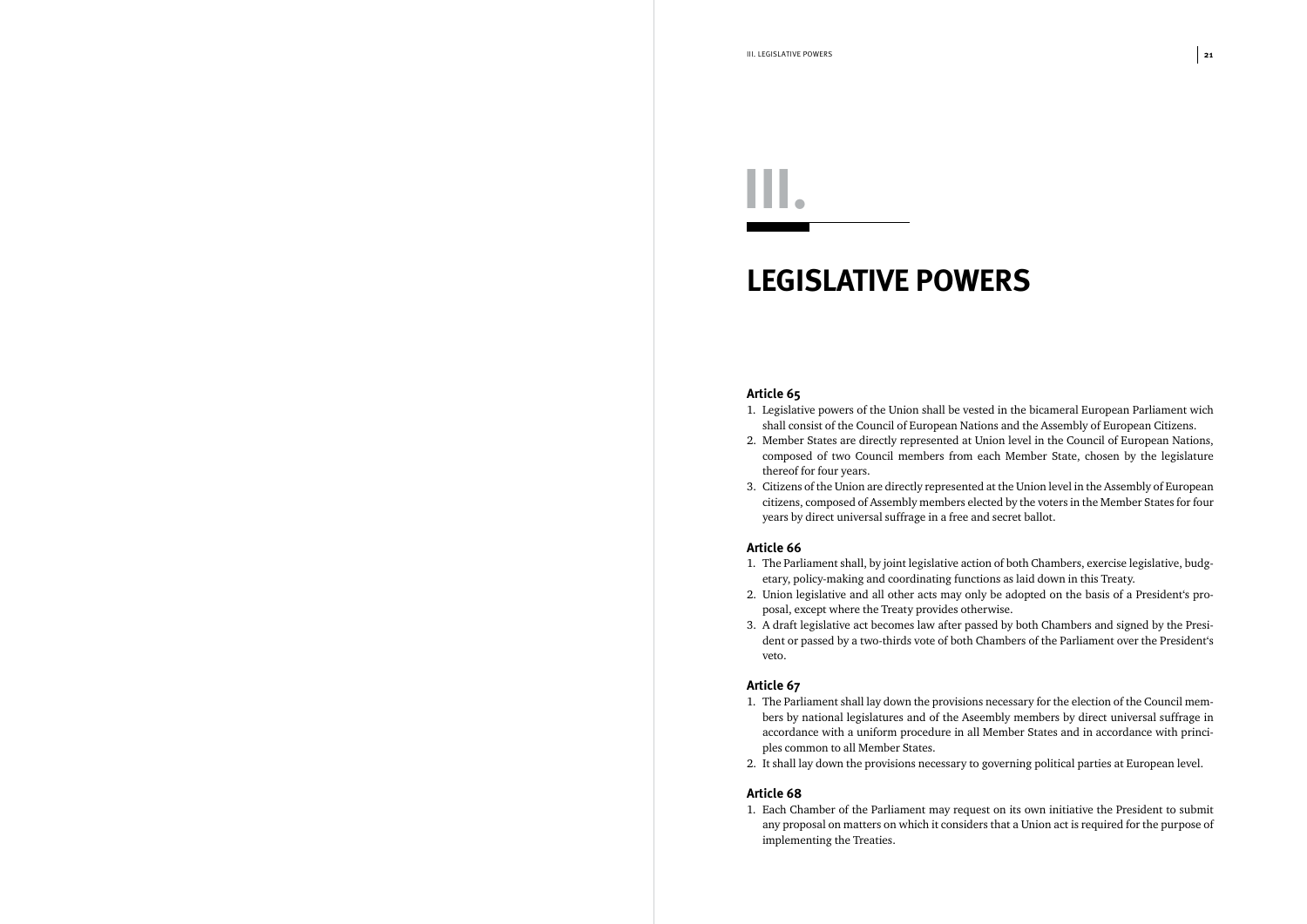2. Any citizen of the Union shall have the right to address, individually or in association with other citizens, a petition to the European Parliament on a matter which comes within the Union's fields of activity and which affects him directly.

#### **Article 69**

- 1. Chambers of the Parliament shall hold an annual session. They shall meet, without requiring to be convened, on the second Tuesday in March.
- 2. They may meet in annual session or in extraordinary part-session at the request of Chairman of the Chamber, a majority of its component Members, or at the request of the President.
- 3. Each Chamber of the Parliament shall adopt its own Rules of Procedure.

#### **Article 70**

- 1. The Council shall act by a qualified majority except where the Treaty provides otherwise.
- 2. Arrangements governing the qualified majority and a blocking minority are laid down in the respective Protocol.
- 3. The Council shall meet in public when it deliberates and votes on a draft legislative act.
- 4. The Chairman of Council shall be appointed by a Member State representatives in the Council on the basis of equal rotation.

#### **Article 71**

- 1. The Council shall meet when convened by its Chairman, at the request of one of its Members, or of the President.
- 2. Where it is required to act by a simple majority, the Council shall act by a majority of its component members.
- 3. The Council shall act by a simple majority regarding procedural matters and for the adoption of its Rules of Procedure.

#### **Article 72**

- 1. Every Member State is apportioned a number of seats in the Assembly according to its population. Representation of citizens shall be degressively proportional, with a minimum threshold of two members per Member State.
- 2. Save as otherwise provided in the Treaty, the Assembly shall act by a majority of the votes cast.
- 3. The Assembly may set up a temporary Committee of Inquiry to investigate, without prejudice to the powers conferred by the Treaty on other institutions or bodies, alleged contraventions or maladministration in the implementation of Union law, except where the alleged facts are being examined before a court and while the case is still subject to legal proceedings.

#### **Article 73**

- 1. The ordinary legislative procedure shall consist in the joint adoption by the European Parliament of a regulation, directive or decision on a proposal from the President.
- 2. Legal acts adopted by legislative procedure shall constitute legislative acts.
- 3. In the specific cases provided for by the Treaty, legislative acts may be adopted on the initiative of a group of Member States or of the European Parliament, on a recommendation from the European Central Bank or at the request of the Court of Justice or the European Investment Bank.

#### **Article 74**

1. A legislative act may delegate to the President the power to adopt non-legislative acts of gen-2. The objectives, content, scope and duration of the delegation of power shall be explicitly

- eral application to supplement or amend certain non-essential elements of the legislative act.
- defined in the legislative acts.

#### **Article 75**

3. The Assembly shall adopt its position at first reading and communicate it to the Council.

4. If the Council approves the Assembly's position, the act concerned shall be adopted in the

shall be deemed to have been adopted in the wording which corresponds to the position of

(b) rejects, by a majority of its component members, the Council's position at first reading,

(c) proposes, by a majority of its component members, amendments to the Council's position at first reading, the text thus amended shall be forwarded to the Council and to the

- 1. The following procedure shall apply to the ordinary legislative procedure for the adoption of an act:
- 2. The President shall submit a proposal to the European Parliament.
- 
- wording which corresponds to the position of the Assembly.
- 5. If the Council does not approve the Assembly's position, it shall adopt its position at first reading and communicate it to the Assembly.
- 6. The Council shall inform the Assembly fully of the reasons which led it to adopt its position at first reading. The President shall inform the Assembly fully of its position.
- 7. If, within three months of such communication, the Assembly:
	- (a) approves the Council's position at first reading or has not taken a decision, the act concerned the Council;
	- the proposed act shall be deemed not to have been adopted;
	- President, which shall deliver an opinion on those amendments.
- 8. If, within three months of receiving the Assembly's amendments, the Council, acting by a qualified majority:
	-
	- tion Committee.
- 9. The Council shall act unanimously on the amendments on which the President has delivered a negative opinion.
- 10.The Conciliation Committee, which shall be composed of the members of the Council or have the task of reaching agreement on a joint text, by a qualified majority of the members of the Council or their representatives and by a majority of the members representing the Assembly within six weeks of its being convened, on the basis of the positions of the Assembly and the Council at second reading.
- 11.The President shall take part in the Conciliation Committee's proceedings and shall take all necessary initiatives with a view to reconciling the positions of the Assembly and the Council.
- 12.If, within six weeks of its being convened, the Conciliation Committee does not approve the joint text, the proposed act shall be deemed not to have been adopted.
- 13.If, within that period, the Conciliation Committee approves a joint text, the Assembly, acting the joint text. If they fail to do so, the proposed act shall be deemed not to have been adopted.

(a) approves all those amendments, the act in question shall be deemed to have been adopted; (b) does not approve all the amendments, the President of the Council, in agreement with the President of the Assembly, shall within six weeks convene a meeting of the Concilia-

their representatives and an equal number of members representing the Assembly, shall

by a majority of the votes cast, and the Council, acting by a qualified majority, shall each have a period of six weeks from that approval in which to adopt the act in question in accordance with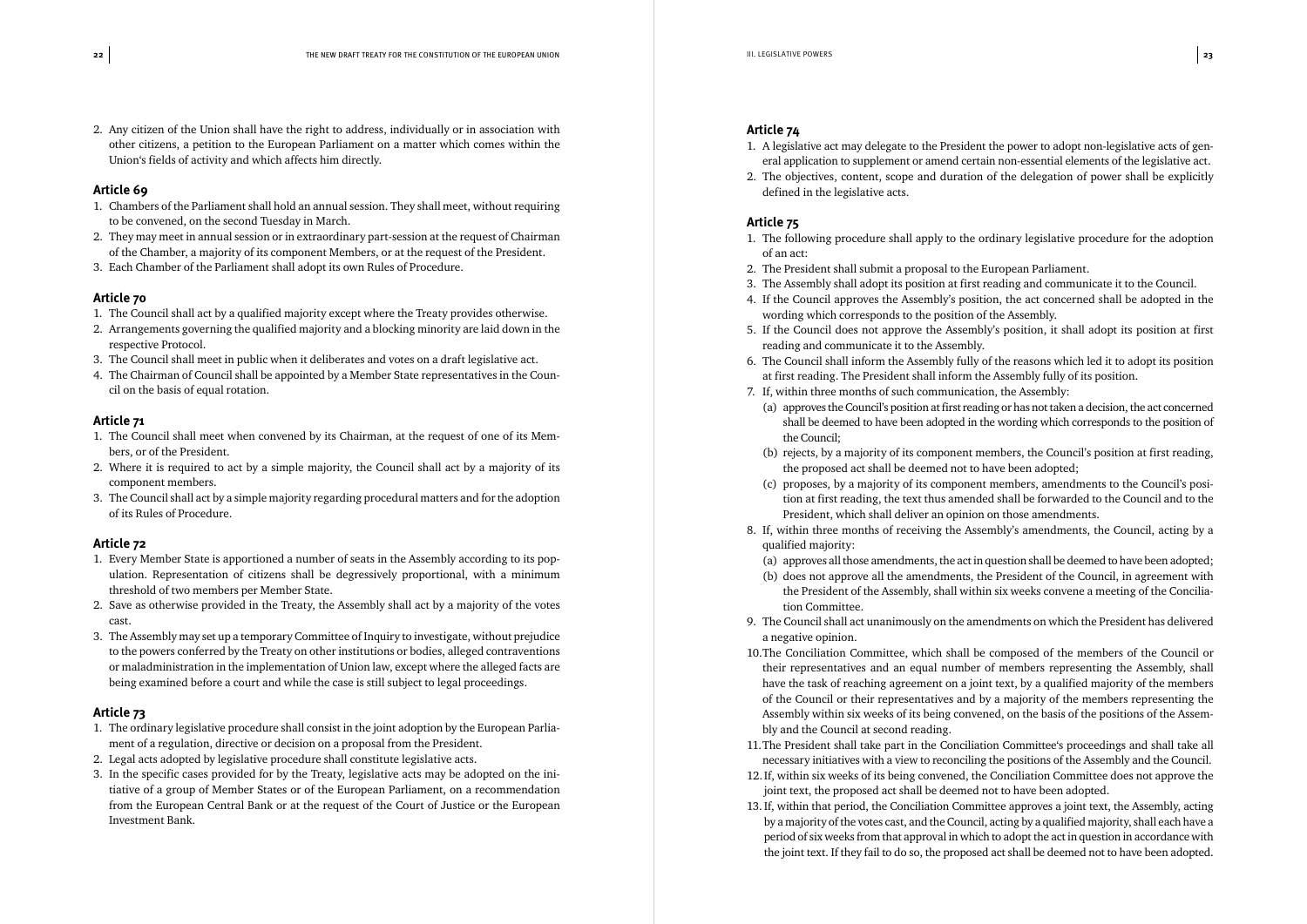- 14. The periods of three months and six weeks referred to in this Article shall be extended by a maximum of one month and two weeks respectively at the initiative of the Assembly or the Council.
- 15.Where, in the cases provided for in the Treaty, a legislative act is submitted to the ordinary legislative procedure on the initiative of a group of Member States, on a recommendation by the European Central Bank, or at the request of the Court of Justice, Assembly and the Council shall communicate the proposed act to the President with their positions at first and second readings. The Assembly or the Council may request the opinion of the President throughout the procedure, which the President may also deliver on its own initiative. It may also, if it deems it necessary, take part in the Conciliation Committee.

The Assembly, the Council and the President shall consult each other and by common agreement make arrangements for their cooperation. To that end, they may, in compliance with the Treaty, conclude interinstitutional agreements which may be of a binding nature.

#### **Article 77**

The European Parliament may establish or abolish any institution, body, administration, office or agency within the legislative branch of the Union. Parliaments proposals for their establishment or abolishment, including financial means needed for their functioning, must receive consent of the President. Any such administrative body acts under the direction of the President.

#### **Article 78**

- 1. The European Parliament shall give a discharge to the President in respect of the implementation of the budget. To this end, the European Parliament in turn shall examine the accounts, the financial statement and the evaluation report, the annual report by the Court of Auditors together with the replies of the institutions under audit to the observations of the Court of Auditors, the statement of assurance and any relevant special reports by the Court of Auditors.
- 2. Before giving a discharge to the President, or for any other purpose in connection with the exercise of its powers over the implementation of the budget, the European Parliament may ask to hear the President give evidence with regard to the execution of expenditure or the operation of financial control systems. The President shall submit any necessary information to the European Parliament at the latter's request.
- 3. The President shall take all appropriate steps to act on the observations in the decisions giving discharge and on other observations by the European Parliament relating to the execution of expenditure, as well as on comments accompanying the recommendations on discharge adopted by the Parliament.
- 4. At the request of the European Parliament, the President shall report on the measures taken in the light of these observations and comments and in particular on the instructions given to the departments which are responsible for the implementation of the budget. These reports shall also be forwarded to the Court of Auditors.

#### **Article 79**

- 1. The European Parliament, acting in accordance with the ordinary legislative procedure, and after consulting the Court of Auditors, shall adopt by means of regulations:
	- (a) the financial rules which determine in particular the procedure to be adopted for establishing and implementing the budget and for presenting and auditing accounts;

(b) rules providing for checks on the responsibility of financial actors, in particular author-

- ising officers and accounting officers.
- 2. The Parliament, acting on a proposal from the President and after consulting the Court of Auditors, shall determine the methods and procedure whereby the budget revenue provided President, and determine the measures to be applied, if need be, to meet cash requirements.

under the arrangements relating to the Union's own resources shall be made available to the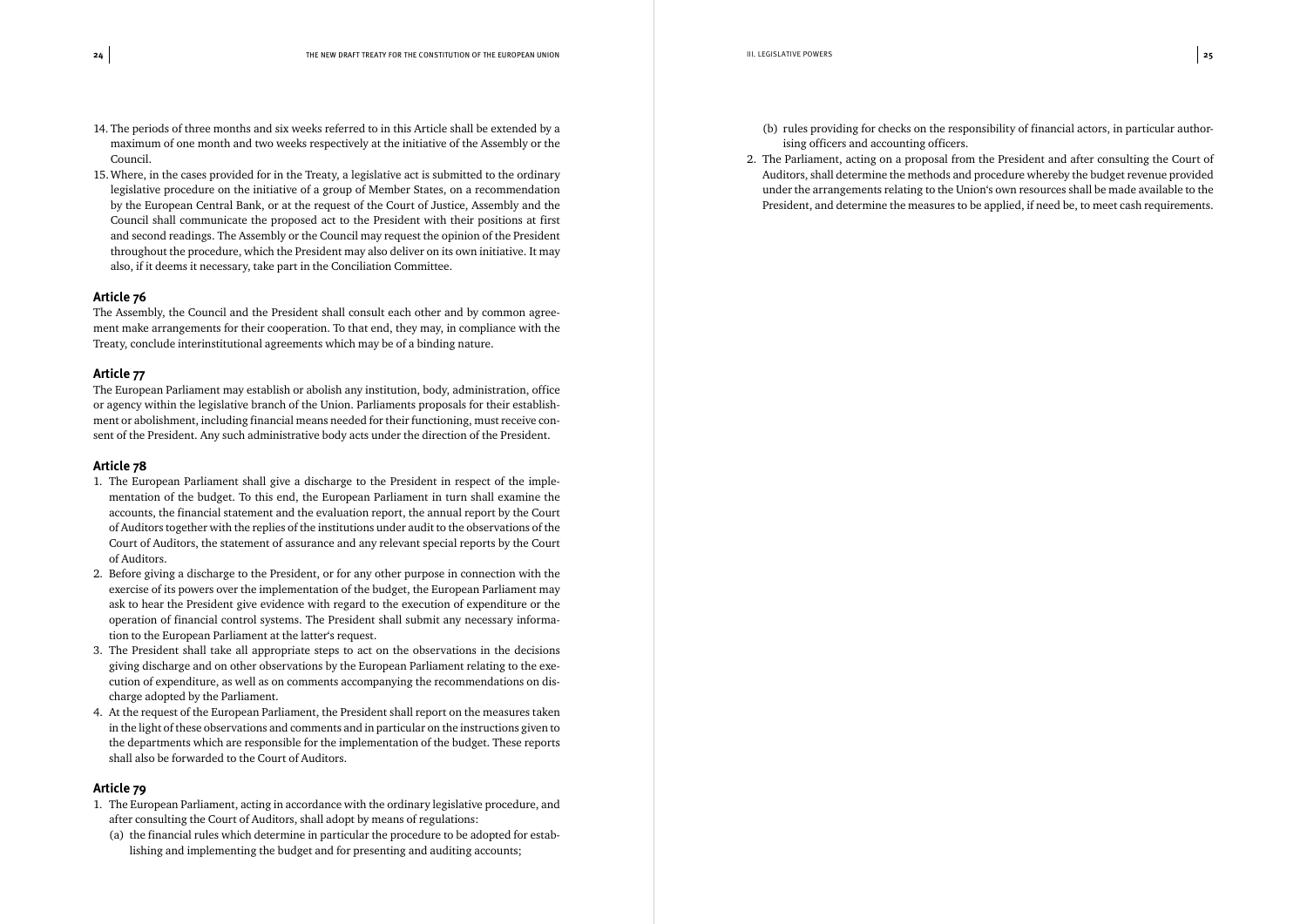### *EXECUTIVE POWERS*

#### **Article 80**

elected by the voters in the Member States by direct universal suffrage in a free and secret ballot. (Or: The President and Vice President shall hold office during the term of four years and shall

- 1. Executive power shall be vested in the President of the Union, assisted by the Vice President and members of the Cabinet.
- 2. The President and Vice President shall hold office during the term of four years and shall be be elected by representatives of Member States' legislatures in a free and secret ballot.)
- 3. Every Member State is apportioned a number of electoral votes according to its population. Representation of citizens shall be degressively proportional.
- 4. The President may not be elected to his office for more than two terms.

#### **Article 81**

President and Vice President shall be eligible for the office if citizen of the Union for ten or more years and have attained the age of thirty five years.

#### **Article 82**

3. President's nominations for their appointment are subject to a vote of consent by the Council

- 1. The President shall appoint members of the Cabinet, which hold positions of High Representatives of the Union in the fields of foreign affairs, security and defense, internal market, finance and budget, and social cohesion.
- 2. The President appoints ambassadors and judges of the Court of Justice.
- after a public hearing on each nomination.
- nomination.
- requests.

4. Other senior appointments are not subject to Council's consent, but may be made after a nominee appears before a public hearing held by the Council and its advice on his or her

5. A member of the Cabinet and any other executive officer shall resign if the President so

# *IV.*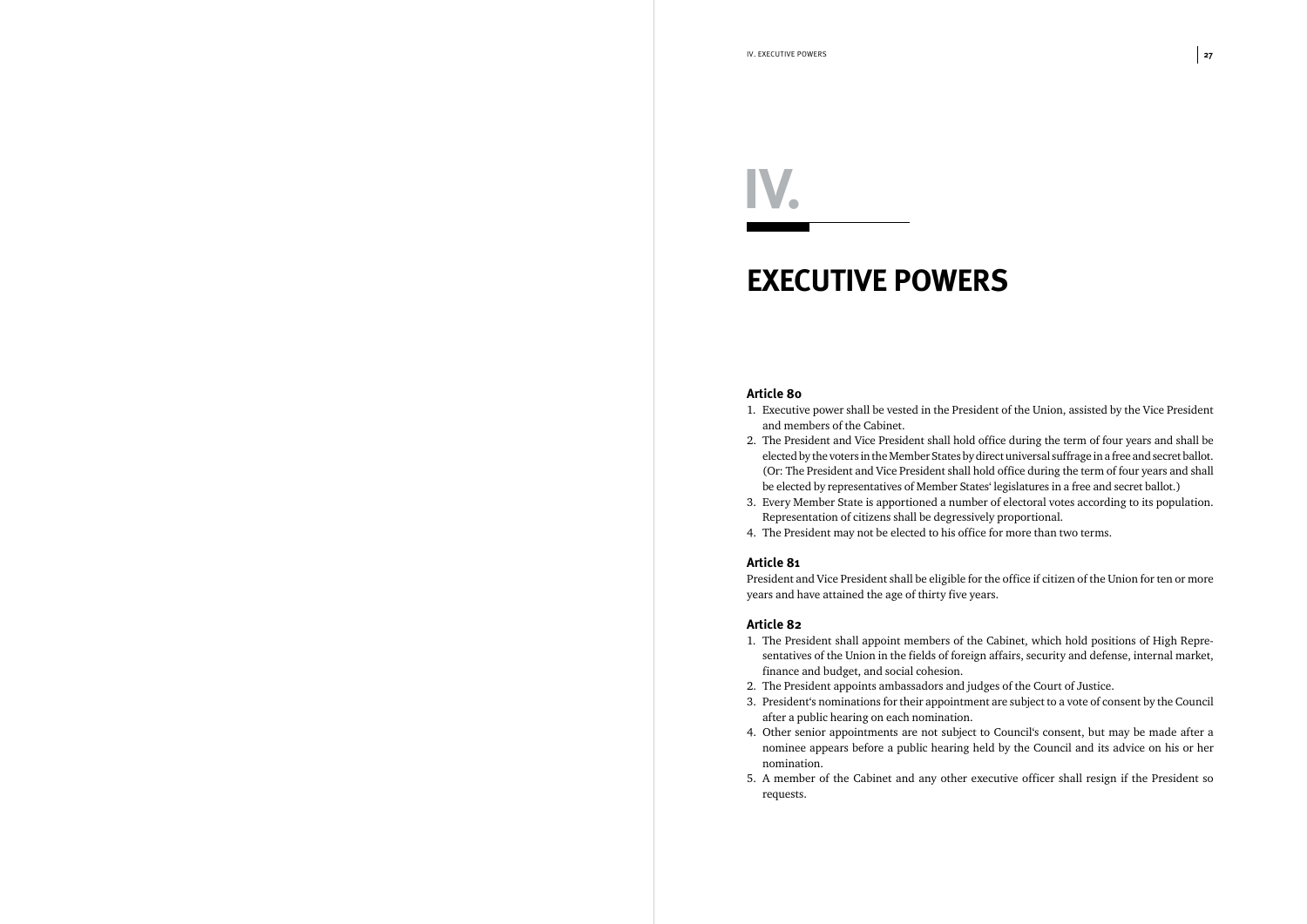- 1. The President exerts representative and executive authority in Union's foreign affairs and defense in war and peacetime.
- 2. He exerts law enforcement function of laws passed by the Parliament.
- 3. He is subject to impeachment by the Parliament in case of abuse of power.
- 4. He shall have power to grant retrieves and pardons for offenses.

#### **Article 84**

- 1. The President shall ensure, assisted by the Vice President, members of the Cabinet and other executive officers, application of the Treaties, and of measures adopted by the institutions pursuant to them.
- 2. He shall oversee the application of Union law under the control of the Court of Justice.
- 3. He shall execute the budget and manage programmes.
- 4. He shall exercise coordinating, executive and management functions, as laid down in the Treaties.
- 5. He shall ensure the Union's external representation.

#### **Article 85**

Union legislative and other acts may only be adopted on the basis of a President's proposal, except where the Treaty provides otherwise.

#### **Article 86**

Nominations and appointments of members of the Cabinet and of other executive officers shall be made by the President from among the nationals of the Member States, reflecting the demographic and geographical range of all the Member States.

#### **Article 87**

The President may establish or abolish any institution, body, administration, office or agency within the executive branch of the Union. President's proposals for their establishment or abolishment, including financial means needed for their functioning, must receive consent of the European Parliament. Any such administrative body acts under the direction of the President.

#### **Article 88**

The President shall propose Staff Regulations and the Conditions of Employment for employees in the administration of the executive and the legislative branch to the European Parliament, which will act by means of regulations in accordance with the ordinary legislative procedure.

#### **Article 89**

The President may, within the limits and under conditions laid down by the Parliament acting by a simple majority, collect any information and carry out any checks required for the performance of the tasks entrusted to him.

#### **Article 90**

- 1. The European Parliament, acting in accordance with the ordinary legislative procedure, shall adopt measures for the production of statistics where necessary for the performance of the activities of the Union.
- 2. The production of Union statistics will be performed by the administration acting within the executive powers of the Union. It shall conform to impartiality, reliability, objectivity,

scientific independence, cost-effectiveness and statistical confidentiality; it shall not entail excessive burdens on economic operators.

#### **Article 91**

The members of the institutions of the Union, the members of committees, and the officials and other servants of the Union shall be required, even after their duties have ceased, not to disclose information of the kind covered by the obligation of professional secrecy, in particular information about undertakings, their business relations or their cost components. Such requirements shall be supervised by the administration acting within executive powers of the Union.

#### **Article 92**

shall consolidate these estimates in a draft budget. The draft budget shall contain an esti-

ment not later than 1 September of the year preceding that in which the budget is to be implemented. The President may amend the draft budget during the procedure until such time as the Conciliation Committee, referred to in the separate Protocol on the Union's

- 1. The President shall draw up estimates of its expenditure for the following financial year. He mate of revenue and an estimate of expenditure.
- 2. The President shall submit a proposal containing the draft budget to the European Parliabudget, is convened.
- be implemented. The President shall inform the European Parliament in full of the reasons which led him to adopt its position.
- 4. If, within forty-two days of such communication, the European Parliament: (a) approves the position of the President, the budget shall be adopted; (b) has not taken a decision, the budget shall be deemed to have been adopted.

3. The President shall adopt its position on the draft budget and forward it to the European Parliament not later than 1 October of the year preceding that in which the budget is to

#### **Article 93**

ance with the provisions of the separate Protocol on the Union's budget, on its own respon-2. The said Protocol shall lay down the control and audit obligations of the Member States in the implementation of the budget and the resulting responsibilities. They shall also lay down the responsibilities and detailed rules for each institution concerning its part in effecting its

- 1. The President shall implement the budget in cooperation with the Member States, in accordsibility and within the limits of the appropriations, having regard to the principles of sound financial management. Member States shall cooperate with the President to ensure that the appropriations are used in accordance with the principles of sound financial management.
- own expenditure.
- fer appropriations from one chapter to another or from one subdivision to another.

3. Within the budget, the President may, subject to the limits and conditions laid down, trans-

#### **Article 94**

1. The President shall submit annually to the European Parliament the accounts of the preceding financial year relating to the implementation of the budget. He shall also forward to

- them a financial statement of the assets and liabilities of the Union.
- given by the European Parliament.

2. The President shall also submit to the European Parliament an evaluation report on the Union's finances based on the results achieved, in particular in relation to the indications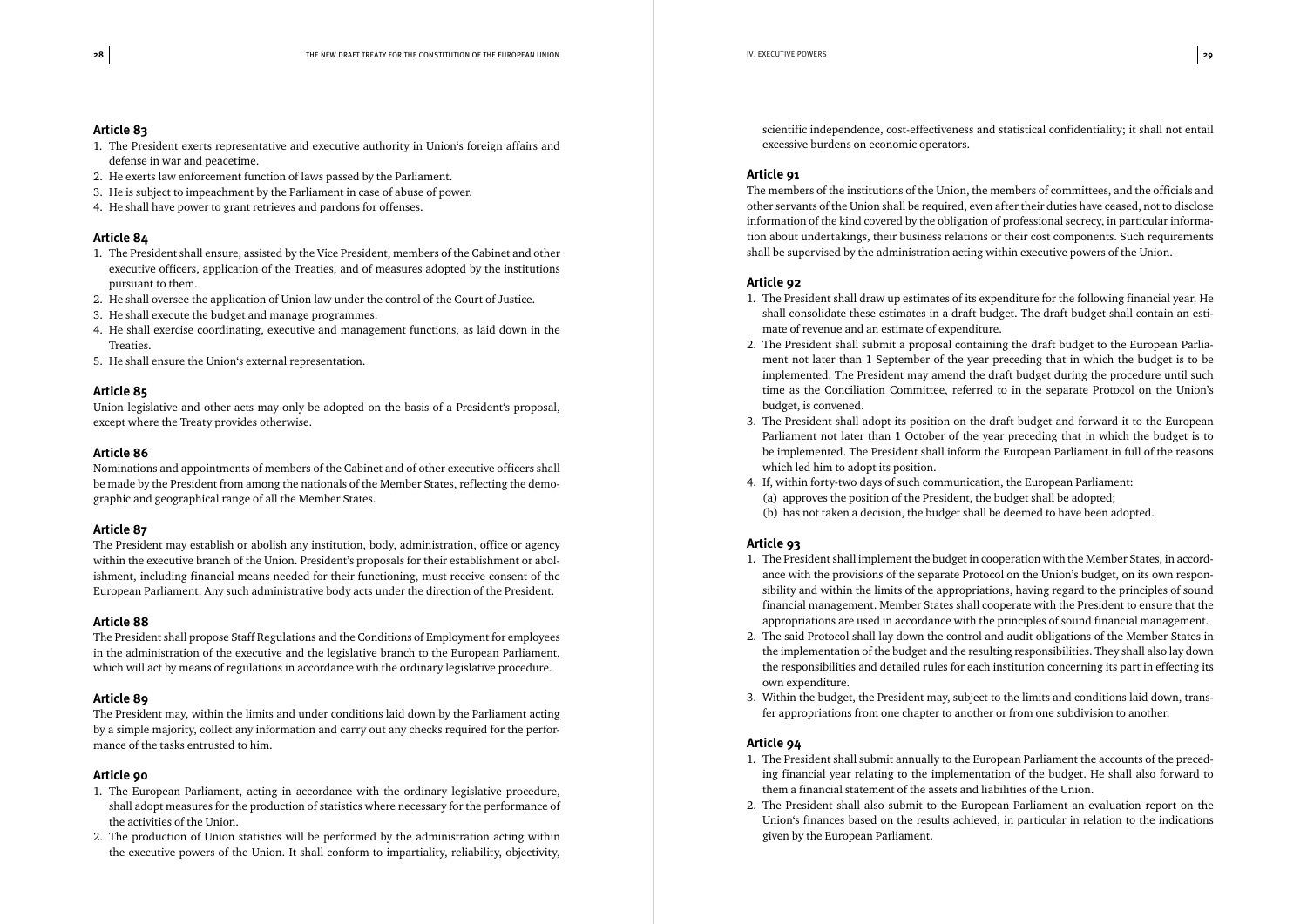### *JUDICIAL POWERS*

#### **Article 95**

- 1. Judicial Power shall be executed by the Court of Justice, acting in the capacity of supreme and constitutional court of the Union.
- 2. The Court of Justice of the European Union shall include the Court of Justice, the General Court and specialised courts.

#### **Article 96**

- 1. The Court of Justice shall ensure that in the interpretation and application of the Treaties the law is observed.
- 2. The Court of Justice of the European Union shall: (a) rule on actions brought by a Member State, an institution or a natural or legal person;
	- (b) give preliminary rulings, at the request of courts or tribunals of the Member States, on the interpretation of Union law or the validity of acts adopted by the institutions;
	- sufficient to ensure effective legal protection in the fields covered by Union law.

(c) rule in other cases provided for in the Treaty. 3. Member States shall provide remedies

#### **Article 97**

cate-General, acting with complete impartiality and independence, to make, in open court,

- 1. The Court of Justice and the General Court shall consist of one judge from each Member State appointed by the President, whose nomination shall be subject to a vote of consent by the Council after a public hearing on each nomination.
- 2. The Court of Justice shall be assisted by Advocates-General. It shall be the duty of the Advoreasoned submissions on cases which, in accordance with the Statute of the Court of Justice of the European Union, require his involvement.
- countries or who are jurisconsults of recognised competence
- 4. They shall be appointed for nine years and may be reappointed.

3. The Judges and the Advocates-General of the Court of Justice and the Judges of the General Court shall be chosen from persons whose independence is beyond doubt and who possess the qualifications required for appointment to the highest judicial offices in their respective

*V.*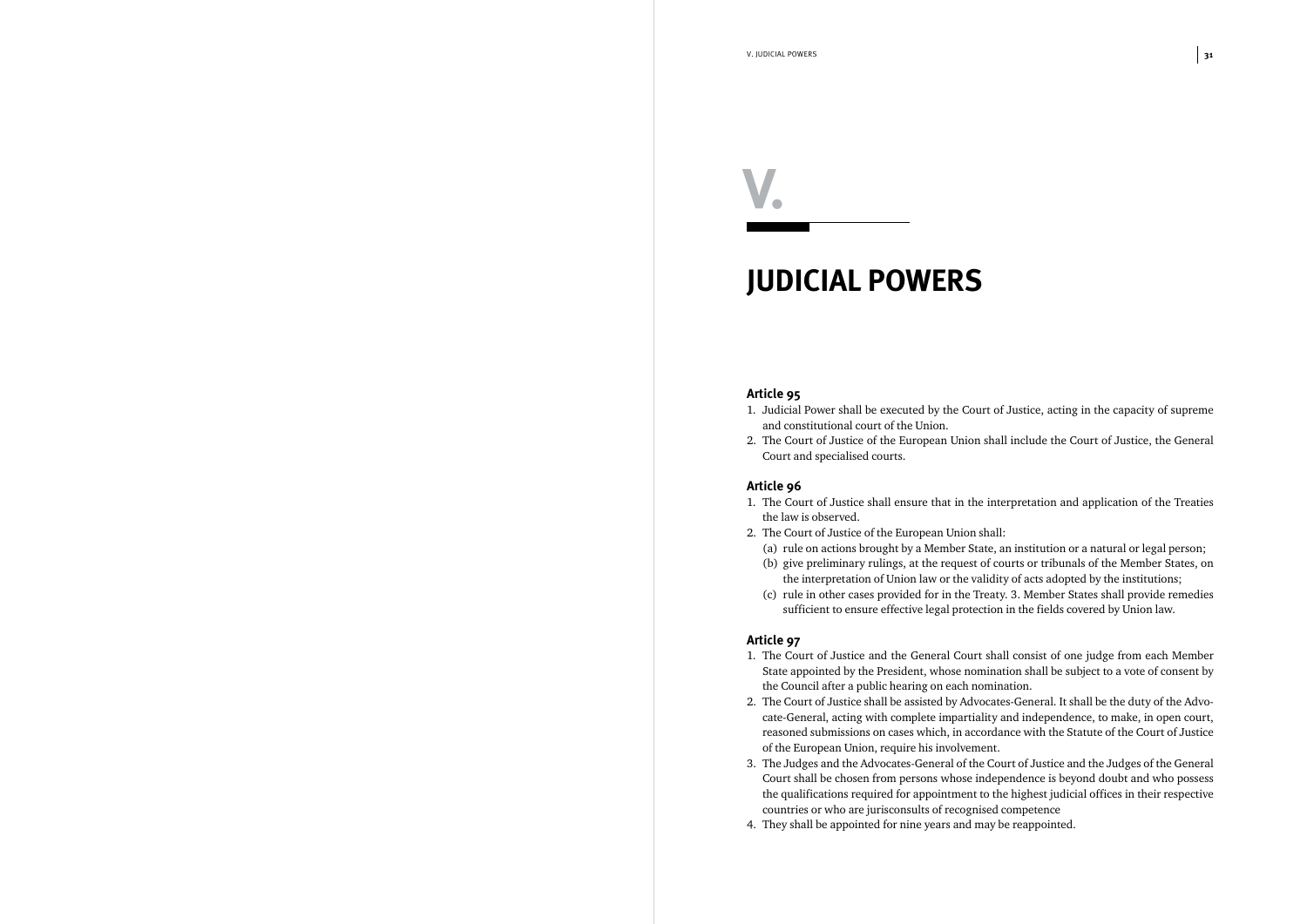- 1. The Court of Justice shall sit in chambers or in a Grand Chamber. It may also sit as a full Court.
- 2. The Judges shall elect the President of the Court of Justice and the President of the General Court from among their number for a term of three years. He may be re-elected.

#### **Article 99**

- 1. The General Court shall have jurisdiction to hear and determine at first instance actions or proceedings with the exception of those assigned to a specialised court. Decisions given by the General Court may be subject to a right of appeal to the Court of Justice on points of law only.
- 2. The General Court shall have jurisdiction to hear and determine actions or proceedings brought against decisions of the specialised courts. Such decisions given by the General Court may exceptionally be subject to review by the Court of Justice where there is a serious risk of the unity or consistency of Union law being affected.
- 3. The General Court shall have jurisdiction to hear and determine questions referred for a preliminary ruling in specific areas. Where the General Court considers that the case requires a decision of principle likely to affect the unity or consistency of Union law, it may refer the case to the Court of Justice for a ruling. Such decisions may exceptionally be subject to review by the Court of Justice where there is a serious risk of the unity or consistency of Union law being affected.

#### **Article 100**

- 1. The European Parliament and the Council may establish specialised courts attached to the General Court to hear and determine at first instance certain classes of action or proceeding brought in specific areas.
- 2. Decisions given by specialised courts may be subject to a right of appeal on points of law only or, when provided for in the regulation establishing the specialised court, a right of appeal also on matters of fact, before the General Court.
- 3. The members of the specialised courts shall be chosen by the President, whose nomination shall be subject to a vote of consent by the Council after a public hearing on each nomination. They may be chosen from persons whose independence is beyond doubt and who possess the ability required for appointment to judicial office.

#### **Article 101**

- 1. If the President considers that a Member State has failed to fulfil an obligation under the Treaty, it shall deliver a reasoned opinion on the matter after giving the State concerned the opportunity to submit its observations.
- 2. If the State concerned does not comply with the opinion within the period laid down by the President, the latter may bring the matter before the Court of Justice of the European Union.

#### **Article 102**

- 1. A Member State which considers that another Member State has failed to fulfil an obligation under the Treaty may bring the matter before the Court of Justice of the European Union.
- 2. Before a Member State brings an action against another Member State for an alleged infringement of an obligation under the Treaties, it shall bring the matter before the President.
- 3. The President shall deliver a reasoned opinion after each of the States concerned has been given the opportunity to submit its own case and its observations on the other party's case both orally and in writing.

4. If the President has not delivered an opinion within three months of the date on which the matter was brought before it, the absence of such opinion shall not prevent the matter from

being brought before the Court.

#### **Article 103**

2. If the President considers that the Member State concerned has not taken the necessary measures to comply with the judgment of the Court, it may bring the case before the Court after giving that State the opportunity to submit its observations. It shall specify the amount

- 1. If the Court of Justice finds that a Member State has failed to fulfil an obligation under the Treaties, the State shall be required to take the necessary measures to comply with the judgment of the Court.
- of the lump sum or penalty payment to be paid by the Member State concerned which it considers appropriate in the circumstances.
- 3. If the Court finds that the Member State concerned has not complied with its judgment it may impose a lump sum or penalty payment on it.
- 4. When the President brings a case before the Court on the grounds that the Member State lump sum or penalty payment to be paid by the Member State concerned which it considers appropriate in the circumstances.
- payment obligation shall take effect on the date set by the Court in its judgment.

concerned has failed to fulfil its obligation to notify measures transposing a legal act adopted under a legislative procedure, it may, when it deems appropriate, specify the amount of the

5. If the Court finds that there is an infringement it may impose a lump sum or penalty payment on the Member State concerned not exceeding the amount specified by the President. The

#### **Article 104**

1. The Court of Justice of the European Union shall review the legality of legislative acts, of

pean Parliament, or the President on grounds of lack of competence, infringement of an

3. The Court shall have jurisdiction under the same conditions in actions brought by the Court

- acts of the President and of the European Central Bank, other than recommendations and opinions, and of acts of the European Parliament intended to produce legal effects vis-à-vis third parties. It shall also review the legality of acts of bodies, offices or agencies of the Union intended to produce legal effects vis-à-vis third parties.
- 2. It shall for this purpose have jurisdiction in actions brought by a Member State, the Euroessential procedural requirement, infringement of the Treaty or of any rule of law relating to their application, or misuse of powers.
- of Auditors, by the European Central Bank and by the Committeee of the Regions for the purpose of protecting their prerogatives.
- or which is of direct and individual concern to them, and against a regulatory act which is of direct concern to them and does not entail implementing measures.
- 5. Acts setting up bodies, offices and agencies of the Union may lay down specific conditions and arrangements concerning actions brought by natural or legal persons against acts of these bodies, offices or agencies intended to produce legal effects in relation to them.
- day on which it came to the knowledge of the latter, as the case may be.

4. Any natural or legal person may institute proceedings against an act addressed to that person

6. The proceedings provided for in this Article shall be instituted within two months of the publication of the measure, or of its notification to the plaintiff, or, in the absence thereof, of the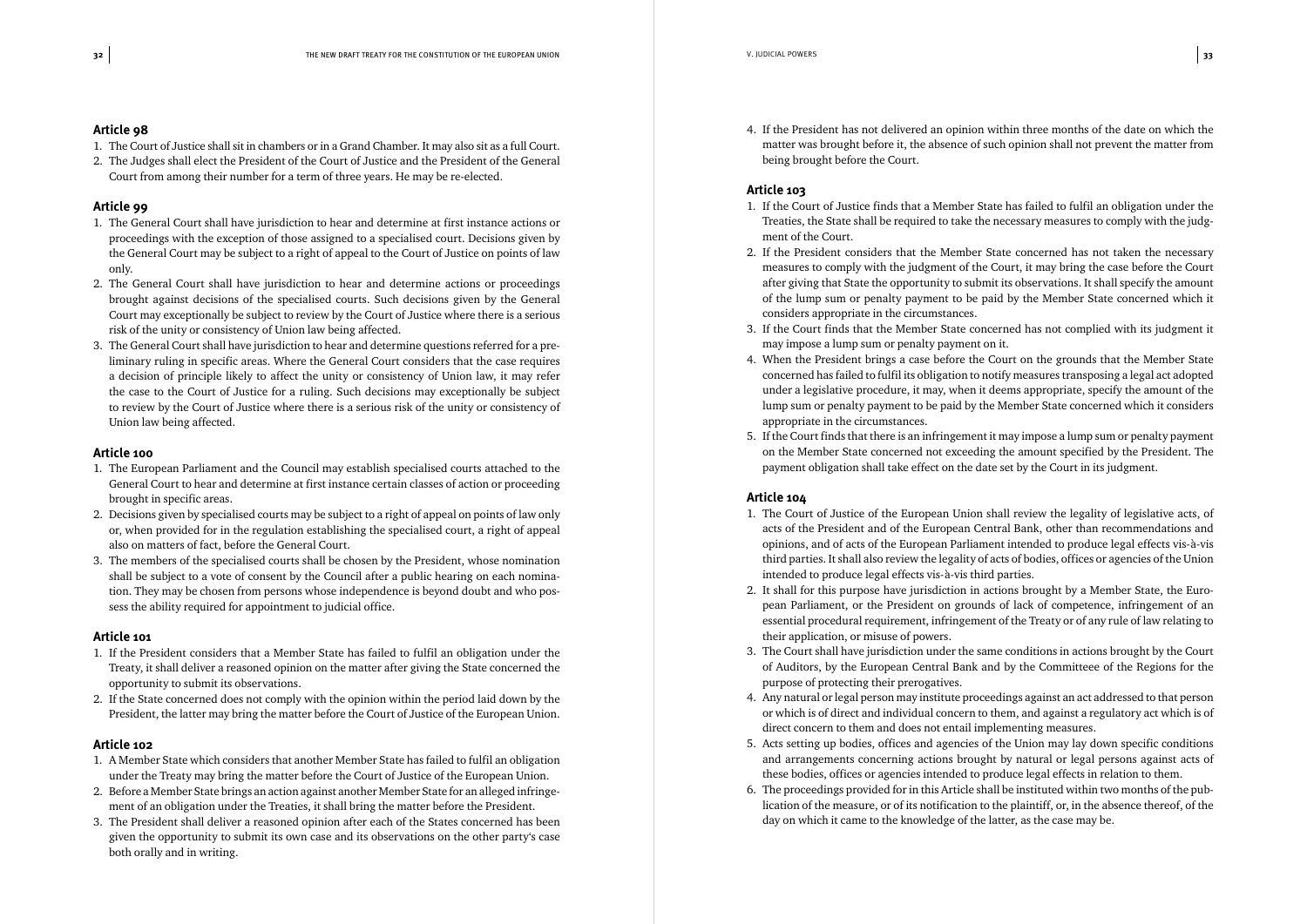- 1. If the action is well founded, the Court of Justice shall declare the act concerned to be void.
- 2. However, the Court shall, if it considers this necessary, state which of the effects of the act which it has declared void shall be considered as definitive.

#### **Article 106**

- 1. Should the European Parliament, the President or the European Central Bank, in infringement of the Treaty, fail to act, the Member States and the other institutions of the Union may bring an action before the Court of Justice to have the infringement established. This Article shall apply, under the same conditions, to bodies, offices and agencies of the Union which fail to act.
- 2. The action shall be admissible only if the institution, body, office or agency concerned has first been called upon to act. If, within two months of being so called upon, the institution, body, office or agency concerned has not defined its position, the action may be brought within a further period of two months.
- 3. Any natural or legal person may, under the conditions laid down in the preceding paragraphs, complain to the Court that an institution, body, office or agency of the Union has failed to address to that person any act other than a recommendation or an opinion.

#### **Article 107**

The institution whose act has been declared void or whose failure to act has been declared contrary to the Treaties shall be required to take the necessary measures to comply with the judgment of the Court of Justice.

#### **Article 108**

- 1. The Court of Justice shall have jurisdiction to give preliminary rulings concerning:
	- (a) the interpretation of the Treaties;
	- (b) the validity and interpretation of acts of the institutions, bodies, offices or agencies of the Union; 2. Where such a question is raised before any court or tribunal of a Member State, that court or tribunal may, if it considers that a decision on the question is necessary to enable it to give judgment, request the Court to give a ruling thereon.
- 2. Where any such question is raised in a case pending before a court or tribunal of a Member State against whose decisions there is no judicial remedy under national law, that court or tribunal shall bring the matter before the Court.
- 3. If such a question is raised in a case pending before a court or tribunal of a Member State with regard to a person in custody, the Court of Justice of the European Union shall act with the minimum of delay.

#### **Article 109**

The Court of Justice of the European Union shall have jurisdiction in disputes relating to compensation for damage.

#### **Article 110**

The Court of Justice of the European Union shall have jurisdiction in any dispute between the Union and its servants.

#### **Article 111**

The Court of Justice shall, within the limits laid down in the Protocol on the Statute of the Court

of Justice of the European Union, have jurisdiction in disputes concerning the European Investment Bank and national central banks.

#### **Article 112**

The Court of Justice shall have jurisdiction to give judgment pursuant to any arbitration clause contained in a contract concluded by or on behalf of the Union, whether that contract be governed by public or private law.

#### **Article 113**

The Court of Justice shall have jurisdiction in any dispute between Member States which relates to the subject matter of the Treaty if the dispute is submitted to it under a special agreement between the parties.

#### **Article 114**

Save where jurisdiction is conferred on the Court of Justice by the Treaties, disputes to which the Union is a party shall not on that ground be excluded from the jurisdiction of the courts or tribunals of the Member States.

#### **Article 115**

The Court of Justice shall have jurisdiction to review the legality of decisions providing for restrictive measures against natural or legal persons in the implementation of the common foreign and security policy.

#### **Article 116**

- 1. In exercising its powers relating to security and justice, the Court of Justice shall have no jurisdiction to review the validity or proportionality of operations carried out by the police or other law-enforcement services of a Member State or the exercise of the responsibilities safeguarding of internal security.
- order in the safeguarding of external borders of the Union.

incumbent upon Member States with regard to the maintenance of law and order and the

2. This provision does not relate to the competence of the Union to the maintenance of law and

#### **Article 117**

Actions brought before the Court of Justice shall not have suspensory effect. The Court may, however, if it considers that circumstances so require, order that application of the contested act be suspended.

#### **Article 118**

The Court of Justice may in any cases before it prescribe any necessary interim measures.

#### **Article 119**

The judgments of the Court of Justice shall be enforceable.

#### **Article 120**

Further rules on composition, competence and proceedures concerning execution of Judicial Power of the Union shall be laid down by the European Parliament in a separate Protocol on the Statute of the Court of Justice of the European Union.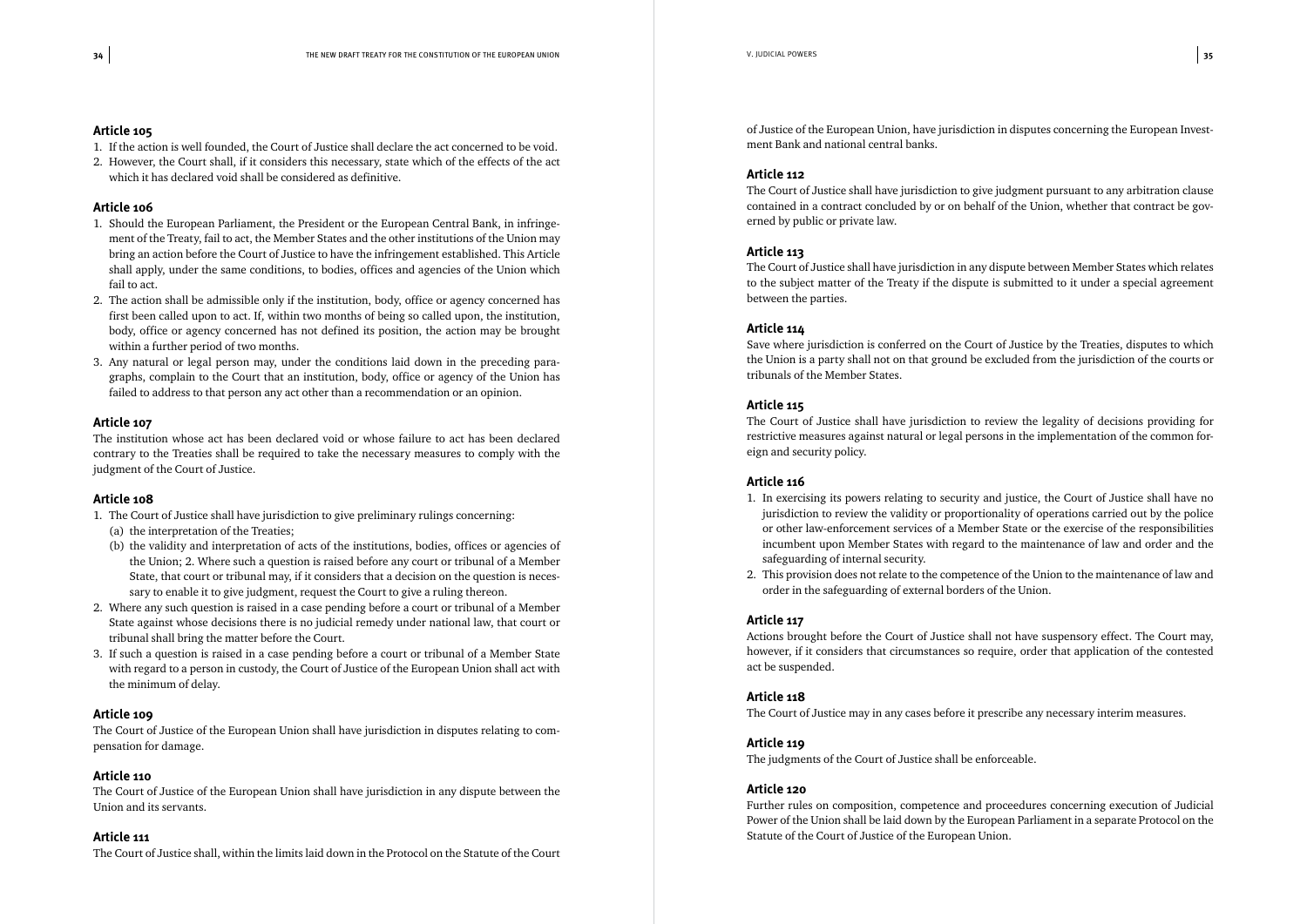### *UNION'S FINANCIAL SYSTEM*

#### **Article 121**

a legally binding Union act providing a legal basis for its action and for the implementation

- 1. All items of revenue and expenditure of the Union shall be included in estimates to be drawn up for each financial year and shall be shown in the budget. The Union's annual budget shall be established by the European Parliament. The revenue and expenditure shown in the budget shall be in balance.
- 2. The expenditure shown in the budget shall be authorised for the annual budgetary period.
- 3. The implementation of expenditure shown in the budget shall require the prior adoption of of the corresponding expenditure.
- 4. With a view to maintaining budgetary discipline, the Union shall not adopt any act which is likely to have appreciable implications for the budget without providing an assurance that the expenditure arising from such an act is capable of being financed within the limit of the Union's own resources and in compliance with the multiannual financial framework.
- agement. Member States shall cooperate with the Union to ensure that the appropriations entered in the budget are used in accordance with this principle.
- ing the financial interests of the Union.

5. The budget shall be implemented in accordance with the principle of sound financial man-

6. The Union and the Member States shall counter fraud and any other illegal activities affect-

#### **Article 122**

2. Without prejudice to other revenue, the budget shall be financed wholly from own resources. 3. The Parliament shall adopt by a qualified majority a decision laying down the provisions relating to the system of own resources of the Union. In this context it may establish new categories of own resources or abolish an existing category. That decision shall not enter into

- 1. The Union shall provide itself with the means necessary to attain its objectives and carry through its policies.
- 
- force until it is approved by the Member States in accordance with their respective constitutional requirements.
- 4. The Parliament shall lay down implementing measures for the Union's own resources system.

*V.*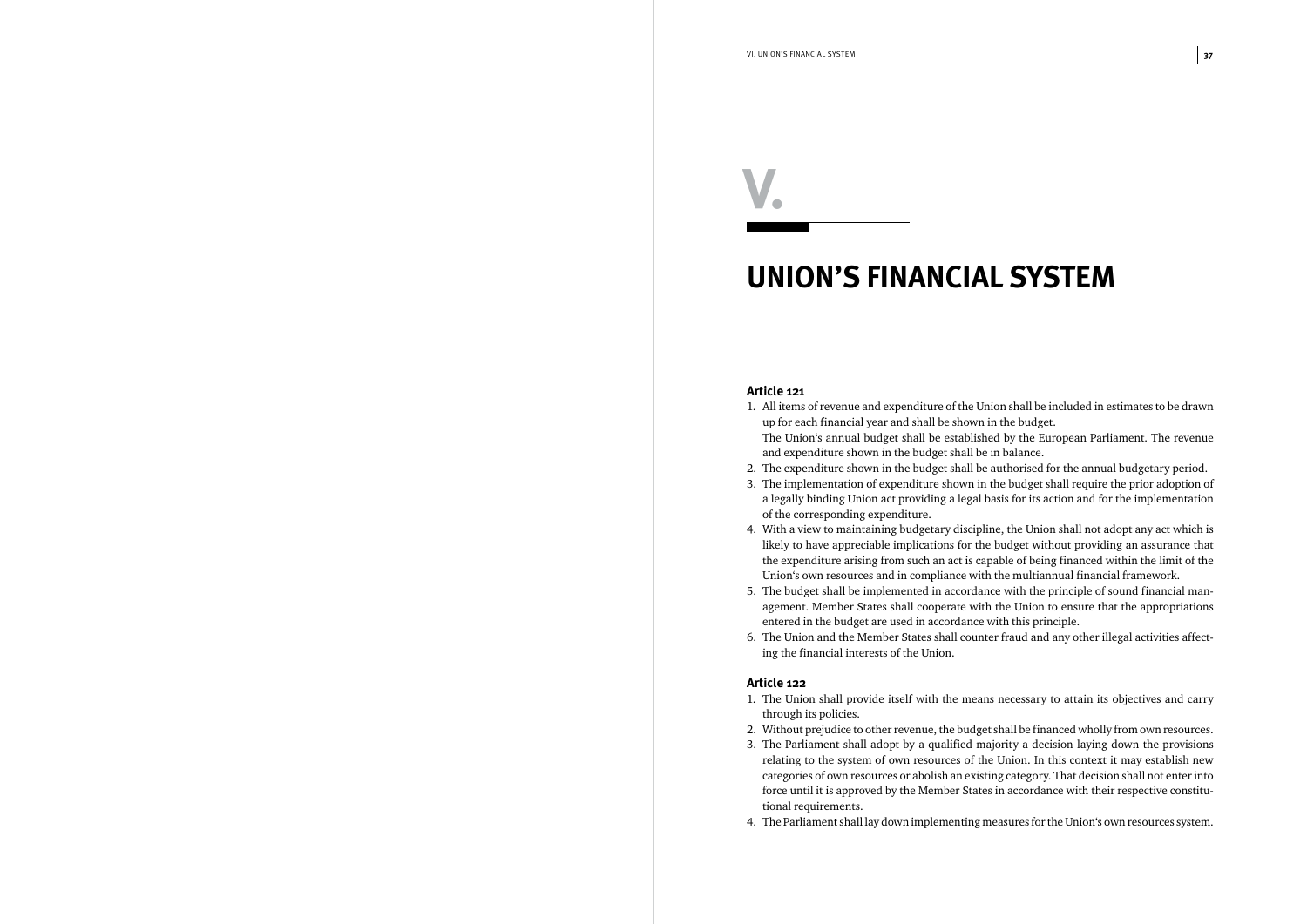1. The multiannual financial framework shall ensure that Union expenditure develops in an orderly manner and within the limits of its own resources. It shall be established for a period of at least five years.

The annual budget of the Union shall comply with the multiannual financial framework.

- 2. The Parliament shall adopt a regulation laying down the multiannual financial framework by a qualified majority of its component members.
- 3. The financial framework shall determine the amounts of the annual ceilings on commitment appropriations by category of expenditure and of the annual ceiling on payment appropriations. The categories of expenditure, limited in number, shall correspond to the Union's major sectors of activity. The financial framework shall lay down any other provisions required for the annual budgetary procedure to run smoothly.
- 4. Where no Parliament regulation determining a new financial framework has been adopted by the end of the previous financial framework, the ceilings and other provisions corresponding to the last year of that framework shall be extended until such time as that act is adopted.
- 5. Throughout the procedure leading to the adoption of the financial framework, the European Parliament and the President shall take any measure necessary to facilitate its adoption.

#### **Article 124**

The financial year shall run from 1 January to 31 December.

#### **Article 125**

- 1. The European Parliament shall establish the Union's annual budget in accordance with the provisions of a separate Protocol on the Union's budget where respective responsibilities of the President, of the Parliament, of both its Chambers and of a special Conciliation Committee shall be determined.
- 2. When the procedure provided for in the Protocol has been completed, the President of the European Parliament shall declare that the budget has been definitively adopted.

#### **Article 126**

- 1. If, at the beginning of a financial year, the budget has not yet been definitively adopted, a sum equivalent to not more than one twelfth of the budget appropriations for the preceding financial year may be spent each month in respect of any chapter of the budget; that sum shall not, however, exceed one twelfth of the appropriations provided for in the same chapter of the draft budget.
- 2. The European Parliament, on a proposal by the President, may authorise expenditure in excess of one twelfth in accordance with conditions laid down in the respective Protocol.

#### **Article 127**

- 1. Any appropriations, other than those relating to staff expenditure, that are unexpended at the end of the financial year may be carried forward to the next financial year only.
- 2. Appropriations shall be classified under different chapters grouping items of expenditure ccording to their nature or purpose.
- 3. The expenditure of the European Parliament, the President and the Court of Justice of the European Union shall be set out in separate parts of the budget, without prejudice to special arrangements for certain common items of expenditure.

#### **Article 128**

The multiannual financial framework and the annual budget shall be drawn up in euro.

#### **Article 129**

The European Parliament, and the President shall ensure that the financial means are made available to allow the Union to fulfil its legal obligations in respect of third parties.

#### **Article 130**

ing the financial interests of the Union through necessary measures, which shall act as a deterrent and be such as to afford effective protection in the Member States, and in all the

of the Union against fraud. To this end they shall organise, together with the Commission,

- 1. The Union and the Member States shall counter fraud and any other illegal activities affect-Union's institutions, bodies, offices and agencies.
- 2. Member States shall take the same measures to counter fraud affecting the financial interests of the Union as they take to counter fraud affecting their own financial interests.
- 3. The Member States shall coordinate their action aimed at protecting the financial interests close and regular cooperation between the competent authorities.
- 4. The European Parliament, acting in accordance with the ordinary legislative procedure, Union's institutions, bodies, offices and agencies.
- Parliament a report on the measures taken for the implementation of this Article

after consulting the Court of Auditors, shall adopt the necessary measures in the fields of the prevention of and fight against fraud affecting the financial interests of the Union with a view to affording effective and equivalent protection in the Member States and in all the

5. The President, in cooperation with Member States, shall each year submit to the European

#### **Article 131**

1. The European Central Bank, together with the national central banks, shall constitute the European System of Central Banks (ESCB). The European Central Bank, together with the

The primary objective of the ESCB shall be to maintain price stability. Without prejudice to

3. The European Central Bank shall have legal personality. It alone may authorise the issue

- national central banks of the Member States whose currency is the euro, which constitute the Eurosystem, shall conduct the monetary policy of the Union.
- 2. The ESCB shall be governed by the decision-making bodies of the European Central Bank. that objective, it shall support the general economic policies in the Union in order to contribute to the achievement of the latter's objectives.
- of the euro. It shall be independent in the exercise of its powers and in the management of its finances. Union institutions, bodies, offices and agencies and the governments of the Member States shall respect that independence.
- in accordance with provisions of this Treaty, and with the conditions laid down in the Stat-States whose currency is not the euro, and their central banks, shall retain their powers in monetary matters.
- give an opinion.
- 6. Responsibilities and composition of the governing bodies of the European Central Bank shall be laid down in its Statute.

4. The European Central Bank shall adopt such measures as are necessary to carry out its tasks ute of the ESCB and of the ECB. In accordance with these same provisions, those Member

5. Within the areas falling within its responsibilities, the European Central Bank shall be consulted on all proposed Union acts, and all proposals for regulation at national level, and may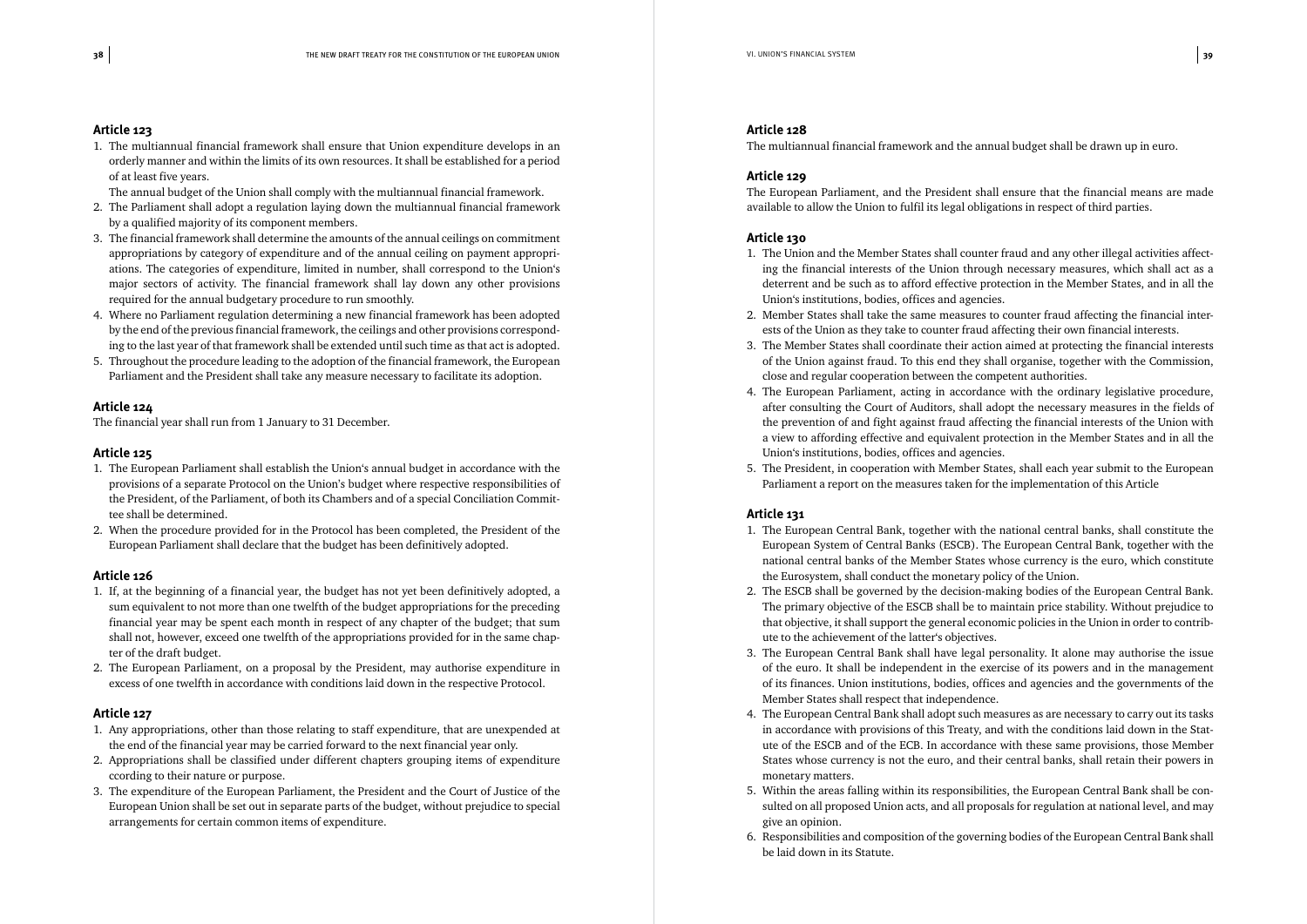The Court of Auditors shall carry out the Union's audit. It shall consist of one national of each Member State. Its Members shall be completely independent in the performance of their duties, in the Union's general interest.

#### **Article 133**

- 1. The Members of the Court of Auditors shall be chosen from among persons who belong or have belonged in their respective States to external audit bodies or who are especially qualified for this office. Their independence must be beyond doubt.
- 2. The Members of the Court of Auditors shall be appointed for a term of six years. The Council, after consulting the European Parliament, shall adopt the list of Members drawn up in accordance with the proposals made by each Member State. The term of office of the Members of the Court of Auditors shall be renewable.

They shall elect the President of the Court of Auditors from among their number for a term of three years. The President may be re-elected.

- 3. In the performance of these duties, the Members of the Court of Auditors shall neither seek nor take instructions from any government or from any other body. The Members of the Court of Auditors shall refrain from any action incompatible with their duties.
- 4. Any other provisions on the terms of office, responsibilities of the Court's members, procedures of the Court or any other relevant provisions will be laid down by the Statute of the European Union Court of Auditors.

#### **Article 134**

- 1. The Court of Auditors shall examine the accounts of all revenue and expenditure of the Union. It shall also examine the accounts of all revenue and expenditure of all bodies, offices or agencies set up by the Union in so far as the relevant constituent instrument does not preclude such examination. The Court of Auditors shall provide the European Parliament with a statement of assurance as to the reliability of the accounts and the legality and regularity of the underlying transactions which shall be published in the Official Journal of the European Union. This statement may be supplemented by specific assessments for each major area of Union activity.
- 2. The Court of Auditors shall examine whether all revenue has been received and all expenditure incurred in a lawful and regular manner and whether the financial management has been sound. In doing so, it shall report in particular on any cases of irregularity. The audit of revenue shall be carried out on the basis both of the amounts established as due and the amounts actually paid to the Union. The audit of expenditure shall be carried out on the basis both of commitments undertaken and payments made. These audits may be carried out before the closure of accounts for the financial year in question.
- 3. The Court of Auditors and the national audit bodies of the Member States shall cooperate in a spirit of trust while maintaining their independence. These bodies or departments shall inform the Court of Auditors whether they intend to take part in the audit. The other institutions of the Union, any bodies, offices or agencies managing revenue or expenditure on behalf of the Union, any natural or legal person in receipt of payments from the budget, and the national audit bodies or, if these do not have the necessary powers, the competent national departments, shall forward to the Court of Auditors, at its request, any document or information necessary to carry out its task.
- 4. The Court of Auditors shall draw up an annual report after the close of each financial year. It shall be forwarded to the other institutions of the Union and shall be published, together

with the replies of these institutions to the observations of the Court of Auditors, in the Official Journal of the European Union.

5. It shall adopt its annual reports, special reports or opinions by a majority of its Members. It over the implementation of the budget.

shall assist the European Parliament and the Council in exercising their powers of control

#### **Article 135**

- 1. The European Investment Bank shall have legal personality.
- 2. The members of the European Investment Bank shall be the Member States.
- Treaty.

3. The Statute of the European Investment Bank is laid down in a Protocol annexed to the

#### **Article 136**

The task of the European Investment Bank shall be to contribute, by having recourse to the capital market and utilising its own resources, to the balanced and steady development of the internal market in the interest of the Union. For this purpose the Bank shall, operating on a non-profit-making basis, grant loans and give guarantees which facilitate the financing of the following projects in all sectors of the economy:

- (a) projects for developing less-developed regions;
- means available in the individual Member States;
- 

(b) projects for modernising or converting undertakings or for developing fresh activities called for by the establishment or functioning of the internal market, where these projects are of such a size or nature that they cannot be entirely financed by the various

(c) projects of common interest to several Member States which are of such a size or nature that they cannot be entirely financed by the various means available in the individual Member States. In carrying out its task, the Bank shall facilitate the financing of investment programmes in conjunction with assistance from other Union Financial Instruments.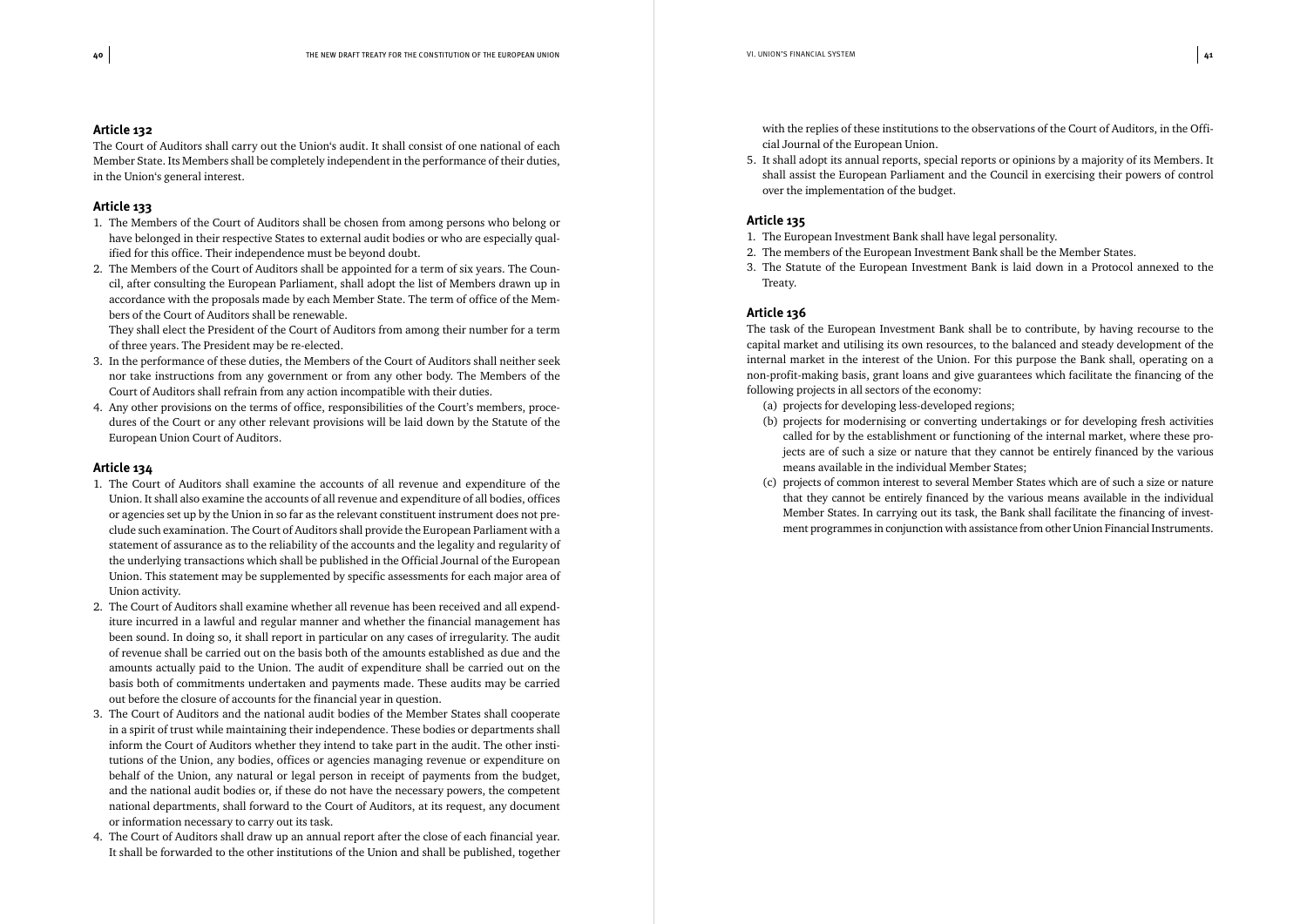## *POWERS OF NATIONS AND THE UNION*

#### *Legal acts of the Union*

#### **Article 137**

1. To exercise the Union's competences, the decision-making institutions shall adopt regula-

2. A regulation shall have general application. It shall be binding in its entirety and directly

3. A directive shall be binding, as to the result to be achieved, upon each Member State to which it is addressed, but shall leave to the national authorities the choice of form and methods.

- tions, directives, decisions, recommendations and opinions.
- applicable in all Member States.
- 
- 4. A decision shall be binding in its entirety. A decision which specifies those to whom it is addressed shall be binding only on them.
- 5. Recommendations and opinions shall have no binding force.

#### **Article 138**

1. Member States shall adopt all measures of national law necessary to implement legally bind-

2. Where uniform conditions for implementing legally binding Union acts are needed, those

- ing Union acts.
- acts shall confer implementing powers on the President.
- 3. For the purposes of paragraph 2, the European Parliament acting by means of regulations in exercise of implementing powers.

accordance with the ordinary legislative procedure, shall lay down in advance the rules and general principles concerning mechanisms for control by Member States of the President's

#### **Article 139**

1. Where the Treaty does not specify the type of act to be adopted, the decision-making institutions shall select it on a case-by-case basis, in compliance with the applicable procedures

2. Legal acts shall state the reasons on which they are based and shall refer to any proposals,

- and with the principle of proportionality.
- initiatives, recommendations, requests or opinions required by the Treaty.

# *VI.*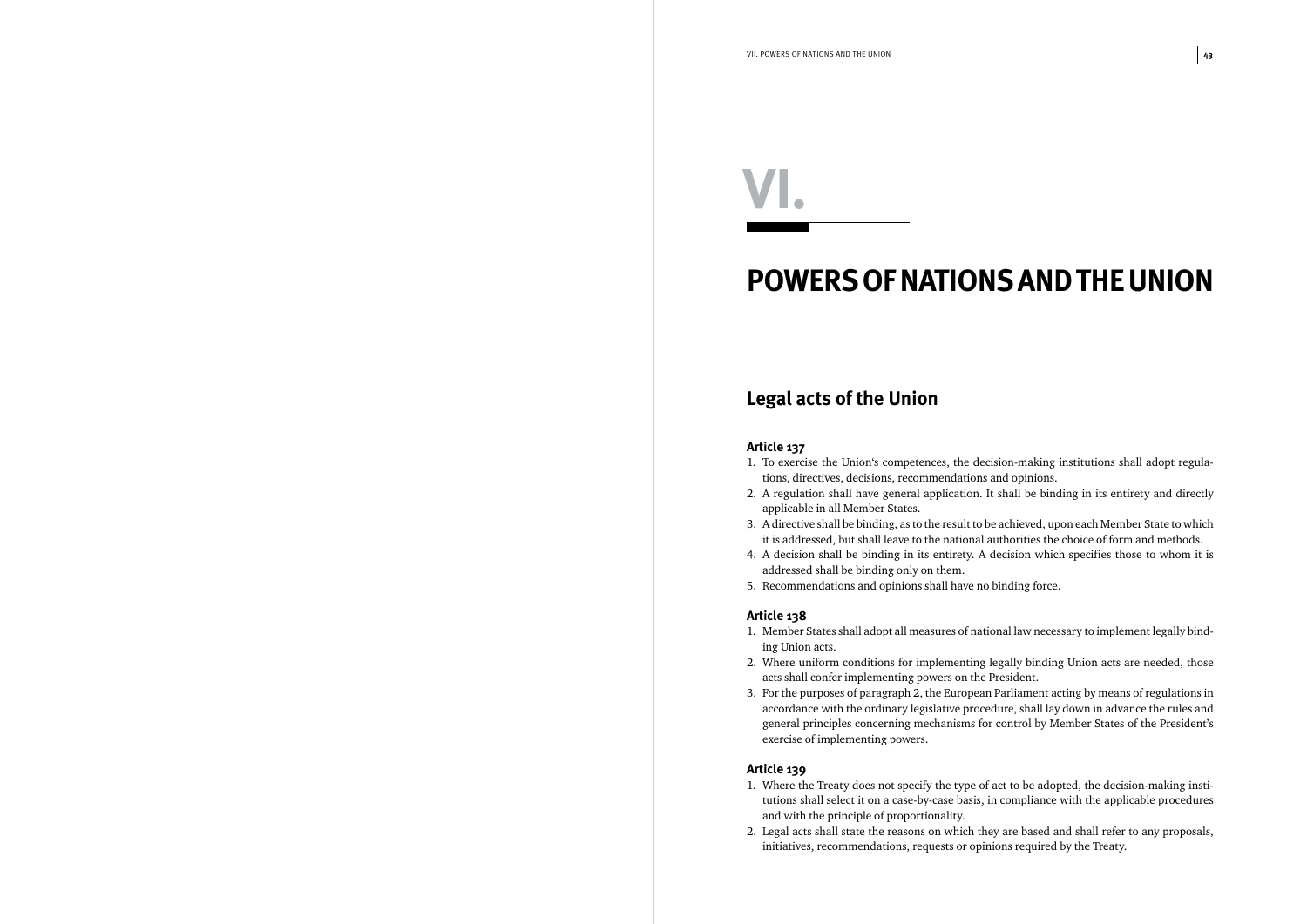3. When considering draft legislative acts, the European Parliament and the Council shall refrain from adopting acts not provided for by the relevant legislative procedure in the area in question.

#### **Article 140**

- 1. Legislative acts adopted under the ordinary legislative procedure shall be signed by the President of the European Parliament and by the President of the Council.
- 2. Legislative acts adopted under a special legislative procedure shall be signed by the President of the institution which adopted them.
- 3. Legislative acts shall be published in the Official Journal of the European Union. They shall enter into force on the date specified in them or, in the absence thereof, on the twentieth day following that of their publication.
- 4. Non-legislative acts adopted in the form of regulations, directives or decisions, when the latter do not specify to whom they are addressed, shall be signed by the President of the institution which adopted them.
- 5. Regulations and directives which are addressed to all Member States, as well as decisions which do not specify to whom they are addressed, shall be published in the Official Journal of the European Union. They shall enter into force on the date specified in them or, in the absence thereof, on the twentieth day following that of their publication.
- 6. Other directives, and decisions which specify to whom they are addressed, shall be notified to those to whom they are addressed and shall take effect upon such notification.

#### **Article 141**

- 1. Acts of the European Parliament, the President or the European Central Bank which impose a pecuniary obligation on persons other than States, shall be enforceable.
- 2. Enforcement shall be governed by the rules of civil procedure in force in the State in the territory of which it is carried out. The order for its enforcement shall be appended to the decision, without other formality than verification of the authenticity of the decision, by the national authority which the government of each Member State shall designate for this purpose and shall make known to the President and to the Court of Justice.
- 3. When these formalities have been completed on application by the party concerned, the latter may proceed to enforcement in accordance with the national law, by bringing the matter directly before the competent authority.
- 4. Enforcement may be suspended only by a decision of the Court. However, the courts of the country concerned shall have jurisdiction over complaints that enforcement is being carried out in an irregular manner.

#### *Categories of Union' competence*

#### **Article 142**

1. European Union is federation of Member States. In the Union, sovereignty is divided between Member States and the federal level of the Union. By ratifying this Treaty in conformity with their constitutional orders, Member States have transfered some of their sovereign powers in certain areas to the federal level of the Union.

2. Sovereign powers of Member States not conferred upon the Union in the Treaty remain with the Member States. Federal level of the Union disposes only with conferred sovereign rights

enumerated in this Treaty.

#### **Article 143**

A Union's competence is the area within which an authority on the federal level of the Union is entitled to exercise its power. This Treaty determines the areas of, delimitation of, and arrangements for exercising competencies.

#### **Article 144**

2. Exclusive competence: When the Treaty confers on the Union exclusive competence in a specific area, only the Union may legislate and adopt legally binding acts, the Member States

3. Shared competence: When the Treaties confer on the Union a competence shared with the Member States in a specific area, the Union and the Member States may legislate and adopt legally binding acts in that area. Given that sovereign rights of Member States are original and those of the Union derivative and confered, Member States shall exercise all competences which were not transferred by this Treaty to the Union. In case of each shared competence, in principle a separate Protocol shall determine the exact instruments, procedures

- 1. The Union is entrusted with the following categories of its federal competence: exclusive competence, shared competence, coordinating competence, and complementary competence.
- being able to do so themselves only if so empowered by the Union or for the implementation of Union acts.
- and tasks that pertain to either the Union or to the Member States in execution of the respective shared competence.
- ments as determined by this Treaty, which the Union shall have competence to provide.
- 5. Complementary competence: In certain areas and under the conditions laid down in the regulations.

4. Coordinating competence: The Member States shall coordinate their policies within arrange-

Treaty, the Union shall have competence to carry out actions to support, coordinate or supplement the actions of the Member States, without thereby superseding their competence in these areas. Legally binding acts of the Union adopted on the basis of the provisions of the Treaties relating to these areas shall not entail harmonisation of Member States' laws or

#### **Article 145**

1. The scope of and arrangements for exercising the Union's exclusive and shared competences shall be enumerated and determined by the provisions of this Treaty relating to each area.

#### **Article 146**

- 1. The Union shall have exclusive competence in the following areas: (a) control of external borders of the Union's area of freedom and security;
	- (b) exploration of space;
	- (c) atomic energy;
	- (d) the conservation of marine biological resources;
	- (e) customs union;
	- (f) common commercial policy;
	- (g) competition rules for the functioning of the internal market;
	- (h) monetary policy for the Member States whose currency is the euro.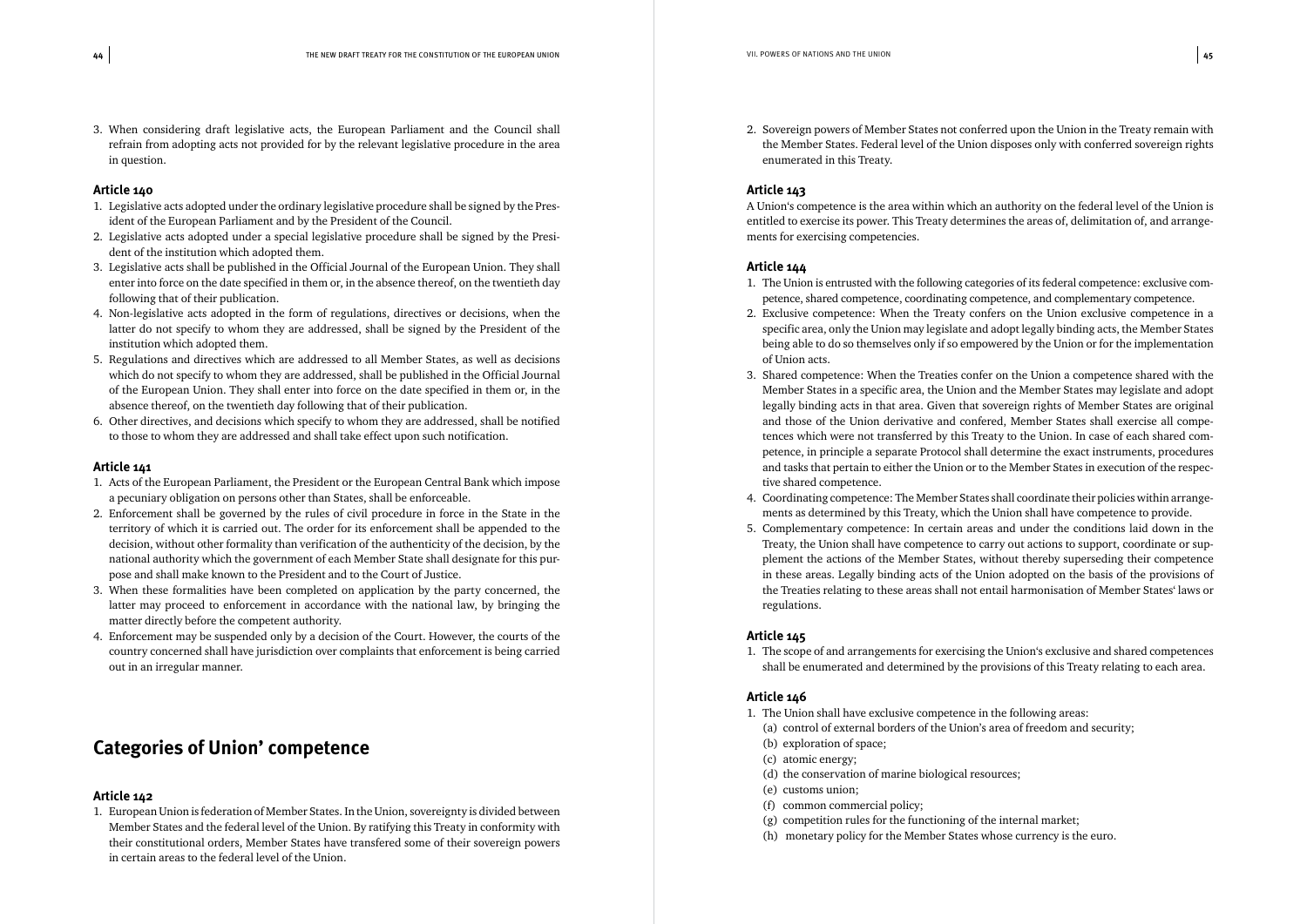2. The Union shall also have exclusive competence for the conclusion of an international agreement when its conclusion is provided for in a legislative act of the Union or is necessary to enable the Union to exercise its internal competence, or in so far as its conclusion may affect common rules or alter their scope.

#### **Article 147**

Shared competence between the Union and the Member States applies in the following principal areas:

- (a) foreign affairs
- (b) security and defense
- (d) environment
- (e) internal market;
- (f) consumer protection
- (g) transport;
- (h) trans-European networks;
- (i) energy;
- (j) safety concerns in public health

#### **Article 148**

Member States which wish to establish enhanced cooperation between themselves within the framework of the Union's non-exclusive competences may make use of its institutions and exercise those competences by applying the relevant provisions of the Treaties. Enhanced cooperation shall be open at any time to all Member States.

#### *Exclusive competencies of the Union*

#### **Article 149**

- 1. Exerting its exclusive competence in protection of the area of freedom and security by the control of external borders of the Union, absence of internal border controls for persons shall be ensured.
- 2. The Parliament shall make decisions on strategic interest and objectives of the Union related to control of external borders of the Union. The adoption of legislative acts shall also be considered.
- 3. Proper instruments and mechanisms, including law enforcement authorities, shall be established by the Parliament for an effective external border control.
- 4. In particular, the Parliament shall establish the European External Border Police and the European Cost Guard, to monitor Union' external borders on land and sea.
- 5. External border control policies shall be put into effect by the President, assisted by the High Representatives for Foreign Affairs and for Security and Defense. They shall be supported and shall supervise the European External Border Police and the European Cost Guard.

#### **Article 150**

1. For immigration purposes, stateless persons shall be treated as third-country nationals.

2. The Union shall endeavour to ensure a high level of Union's internal security and Member States' national security through measures to prevent crime and terrorism from crossing the external borders of the Union, acting by means of administrative measures, framed by reg-

ulations enacted by the Parliament in accordance with the ordinary legislative procedure.

#### **Article 151**

1. Exerting its exclusive competence in protection of the area of freedom and security by the

(a) to ensure the absence of any controls on persons, whatever their nationality, when cross-

(d) to enforce and administer an integrated management system for external borders, including the Union' territorial border police force in cooperation with the maritime and coast

2. For these purposes the European Parliament, acting in accordance with the ordinary legislative procedure, shall adopt instruments, measures and administrative capabilities concerning:

(c) the conditions under which nationals of third countries shall have the freedom to travel

3. The European Parliament, acting in accordance with the ordinary legislative procedure,

(a) a uniform status of asylum for nationals of third countries, valid throughout the Union; (b) a uniform status of subsidiary protection for nationals of third countries who, without

- control of external borders of the Union, the Union is responsible:
	- ing internal borders;
	- (b) to carry out checks on persons;
	- (c) to secure efficient monitoring of the crossing of external borders; and
	- guard agency.
- - (a) visas and other short-stay residence permits;
	- (b) the checks to which persons crossing external borders are subject;
	- within the Union for a short period;
	- (d) any measure necessary for an integrated management system for external borders;
	- (e) passports, identity cards, residence permits or any other such document.
- shall adopt instruments and measures for a common European asylum system comprising:
	- obtaining European asylum, are in need of international protection;
	- sive inflow;
	- protection status;
	- ing an application for asylum or subsidiary protection;
	- (f) conditions for the reception of applicants for asylum or subsidiary protection;
	-
- 4. Subsidiary protection and temporary protection with a view to offering appropriate status the principle of non-refoulement.
- 5. In the event an emergency situation characterised by a sudden inflow of nationals of third countries, the Parliament, on a proposal from the President, shall adopt provisional measures to control the situation for the benefit of the Union and the Member States concerned.
- 6. The Union shall establish instruments and administrative capabilities aimed at ensuring, at all illegal immigration, trafficking in human beings, and threats of crime and terrorism.

(c) a common system of temporary protection for displaced persons in the event of a mas-

(d) common procedures for the granting and withdrawing of uniform asylum or subsidiary

(e) instruments, measures, and authority, responsible on behalf of the Union for consider-

(g) partnership and cooperation with third countries for the purpose of managing inflows of people applying for asylum or subsidiary or temporary protection.

to any third-country national requiring international protection, ensuring compliance with

stages, the efficient management of migration flows, fair treatment of third-country nationals residing legally in Member States, and the prevention of, and enhanced measures to combat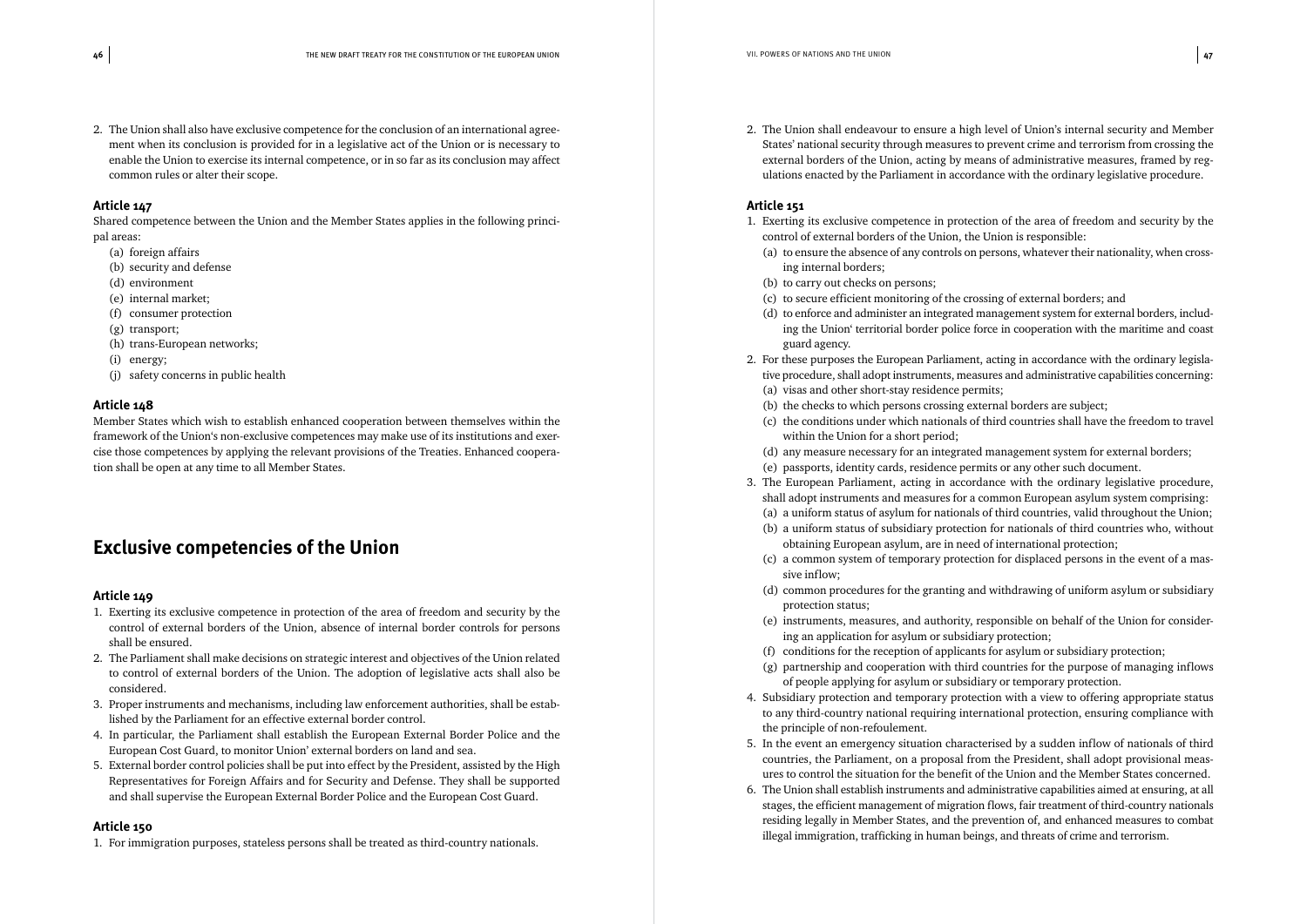- 7. The European Parliament, acting in accordance with the ordinary legislative procedure, shall adopt measures in the following areas:
	- (a) the conditions of entry and residence, and standards on the issue of long-term visas and residence permits, including those for the purpose of family reunification;
	- (b) the definition of the rights of third-country nationals residing legally in a Member State, including the conditions governing freedom of movement and of residence in other Member States;
	- (c) illegal immigration and unauthorised residence, including removal and repatriation of persons residing without authorisation;
	- (d)combating trafficking in persons, in particular women and children.
- 8. The Union shall conclude agreements with third countries for the readmission to their countries of origin or provenance of third-country nationals who do not or who no longer fulfil the conditions for entry, presence or residence in the territory of the Union.
- 9. These provisions shall not affect the right of Member States to determine volumes of admission of third-country nationals coming from third countries to their territory.

- 1. Exerting its exclusive competence in protection of the Union's area of freedom and security by the control of its external borders, the European Parliament and the Council may, by means of directives adopted in accordance with the ordinary legislative procedure, establish rules concerning the definition and prevention of criminal offences and sanctions in the areas of particularly serious crime with a cross-border dimension resulting from the nature or impact of such offences or from a special need to combat them on a common basis.
- 2. These areas of crime are the following: terrorism, trafficking in human beings and sexual exploitation of women and children, illicit drug trafficking, illicit arms trafficking, money laundering, corruption, counterfeiting of means of payment, computer crime and organised crime.

#### **Article 153**

- 1. Exerting its exclusive competence in the area of exploration of space, the Union shall, in order to promote scientific and technical progress, industrial competitiveness and the implementation of its policies, draw up a European Union space policy. To this end, it shall promote joint initiatives, support research and technological development and coordinate the efforts needed for the exploration and exploitation of space.
- 2. To attain these objectives, the European Parliament, acting in accordance with the ordinary legislative procedure, shall establish the necessary measures taking the form of a Union space programme, excluding any harmonisation of the laws and regulations of the Member States.
- 3. For the above purposes the Union shall establish by the act of the Parliament the European Space Agency which shall act under supervision of the Presidetn snd shall rergularly report to the Parliament.

#### **Article 154**

- 1. Exerting its exclusive competence in the area of atomic energy, the Union by means of its instruments, measures and agencies ensures:
	- (a) promotion of research and the dissemination of technical information,
	- (b) establishment of uniform safety standards to protect the health of workers and of the general public and their application,

(c) investment and the establishment of the basic installations necessary for the develop-

(d) that all users in the Union receive a regular and equitable supply of ores and nuclear fuels,

- ment of nuclear energy in the Union,
- 
- (e) that civil nuclear materials are not diverted to other, particularly military, purposes,
- (f) the right of ownership conferred upon the Union with respect to special fissile materials,
- international organisations.
- 2. A separate Protocol on the European Union Atomic Energy shall be laid down, supersedelaborate the above provisions.

(g) progress in the peaceful uses of nuclear energy by working with other countries and

ing the Treaty establishing the European Atomic Energy Community (Euratom), in order to

#### **Article 155**

Exerting its exclusive competence in the area of the conservation of marine biological resources, the Union shall for the purpose of achieving the objectives of the Common Fisheries Policy in respect of the conservation and sustainable exploitation of marine biological resources adopt, inter alia, the following conservation measures:

(d) incentives, including those of an economic nature, such as fishing opportunities, to promote fishing methods that contribute to more selective fishing, to the avoidance and reduction, as far as possible, of unwanted catches, and to fishing with low impact on the

- (a) multiannual plans;
- (b) targets for the conservation and sustainable exploitation of stocks and related measures to minimise the impact of fishing on the marine environment;
- (c) measures to adapt the fishing capacity of fishing vessels to available fishing opportunities;
- marine ecosystem and fishery resources;
- (e) measures on the fixing and allocation of fishing opportunities;
- (f) minimum conservation reference sizes;
- marine environment.

(g) pilot projects on alternative types of fishing management techniques and on gears that increase selectivity or that minimise the negative impact of fishing activities on the

#### **Article 156**

cover all trade in goods and which shall involve the prohibition between Member States of

Member State if the import formalities have been complied with and any customs duties or charges having equivalent effect which are payable have been levied in that Member State,

- 1. Exerting its exclusive competence, the Union shall comprise a customs union which shall customs duties on imports and exports and of all charges having equivalent effect, and the adoption of a common customs tariff in their relations with third countries.
- 2. The provisions on customs union shall apply to products originating in Member States and to products coming from third countries which are in free circulation in Member States.
- 3. Products coming from a third country shall be considered to be in free circulation in a and if they have not benefited from a total or partial drawback of such duties or charges.
- between Member States. This prohibition shall also apply to customs duties of a fiscal nature.
- 
- (a) the need to promote trade between Member States and third countries;
- - improvement in the competitive capacity of undertakings;

4. Customs duties on imports and exports and charges having equivalent effect shall be prohibited

5. Common Customs Tariff duties shall be fixed by the Council on a proposal from the President. 6. In carrying out the tasks entrusted to it under this Chapter the President shall be guided by:

(b) developments in conditions of competition within the Union in so far as they lead to an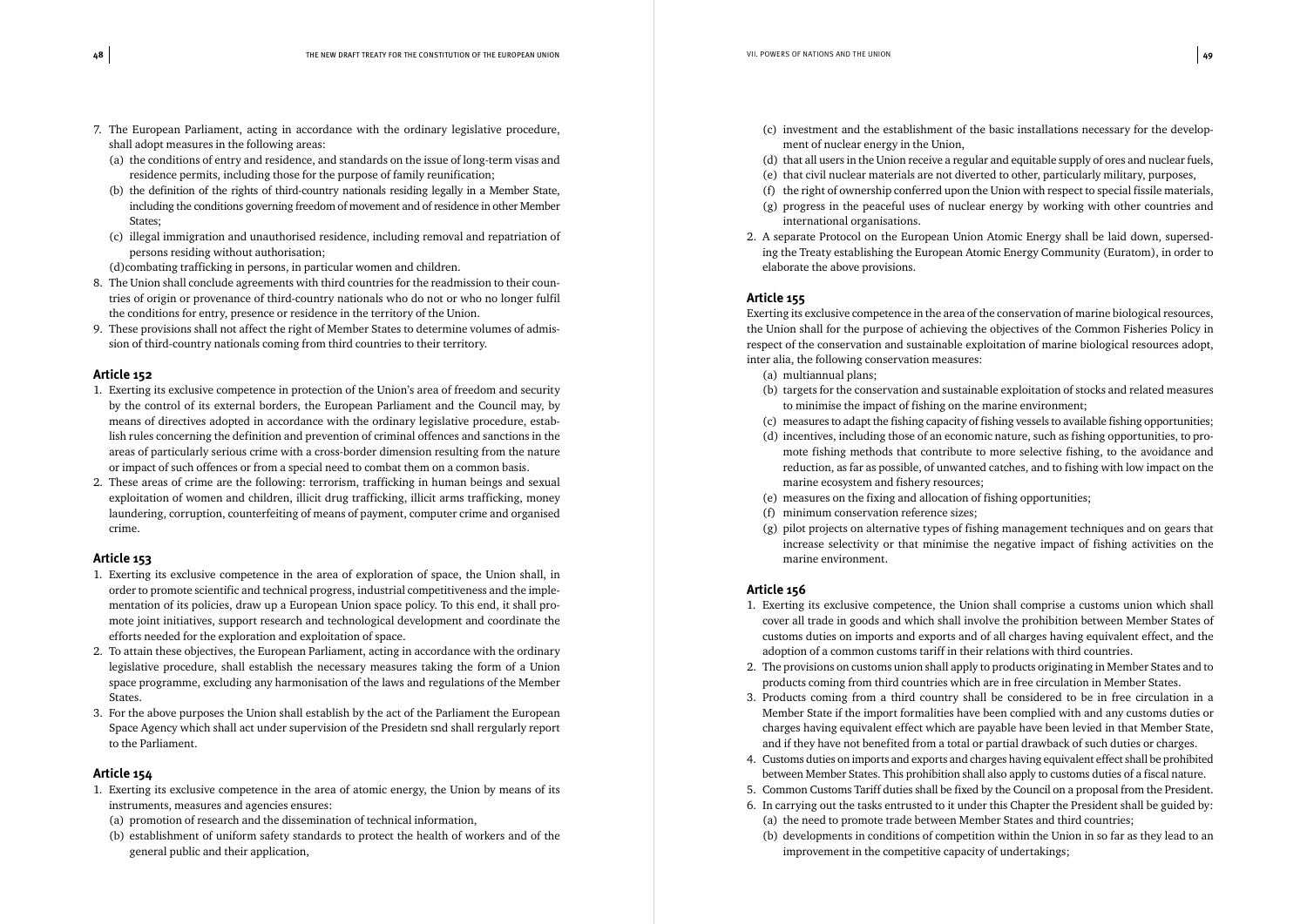- (c) the requirements of the Union as regards the supply of raw materials and semi-finished goods; in this connection the Commission shall take care to avoid distorting conditions of competition between Member States in respect of finished goods;
- (d) the need to avoid serious disturbances in the economies of Member States and to ensure rational development of production and an expansion of consumption within the Union.
- 7. Quantitative restrictions on imports and exports and all measures having equivalent effect shall be prohibited between Member States. This provision shall not preclude prohibitions or restrictions on imports, exports or goods in transit justified on grounds of public morality, public policy or public security; the protection of health and life of humans, animals or plants; the protection of national treasures possessing artistic, historic or archaeological value; or the protection of industrial and commercial property. Such prohibitions or restrictions shall not, however, constitute a means of arbitrary discrimination or a disguised restriction on trade between Member States.
- 8. Member States shall adjust any State monopolies of a commercial character so as to ensure that no discrimination regarding the conditions under which goods are procured and marketed exists between nationals of Member States. This provisions shall apply to any body through which a Member State, in law or in fact, either directly or indirectly supervises, determines or appreciably influences imports or exports between Member States. These provisions shall likewise apply to monopolies delegated by the State to others.
- 9. Member States shall refrain from introducing any new measure which is contrary to the principles laid down or which restricts the scope of the prohibition of customs duties and quantitative restrictions between Member States.
- 10.If a State monopoly of a commercial character has rules which are designed to make it easier to dispose of agricultural products or obtain for them the best return, steps should be taken to ensure equivalent safeguards for the employment and standard of living of the producers concerned.

- 1. Concerning the Union's exclusive competence in the area of common commercial policy, it must first be noted that by establishing a customs union the Union is contributing, in its common interest, to the harmonious development of world trade, the progressive abolition of restrictions on international trade and on foreign direct investment, and the lowering of customs and other barriers.
- 2. The common commercial policy shall be based on uniform principles, particularly with regard to changes in tariff rates, the conclusion of tariff and trade agreements relating to trade in goods and services, and the commercial aspects of intellectual property, foreign direct investment, the achievement of uniformity in measures of liberalisation, export policy and measures to protect trade such as those to be taken in the event of dumping or subsidies. The common commercial policy shall be conducted in the context of the principles and objectives of the Union's external action.
- 3. The European Assembly and the Council, acting by means of regulations in accordance with the ordinary legislative procedure, shall adopt the measures defining the framework for implementing the common commercial policy.
- 4. Where agreements with one or more third countries or international organisations need to be negotiated and concluded, the President shall make recommendations to the Council, which shall authorise it to open the necessary negotiations. The Council and the President shall be responsible for ensuring that the agreements negotiated are compatible with internal Union policies and rules. The President shall conduct these negotiations in consultation

with a special committee appointed by the Council to assist the President in this task and within the framework of such directives as the Council may issue to it. The President shall report regularly to the special committee and to the European Parliament on the progress of negotiations.

cil' consent is obligatory. The Council's consent shall also be a condition for the negotiation

- 5. For the negotiation and conclusion of agreements in the fields of trade in services and the commercial aspects of intellectual property, as well as foreign direct investment, the Counand conclusion of agreements:
	- (a) in the field of trade in cultural and audiovisual services, where these agreements risk prejudicing the Union's cultural and linguistic diversity;
	- (b) in the field of trade in social, education and health services, where these agreements risk seriously disturbing the national organisation of such services and prejudicing the responsibility of Member States to deliver them.
- 6. The negotiation and conclusion of international agreements in the field of transport shall be subject to respecive provisions of this Treaty.
- 7. The exercise of the competences conferred by the above provisions in the field of the common the Member States, and shall not lead to harmonisation of legislative or regulatory provisions of the Member States in so far as the Treatiy excludes such harmonisation.

commercial policy shall not affect the delimitation of competences between the Union and

#### **Article 158**

1. Exerting its exclusive competence in the area of competition rules for the functioning of agreements between undertakings, decisions by associations of undertakings and concerted effect the prevention, restriction or distortion of competition within the internal market, and

(a) directly or indirectly fix purchase or selling prices or any other trading conditions; (b) limit or control production, markets, technical development, or investment;

- the internal market, the Union shall prohibite as incompatible with the internal market: all practices which may affect trade between Member States and which have as their object or in particular those which:
	-
	-
	- (c) share markets or sources of supply;
	- placing them at a competitive disadvantage;
	- connection with the subject of such contracts.
- 2. Any agreements or decisions prohibited pursuant to this provision shall be automatically the Parliament.

(d) apply dissimilar conditions to equivalent transactions with other trading parties, thereby

(e) make the conclusion of contracts subject to acceptance by the other parties of supplementary obligations which, by their nature or according to commercial usage, have no

void. Same provisions may, however, be declared inapplicable in certain cases regulated by

#### **Article 159**

1. Exerting its exclusive competence in the area of competition rules for the functioning of the internal market, any abuse by one or more undertakings of a dominant position within the internal market or in a substantial part of it shall be prohibited as incompatible with the

- internal market in so far as it may affect trade between Member States.
- 2. Such abuse may, in particular, consist in: conditions;
	-

(a) directly or indirectly imposing unfair purchase or selling prices or other unfair trading

(b) limiting production, markets or technical development to the prejudice of consumers;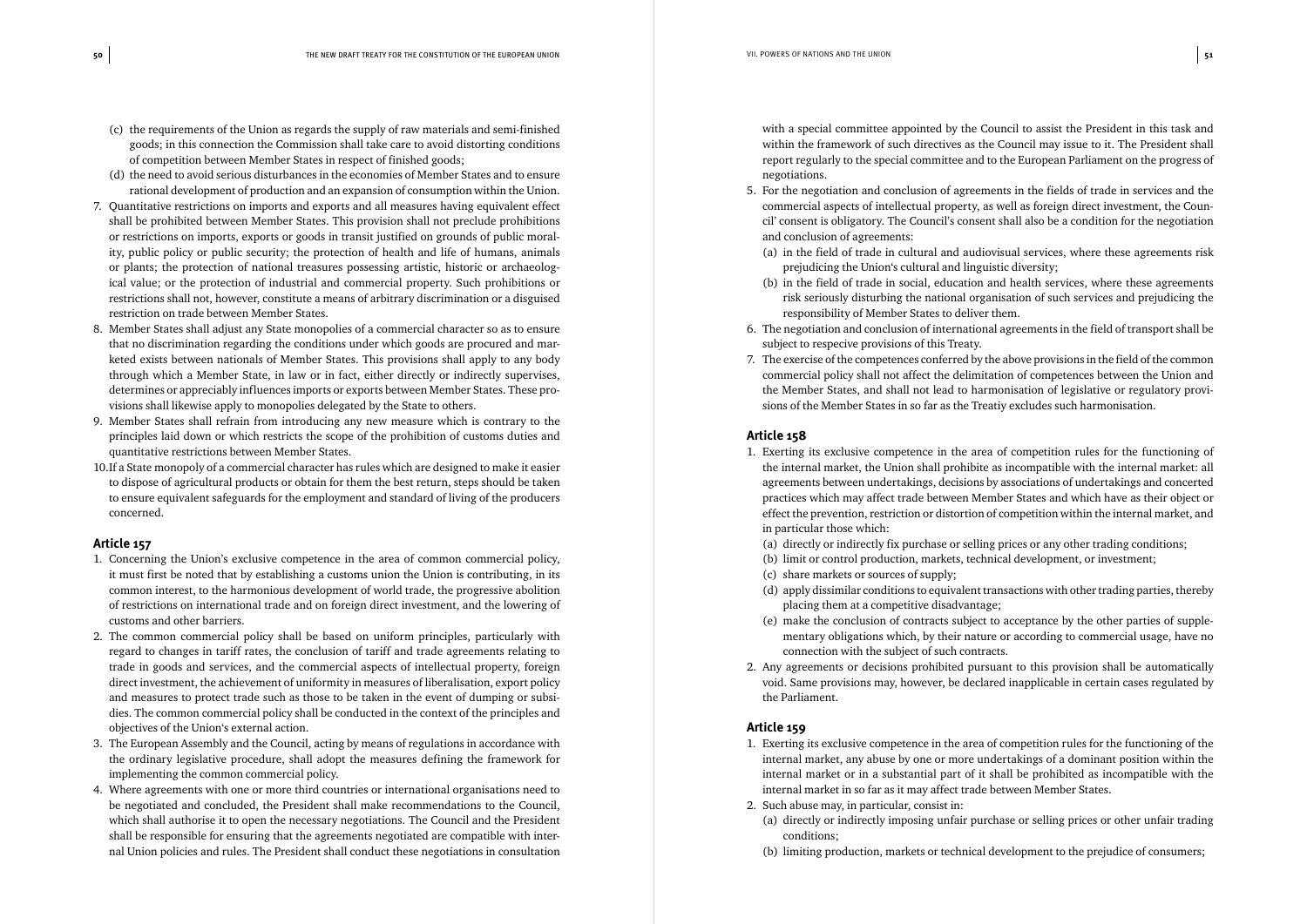- (c) applying dissimilar conditions to equivalent transactions with other trading parties, thereby placing them at a competitive disadvantage;
- (d) making the conclusion of contracts subject to acceptance by the other parties of supplementary obligations which, by their nature or according to commercial usage, have no connection with the subject of such contracts.
- 3. In the case of public undertakings and undertakings to which Member States grant special or exclusive rights, Member States shall neither enact nor maintain in force any measure contrary to the above competition rules.
- 4. Undertakings entrusted with the operation of services of general economic interest or having the character of a revenue-producing monopoly shall be subject to the rules on competition, in so far as the application of such rules does not obstruct the performance, in law or in fact, of the particular tasks assigned to them. The development of trade must not be affected to such an extent as would be contrary to the interests of the Union.
- 5. Save as otherwise provided in the Treaties, any aid granted by a Member State or through State resources in any form whatsoever which distorts or threatens to distort competition by favouring certain undertakings or the production of certain goods shall, in so far as it affects trade between Member States, be incompatible with the internal market.
- 6. Certain cathegories of aid shall be compatible with the internal market, if recognised as such by the competent body of the Union.
- 7. No Member State shall impose, directly or indirectly, on the products of other Member States any internal taxation of any kind in excess of that imposed directly or indirectly on similar domestic products.
- 8. Furthermore, no Member State shall impose on the products of other Member States any internal taxation of such a nature as to afford indirect protection to other products.
- 9. Where products are exported to the territory of any Member State, any repayment of internal taxation shall not exceed the internal taxation imposed on them whether directly or indirectly.

- 1. Exerting its exclusive competence and in order to ensure the proper functioning of economic and monetary union, the Council shall adopt measures specific to those Member States whose currency is the euro:
	- (a) to strengthen the coordination and surveillance of their budgetary discipline;
	- (b) to set out economic policy guidelines for them, while ensuring that they are compatible with those adopted for the whole of the Union and are kept under surveillance.
- 2. For the above measures only members of the Council representing Member States whose currency is the euro shall take part in the vote.
- 3. In order to secure the euro's place in the international monetary system, the Council, on a proposal from the President, shall adopt a decision establishing common positions on matters of particular interest for economic and monetary union within the competent international financial institutions and conferences. The Council shall act after consulting the European Central Bank.
- 4. The Council, on a proposal from the President, may adopt appropriate measures to ensure unified representation within the international financial institutions and conferences. The Council shall act after consulting the European Central Bank.
- 5. For the measures referred to in the above, only members of the Council representing Member States whose currency is the euro shall take part in the vote.

#### *Shared competencies in the areas of environment, internal market and consumer protection, transport, energy and public health*

#### **Article 161**

(d) promoting measures at international level to deal with regional or worldwide environ-

- 1. Exerting its shared competence in the area of environment, the Union shall contribute to: (a) prudent and rational utilisation of natural resources,
	- (b) preserving, protecting and improving the quality of the environment,
	- (c) protecting human health,
	- mental problems, and in particular combating climate change.
- 2. Union policy on the environment shall aim at a high level of protection taking into account mental damage should as a priority be rectified at source and that the polluter should pay.
- 3. In this context, harmonisation measures answering environmental protection requirements tion by the Union.
- 4. The European Parliament, acting in accordance with the ordinary legislative procedure shall decide what action is to be taken by the Union in order to achieve these objectives.

the diversity of situations in the various regions of the Union. It shall be based on the precautionary principle and on the principles that preventive action should be taken, that environshall include, where appropriate, a safeguard clause allowing Member States to take provi-

sional measures, for non-economic environmental reasons, subject to a procedure of inspec-

#### **Article 162**

- 1. Exerting its shared competence, the Union shall adopt measures with the aim of establishing or ensuring the functioning of the internal market.
- 2. The internal market shall comprise an area without internal frontiers in which the free movement of goods, persons, services and capital.

#### **Article 163**

1. Exerting its shared competence in the area of internal market, the Union shall secure free

(b) to move freely within the territory of Member States for this purpose;

- movement of persons, services and capital within the Union.
- 2. Freedom of movement for workers shall be secured within the Union. It shall entail the right, subject to limitations justified on grounds of public policy, public security or public health:
	- (a) to accept offers of employment actually made;
	-
	- or administrative action;
	- mission.
- 3. These provisions shall not apply to employment in the public service.

(c) to stay in a Member State for the purpose of employment in accordance with the provisions governing the employment of nationals of that State laid down by law, regulation

(d) to remain in the territory of a Member State after having been employed in that State, subject to conditions which shall be embodied in regulations to be drawn up by the Com-

#### **Article 164**

1. Exerting its shared competence in the area of internal market, the Union shall secure right of establishment.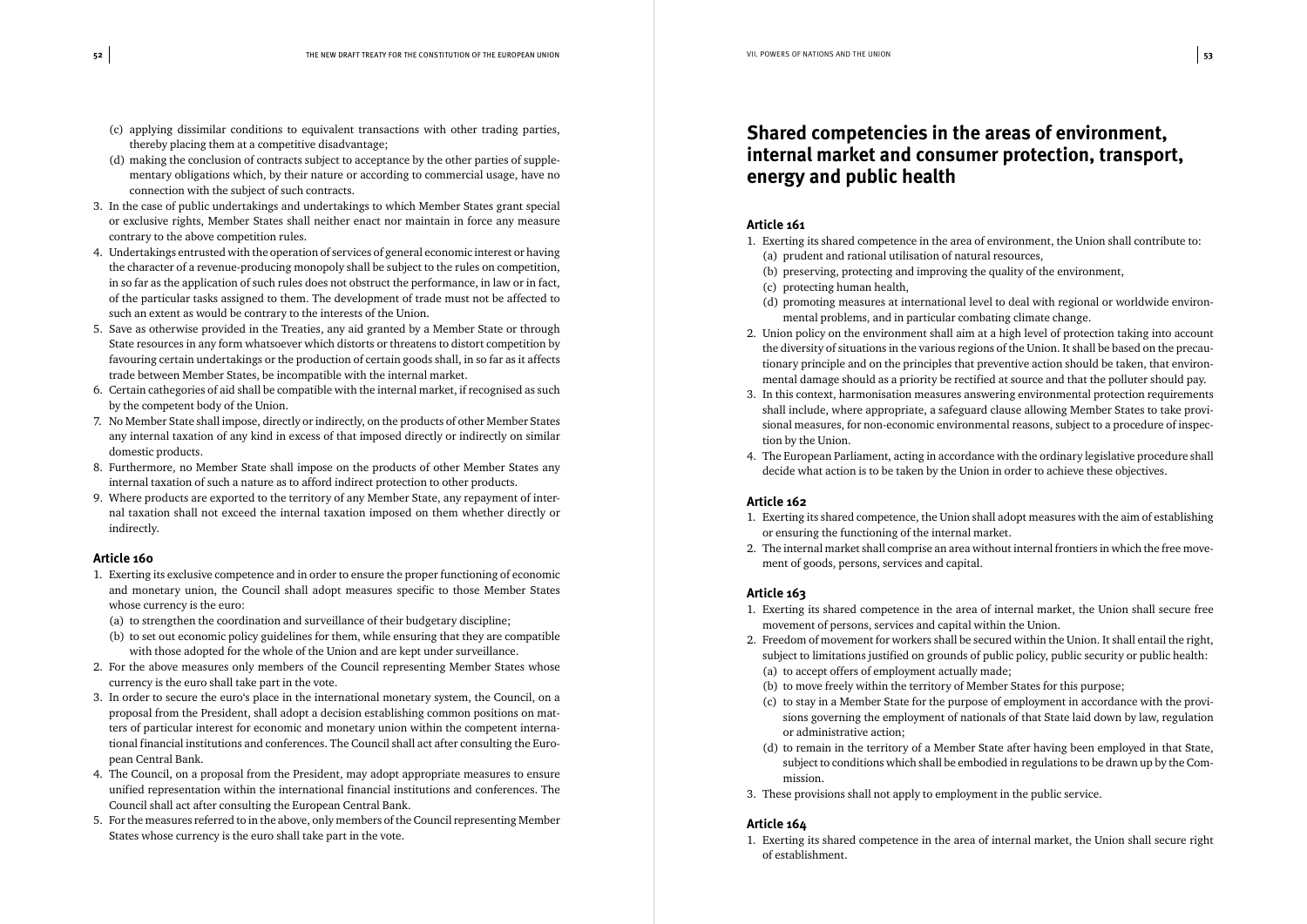- 2. Restrictions on the freedom of establishment of nationals of a Member State in the territory of another Member State shall be prohibited. Such prohibition shall also apply to restrictions on the setting-up of agencies, branches or subsidiaries by nationals of any Member State established in the territory of any Member State.
- 3. Freedom of establishment shall include the right to take up and pursue activities as self-employed persons and to set up and manage undertakings, in particular companies or firms under the conditions laid down for its own nationals by the law of the country where such establishment is effected, subject to the provisions relating to capital.
- 4. In order to attain freedom of establishment as regards a particular activity, the European Parliament and the Council, acting in accordance with the ordinary legislative procedure and after consulting the Economic and Social Committee, shall act by means of directives.
- 5. These provisions shall not apply, so far as any given Member State is concerned, to activities which in that State are connected, even occasionally, with the exercise of official authority.
- 6. In order to make it easier for persons to take up and pursue activities as self-employed persons, the European Parliament shall, acting in accordance with the ordinary legislative procedure, issue directives for the mutual recognition of diplomas, certificates and other evidence of formal qualifications and for the coordination of the provisions laid down by law, regulation or administrative action in Member States concerning the taking-up and pursuit of activities as self-employed persons.
- 7. Companies or firms formed in accordance with the law of a Member State and having their registered office, central administration or principal place of business within the Union shall be treated in the same way as natural persons who are nationals of Member States.'Companies or firms' means companies or firms constituted under civil or commercial law, including cooperative societies, and other legal persons governed by public or private law, save for those which are non-profit-making.
- 8. Member States shall accord nationals of the other Member States the same treatment as their own nationals as regards participation in the capital of companies or firms.

- 1. Exerting its shared competence in the area of internal market, the Union shall secure freedom to provide services.
- 2. Restrictions on freedom to provide services within the Union shall be prohibited in respect of nationals of Member States who are established in a Member State other than that of the person for whom the services are intended.
- 3. Such rights may be extended to nationals of a third country who provide services and who are established within the Union.
- 4. Services shall be considered to be 'services' within the meaning of the Treaty where they are normally provided for remuneration, in so far as they are not governed by the provisions relating to freedom of movement for goods, capital and persons. Services shall in particular include activities of an industrial and a commercial character, and of craftsmen and of the professons.
- 5. Without prejudice to the provisions relating to the right of establishment, the person providing a service may, in order to do so, temporarily pursue his activity in the Member State where the service is provided, under the same conditions as are imposed by that State on its own nationals.
- 6. The European Parliament may act in order to achieve the liberalisation of a specific service. Priority shall as a general rule be given to those services which directly affect production costs or the liberalisation of which helps to promote trade in goods.

extent required by the Union, if their general economic situation and the situation of the economic sector concerned so permit. To this end, the President shall make recommendations

- 7. The Member States shall endeavour to undertake the liberalisation of services beyond the to the Member States concerned.
- to all persons providing services.

8. As long as restrictions on freedom to provide services have not been abolished, each Member State shall apply such restrictions without distinction on grounds of nationality or residence

#### **Article 166**

2. All restrictions on the movement of capital between Member States and between Member

3. All restrictions on payments between Member States and between Member States and third

- 1. Exerting its shared competence in the area of internal market, the Union shall secure freedom of movement of capital and payments.
- States and third countries shall be prohibited.
- countries shall be prohibited.
- 4. Whilst endeavouring to achieve the objective of free movement of capital between Member in real estate – establishment, the provision of financial services or the admission of securities to capital markets.
- ulated by the Parliament.

States and third countries to the greatest extent possible, the European Parliament, acting in accordance with the ordinary legislative procedure, shall adopt the measures on the movement of capital to or from third countries involving direct investment – including investment

5. The provisions on freedom of movement of capital and payments shall be without prejudice to rights of Member States to impose certain restrictions compatible with the Treaty or reg-

#### **Article 167**

- 1. Exerting its shared competence in the area of internal market, the European Parliament shall, acting in accordance with the ordinary legislative procedure, adopt the measures for the approximation of the provisions laid down by law, regulation or administrative action in Member States which have as their object the establishment and functioning of the internal market.
- 2. In the context of the establishment and functioning of the internal market, the European and for the setting up of centralised Union-wide authorisation, coordination and supervision arrangements.

Parliament, acting in accordance with the ordinary legislative procedure, shall establish measures to provide uniform protection of intellectual property rights throughout the Union

#### **Article 168**

2. The Union shall contribute to the attainment of the objectives referred to in paragraph 1 through:

- 1. Exerting its shared competence in the area of consumer protection, the Union shall contribute to protecting the health, safety and economic interests of consumers, as well as to promoting their right to information, education and to organise themselves in order to safeguard their interests.
- (a) measures adopted in the context of the completion of the internal market; (b) measures which support, supplement and monitor the policy pursued by the Member States.
- adopt the appropriate measures.
- ing more stringent protective measures.

3. The European Parliament, acting in accordance with the ordinary legislative procedure shall

4. Such measures adopted shall not prevent any Member State from maintaining or introduc-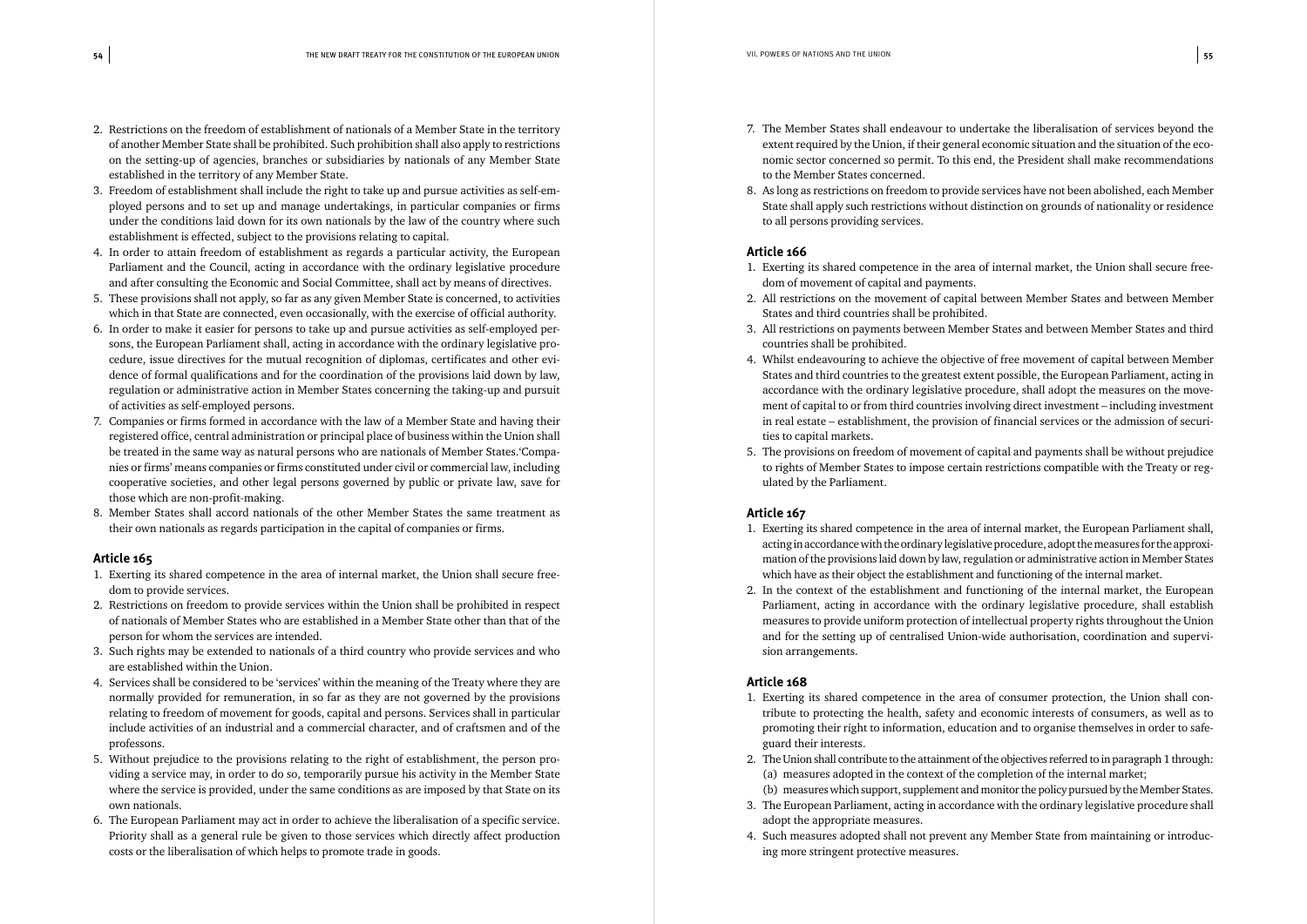- 1. Exerting its shared competence in the area of tranport, the Union shall lay down rules applicable to international transport to or from the territory of a Member State or passing across the territory of one or more Member States and the conditions under which non-resident carriers may operate transport services within a Member State.
- 2. The imposition by a Member State, in respect of transport operations carried out within the Union, of rates and conditions involving any element of support or protection in the interest of one or more particular undertakings or industries shall be prohibited, unless authorised by the President.
- 3. Charges or dues in respect of the crossing of frontiers which are charged by a carrier in addition to the transport rates shall not exceed a reasonable level after taking the costs actually incurred thereby into account.
- 4. These provisions shall apply to transport by rail, road and inland waterway and may apply for sea and air transport.

#### **Article 170**

- 1. Exerting its shared competence in the area of trans-european networks in order to enable citizens of the Union, economic operators and regional and local communities to derive full benefit from the setting-up of an area without internal frontiers, the Union shall contribute to the establishment and development of trans-European networks in the areas of transport, telecommunications and energy infrastructures.
- 2. Within the framework of a system of open and competitive markets, action by the Union shall aim at promoting the interconnection and interoperability of national networks as well as access to such networks. It shall take account in particular of the need to link island, landlocked and peripheral regions with the central regions of the Union.
- 3. In order to achieve these objectives the Union:
	- (a) shall establish a series of guidelines covering the objectives, priorities and broad lines of measures envisaged in the sphere of trans-European networks; these guidelines shall identify projects of common interest,
	- (b) shall implement any measures that may prove necessary to ensure the interoperability of the networks, in particular in the field of technical standardisation,
	- (c) may support projects of common interest supported by Member States, particularly through feasibility studies, loan guarantees or interest-rate subsidies.

#### **Article 171**

- 1. Exerting its shared competence in the area of energy and in the context of the establishment and functioning of the internal market, with regard for the need to preserve and improve the environment, Union policy on energy shall:
	- (a) ensure the functioning of the energy market;
	- (b) ensure security of energy supply in the Union;
	- (c) promote energy efficiency and energy saving and the development of new and renewable forms of energy; and
	- (d) promote the interconnection of energy networks.
- 2. The European Parliament, acting in accordance with the ordinary legislative procedure, shall establish the measures necessary to achieve these objectives. Such measures shall not affect a Member State's right to determine the conditions for exploiting its energy resources, its choice between different energy sources and the general structure of its energy supply.

#### **Article 172**

1. Exerting Union's shared competence in the area of safety concerns in public health, the European Parliament, acting in accordance with the ordinary legislative procedure, shall adopt in

(a) measures setting high standards of quality and safety of organs and substances of human origin, blood and blood derivatives; these measures shall not prevent any Member State

(b) measures in the veterinary and phytosanitary fields which have as their direct objective

(c) measures setting high standards of quality and safety for medicinal products and devices

- order to meet common safety concerns:
- from maintaining or introducing more stringent protective measures;
- the protection of public health;
- for medical use.
- of alcohol, excluding any harmonisation of the laws and regulations of the Member States.

2. The European Parliament, acting in accordance with the ordinary legislative procedure, may also adopt incentive measures designed to protect and improve human health and in particular to combat the major cross-border health scourges, measures concerning monitoring, early warning of and combating serious cross-border threats to health, and measures which have as their direct objective the protection of public health regarding tobacco and the abuse

#### *Shared competencies in the areas of foreign affairs, security and defence*

#### **Article 173**

The areas of external border control, security, defence and foreign affairs are interdependent; they all pertain to the Union's external action. They call for coordinated and consistent treatment, given that they secure subjectivity of the Union in the world order based upon international law, and thereby also secure Union's constitutional territory, effective governance and citizenship rights of its populaton.

#### **Article 174**

- 1. Only external border control is recognized by this Treaty as exclusive competence of the federal level of the transnational Union, given that viability of Union's inner area of freedom, justice and security depends upon efficient legal controls of its international borders.
- 2. Competencies in the areas of foreign affairs, security and defence are in the service of territotheir own constitutional and strategic goals in foreign, security and defense matters.

rial identity and inner liberty of the Union. These competencies are shared between the Union and Member States. They are ensured also by the Member States themselves in order to protect

#### **Article 175**

- 1. The Union's external action in the areas of external border control, foreign affairs, security and defense shall be guided by principles which have inspired Union's own creation and development in unison with principles of the United Nations and international law.
- 2. The Union shall define and pursue common policies and actions in all the above fields in order

to: safeguard its own values, fundamental interests, security, independence and integrity; pre-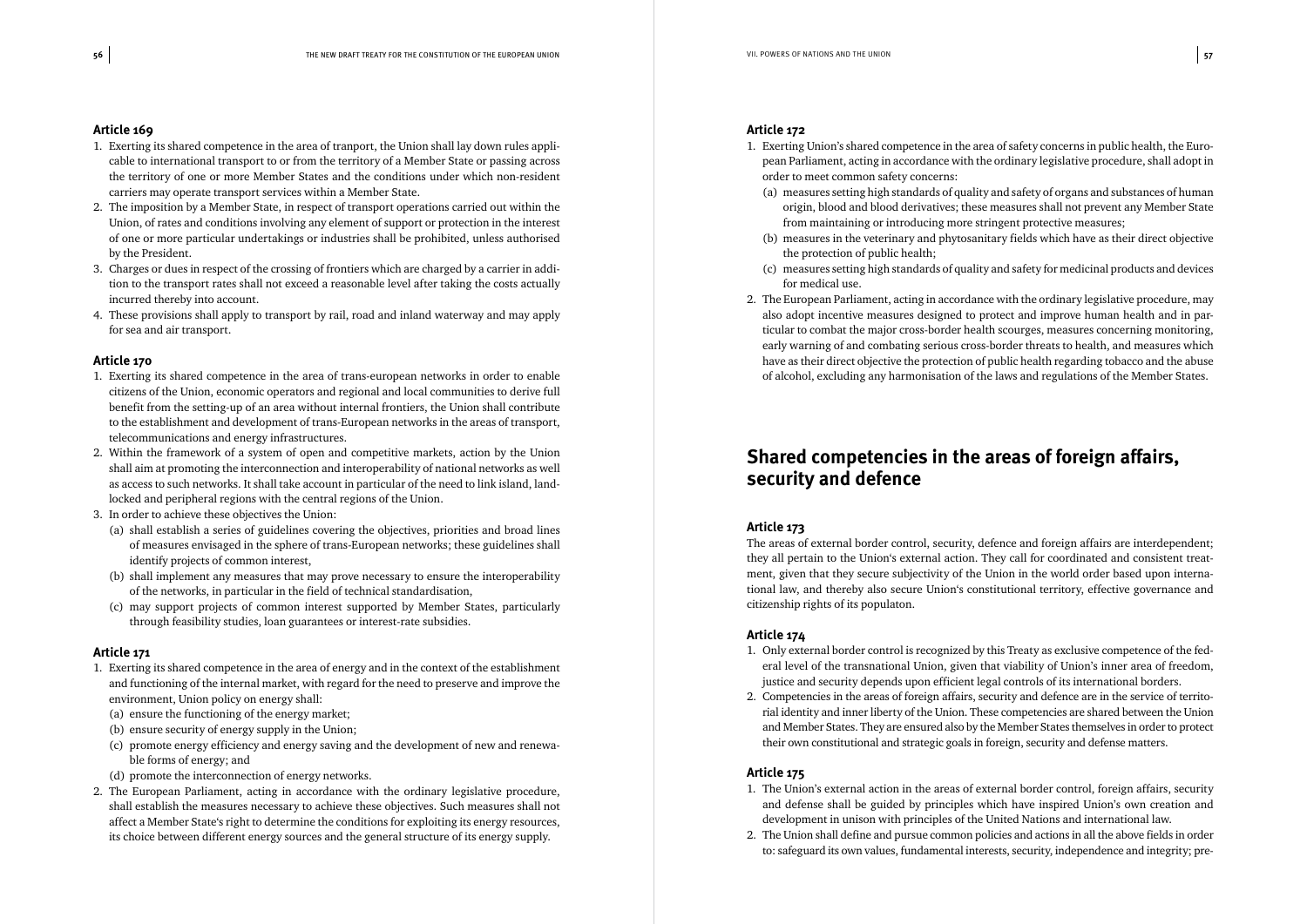serve peace, prevent conflicts and strengthen international security, including aims relating to external borders; encourage progressive abolition of restrictions on international trade; help to preserve and improve the quality of the environment and the sustainable management of global natural resources; assist populations, countries and regions confronting natural or man-made disasters; and promote an international system based on good global governance.

#### **Article 176**

- 1. The Union may conclude agreements with one or more States or international organisations in areas of its external action. Agreements concluded by the Union are binding upon the institutions of the Union.
- 2. The Union may conclude with one or more third countries or international organisations agreements establishing an association involving reciprocal rights and obligations, common action and special procedure.
- 3. The Council shall authorise the opening of negotiations and adopt negotiating directives. The President shall negotiate and conclude agreements and submit them for ratification to the Parliament.
- 4. A Member State, the European Parliament or the President may obtain the opinion of the Court of Justice as to whether an agreement envisaged is compatible with the Treaties. Where the opinion of the Court is adverse, the agreement envisaged may not enter into force unless it is amended or the Treaties are revised.

#### **Article 177**

- 1. The Union shall pursue the set values and aims of its external action by entrusting its legislative and executive powers to identity the strategic interests and objectives of the Union and to bring them into effect by the respective legal acts of the President and the Parliament.
- 2. In this respect both Chambers separately and the Parliament by coordinated action of its Chambers shall take legislative action. General guidelines, actions, positions and arrangements for the implementation of decisions will also be taken. In matters of external action of the Union Council shall act by qualified majority.
- 3. If international developments so require, the President of the Council shall convene an extraordinary meeting of the Council in order to define the strategic lines of the Union's policy in the face of such developments.

#### **Article 178**

- 1. The President shall represent the Union in matters of its external action. He shall take executive action assisted by the Cabinet, particularly by the High Representatives in the fields of foreign affairs, security and defense. He shall express the Union's position in the dialogue with third parties, in international organisations and at international conferences.
- 2. The President shall regularly consult the European Parliament on the main aspects and the basic choices of the common foreign, security and defense policy and inform it of how those policies evolve.
- 3. The President and High Representatives shall be supported by administrative agencies at their disposal for enforcing the law.

#### **Article 179**

1. Administrative and operative expenditure of the agencies competent to enforce law in the area of Union's external action shall be charged to the Union budget, including foreign and security affairs, military, defense and intelligence operations.

2. The Parliament shall adopt a decision establishing the specific procedures for guaranteeing framework of the common external action.

rapid access to appropriations in the Union budget for urgent financing of operations in the

#### **Article 180**

lished by the decision of the European Parliament with the mandate to take executive action in the absence of Parliaments decision when the international situation requires operational

- 1. The Council for Security, Defense and Foreign Affairs ('The Security Council') shall be estabaction by the Union, in cases requiring a rapid decision, and in cases of imperative need arising from changes in the international situation.
- direction of the crisis management operations.
- the issue for legal action by the Parliament.
- tives in the fields of foreign affairs, security and defense, the President of the Assembly and the President of the Council.

2. It shall exercise, under the responsibility of the Parliament, the political control and strategic

3. The Security Council shall, after taking an executive decision in the case, immediately refer

4. The Security Council shall be composed of the President, assisted by the High Representa-

#### **Article 181**

is the object of a terrorist attack or the victim of a natural or man-made disaster. The Union shall mobilise all the instruments at its disposal, including the military resources, to prevent the terrorist threat or attack in the territory of the Member States. It shall assist a Member

- 1. The Union and its Member States shall act jointly in a spirit of solidarity if a Member State State in the event of a terrorist attack or of a natural or man-made disaster.
- defined by a decision adopted by the Parliament acting on a proposal by the President.
- 3. The President and the Parliament shall be assisted by the Security Council with the support Security Council shall regularly assess the threats facing the Union in order to enable the Union and its Member States to take effective action.

2. The arrangements for the implementation by the Union of the solidarity clause shall be

of the structures developed in the context of the common security and defence policy. The

#### **Article 182**

pean Parlament in order to provide for intelligence services needed to support external action The common European Intelligence Agency Service shall also be entrusted with gathering intelligence needed to combat particularly serious crime with a cross-border dimension such

- 1. The common European Intelligence Agency shall be established by the deicision of the Euroof the Union in the areas of external border control, foreign affairs, security and defense. as, inter alia, organised crime and terrorist attacks are.
- sentatives for foreign affairs and for security and defense.
- 3. It shall also report and be regularly supervised by the Council for Security, Defense and Foreign Affairs.

2. European Intelligence Agency will report directly to the President and to the High Repre-

#### **Article 183**

1. Exerting its shared competence in protection of the Union's area of foreign affairs, the Parliament shall make decisions on strategic interest and objectives of the Union related to common foreign policy. Such decisions may concern the relations of the Union with a specific country or region or may be thematic in approach. They shall define their duration, and the means to be made available by the Union and the Member States.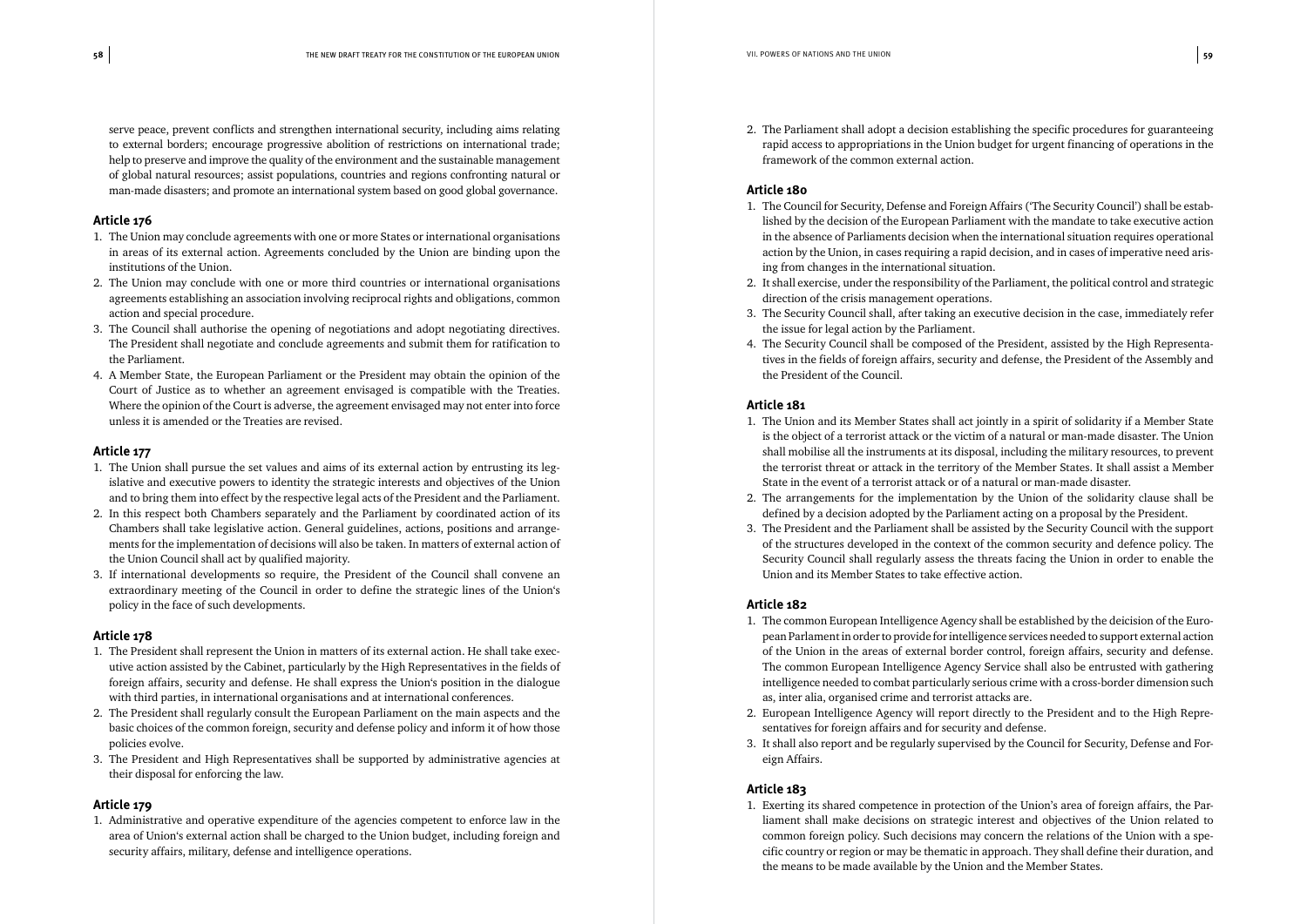- 2. The adoption of legislative acts shall also be considered. In particular, the Parliament shall establish the European External Action Service in order to fulfill the mandate in the field of common foreign policy by diplomatic and consular missions of the Union delegations in third countries and international conferences, and their representations to international organisations.
- 3. Union delegations in third countries and at international organisations shall represent the Union. They shall be placed under the authority of the High Representative of the Union for Foreign Affairs.
- 4. The common foreign policy shall be put into effect by the President, assisted by the High Representative of the Union for Foreign Affairs and by Member States. The High Representative shall direct and be supported by the common European External Action Service,

- 1. Exerting its shared competence in protection of the Union's area of security and defense, the Parliament shall make decisions on strategic interest and objectives of the Union related to common security and defense policy. Such decisions may concern the relations of the Union with a specific country or region or may be thematic in approach. They shall define their duration, and the means to be made available by the Union and the Member States.
- 2. The adoption of legislative acts shall also be considered. In particular, the Parliament shall establish the European Defense Agency and the common European Defense Forces composed of the European Army, European Navy and the European Air Force.
- 3. The common security and defense policy shall be put into effect by the President, assisted by the High Representative of the Union for Security and Defense and by Member States. The High Representative shall direct and be supported by the European Defense Agency and common European Defense Forces.

#### **Article 185**

- 1. The tasks in the course of which the Union may use military means, shall include joint disarmament operations, humanitarian and rescue tasks, military advice and assistance tasks, conflict prevention and peace-keeping tasks, tasks of combat forces in crisis management, including peace-making and post-conflict stabilisation. All these tasks may contribute to the fight against terrorism, including by supporting third countries in combating terrorism in their territories.
- 2. Operational capacities shall be employed for peace-keeping, conflict prevention and strengthening international security.
- 3. The European Defence Agency shall undertake improvement of military capabilities of the Union and of its Member Staes, to be developed, inter alia, be developed by research, acquisition and armaments in view of operational requirements. The Agency shall implement measures shall needed to strengthen the industrial and technological base of the defence sector, Union capabilities in armaments, and its military capabilities.

#### **Article 186**

- 1. If the Union or a Member State is the victim of armed aggression on its territory, European Union defense forces and those of the other Member States shall be engaged by all the means in their power.
- 2. Defense commitments and cooperation shall be consistent with commitments under the North Atlantic Treaty Organisation, which, for those States which are members of it, remains the foundation of their collective defence and the forum for its implementation.

#### **Article 187**

(a) no Member State shall be obliged to supply information the disclosure of which it con-

- The provisions of the Treaty shall not preclude the application of the following rules:
	- siders contrary to the essential interests of its security;
	- for specifically military purposes.

(b) any Member State may take such measures as it considers necessary for the protection of the essential interests of its security which are connected with the production of or trade in arms, munitions and war material; such measures shall not adversely affect the conditions of competition in the internal market regarding products which are not intended

#### **Article 188**

1. The Member States shall support the Union's external policy actively and unreservedly in a spirit of loyalty and mutual solidarity and shall comply with the Union's action in this area. They shall refrain from any action which is contrary to the interests of the Union or likely to

3. European Defense forces shall work in cooperation with defense forces of the Member States. Such cooperation shall not prejudice the specific character of the security and defence policy

- impair its effectiveness as a cohesive force in international relations.
- 2. European External Action Service, shall work in cooperation with the diplomatic services of the Member States.
- of Member States.
- Member States.
- 5. Member States shall coordinate their action in international organisations and at international conferences
- initiatives and proposals.

4. European Intelligence Agency will work in cooperation with intelligence services of the

6. Any Member State may refer any question relating to the common foreign, security and defense policy or action to the Parliament or to the President and may submit, respectively,

#### **Article 189**

A separate Protocol shall establish Association of the Overseas Countries and Territories. The purpose of Association shall be to promote the economic and social development of the countries and territories which have special relations to Member States and to establish close economic relations between them and the Union as a whole.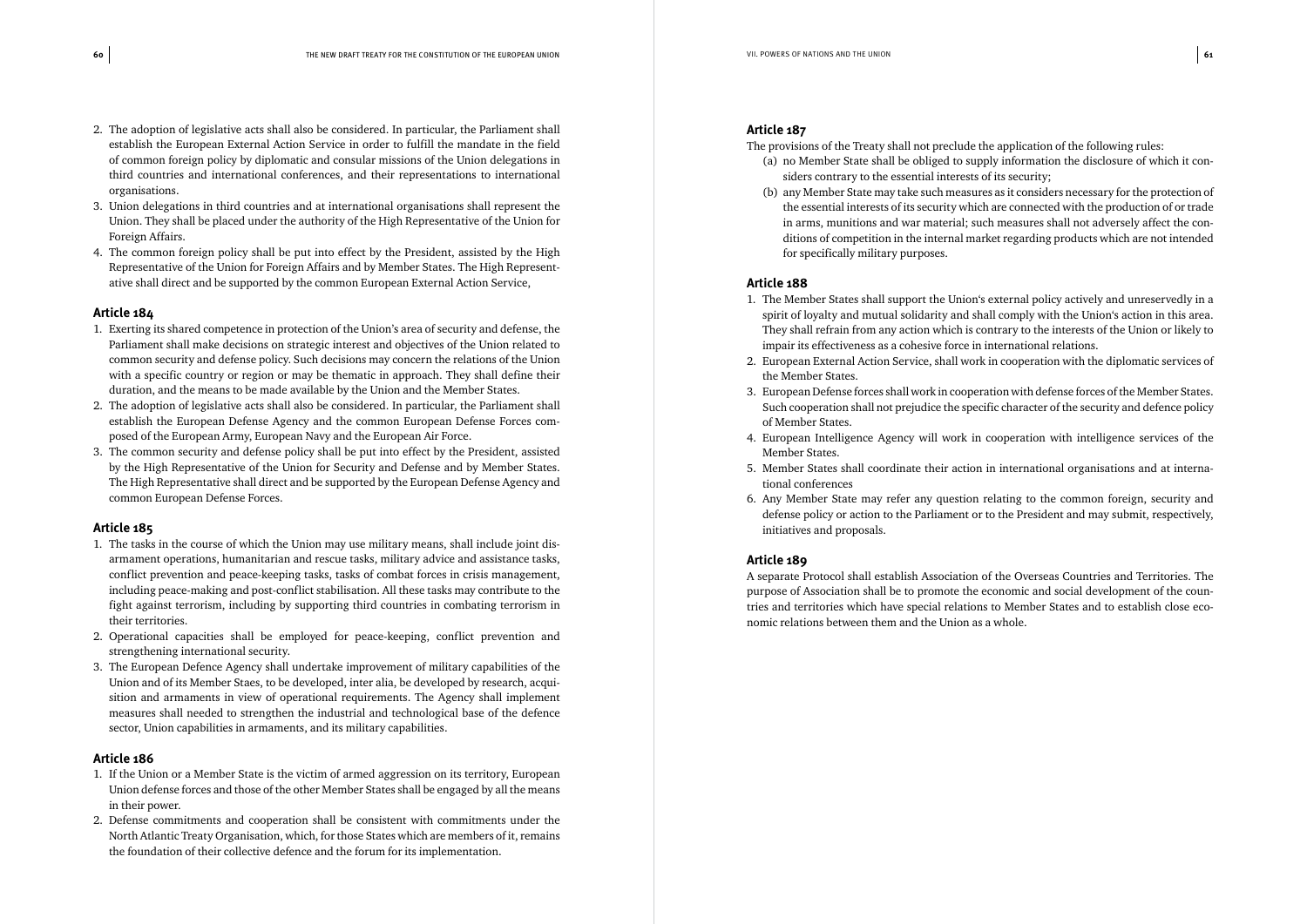### *GENERAL AND FINAL PROVISIONS*

### *General provisions on legal personality of the Union*

#### **Article 190**

The Union shall have legal personality.

#### **Article 191**

In each of the Member States, the Union shall enjoy the most extensive legal capacity accorded to legal persons under their laws; it may, in particular, acquire or dispose of movable and immovable property and may be a party to legal proceedings. To this end, the Union shall be represented by the President. However, the Union shall be represented by each of the institutions, by virtue of their administrative autonomy, in matters relating to their respective operation.

#### **Article 192**

1. The contractual liability of the Union shall be governed by the law applicable to the contract

2. In the case of non-contractual liability, the Union shall, in accordance with the general principles common to the laws of the Member States, make good any damage caused by its insti-

- in question.
- tutions or by its servants in the performance of their duties.

#### **Article 193**

The seat of the institutions of the Union shall be determined by the common accord of the Member States.

#### **Article 194**

The rules governing the languages of the institutions of the Union shall, without prejudice to the provisions contained in the Statute of the Court of Justice of the European Union, be determined by the European Parliament, acting unanimously by means of regulations.

# *VII.*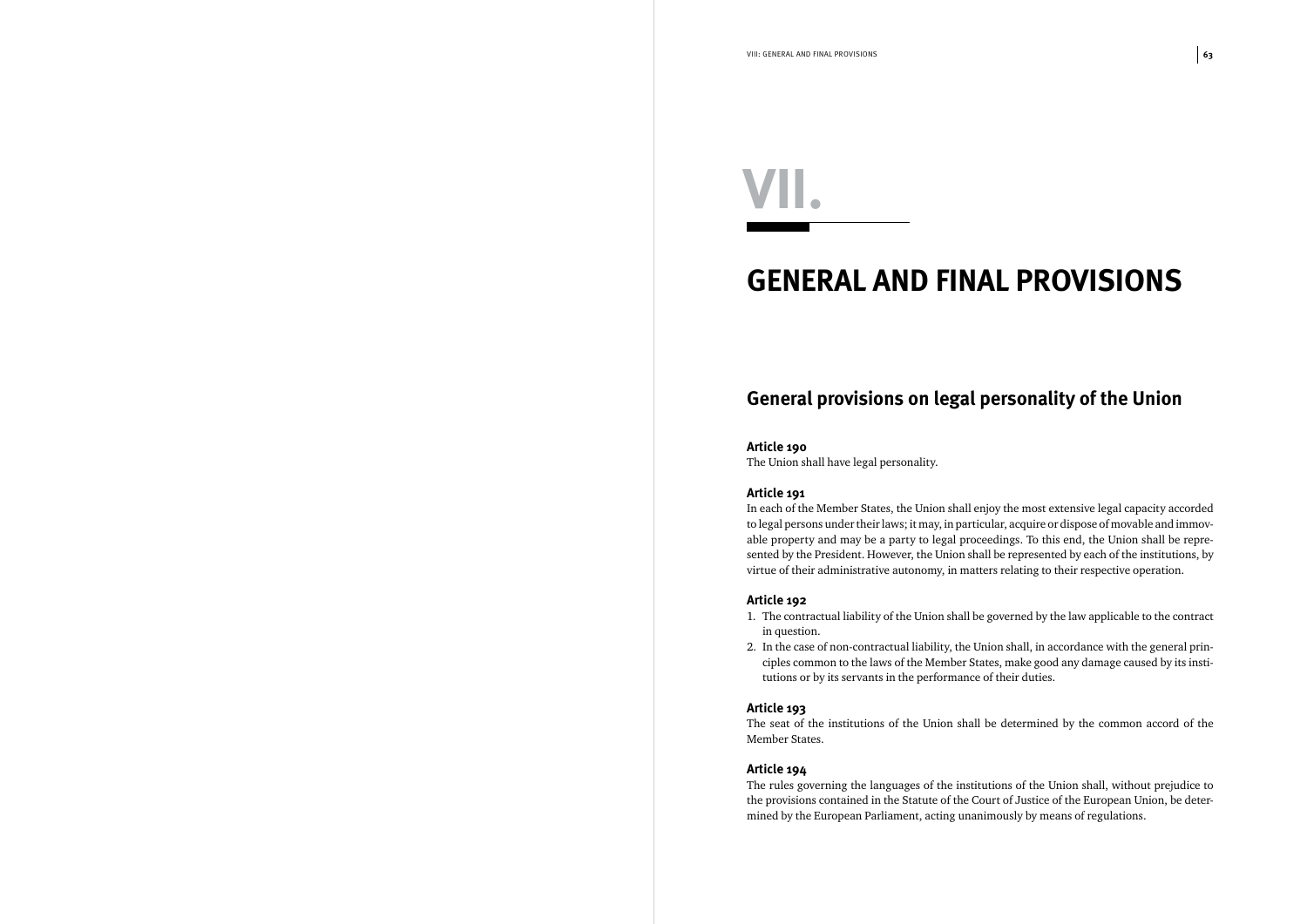The Union shall enjoy in the territories of the Member States such privileges and immunities as are necessary for the performance of its tasks, under the conditions laid down in the Protocol on the privileges and immunities of the European Union. The same shall apply to the European Central Bank and the European Investment Bank.

#### **Article 196**

Member States undertake not to submit a dispute concerning the interpretation or application of the Treaty to any method of settlement other than those provided for therein.

#### **Article 197**

The Treaty shall in no way prejudice the rules in Member States governing the system of property ownership.

#### **Article 198**

- 1. The rights and obligations arising from agreements concluded before 1 January 1958 or, for acceding States, before the date of their accession, between one or more Member States on the one hand, and one or more third countries on the other, shall not be affected by the provisions of this Treaty.
- 2. To the extent that such agreements are not compatible with the Treaty, the Member State or States concerned shall take all appropriate steps to eliminate the incompatibilities established. Member States shall, where necessary, assist each other to this end and shall, where appropriate, adopt a common attitude.
- 3. In applying the agreements referred to in the first paragraph, Member States shall take into account the fact that the advantages accorded under the Treaty by each Member State form an integral part of the establishment of the Union and are thereby inseparably linked with the creation of common institutions, the conferring of powers upon them and the granting of the same advantages by all the other Member States.

#### **Article 199**

If action by the Union should prove necessary, within the framework of the policies defined in the Treaty, to attain one of the objectives set out in the Treaty, and the Treaty has not provided the necessary powers, the Parliament, acting by a qualified majority on a proposal from the President, shall adopt the appropriate measures.

### *Membership and withrawal from the European Union*

#### **Article 200**

1. Any European State which respects the values stated in this Treaty and is committed to promoting them may apply to become a member of the Union. The European Parliament and national Parliaments shall be notified of this application. The applicant State shall address its application to the European Parliament.

component members, the conditions of eligibility agreed upon by the European Parliament

founded, which such admission entails, shall be the subject of an agreement between the

- 2. After receiving the consent of the European Parliament, which shall act by a majority of its shall be taken into account.
- 3. The conditions of admission and the adjustments to the Treaty on which the Union is Union and the applicant State. The European Parliament shall in this matter act on behalf of the Union by a qualified majority of two thirds of its Assembly and Council members.
- 4. The agreement shall be submitted for ratification by all the contracting States in accordance with their respective constitutional requirements.

#### **Article 201**

pean Parliament acting in this matter on behalf of the Union shall negotiate and conclude an agreement with that State, setting out the arrangements for its withdrawal, taking account of the framework for its future relationship with the Union. That agreement shall be negotiated and shall be concluded on behalf of the Union by the European Parliament, acting by a

- 1. Any Member State may decide to withdraw from the Union in accordance with its own constitutional requirements.
- 2. A Member State which decides to withdraw shall notify the Union of its intention. The Euroqualified majority.
- 3. The Treaties shall cease to apply to the State in question from the date of entry into force of extend this period.
- 4. The members of the European Parliament representing the withdrawing Member State shall not participate in the discussions on the State's withdrawal.

the withdrawal agreement or, failing that, two years after the notification, unless the European Parliament, in agreement with the Member State concerned, unanimously decides to

### *Revision and amendment of the Treaty*

#### **Article 202**

to the European Parliament proposals for the amendment or revision of the Treaty. These

- 1. The Treaty may be amended or revised in accordance with an ordinary revision procedure. It may also be amended in accordance with simplified revision procedures.
- 2. The Government of any Member State, the European Parliament or the President may submit proposals may, inter alia, serve either to increase or to reduce the competences conferred on the Union in the Treaty. The national Parliaments shall be notified.
- 3. If the European Parliament, after consulting the President, adopts by a simple majority a of the Assembly and the Council acting by a qualified majority. The Constitutional Conventhirds of its Assembly and Council members.
- States in accordance with their respective constitutional requirements.

decision in favour of examining the proposed amendments or revisions, the President of the Parliament shall convene the Constitutional Convention composed of representatives tion shall examine the proposals. They shall be determined by the qualified majority of two

4. The amendments or revisions shall enter into force after being ratified by all the Member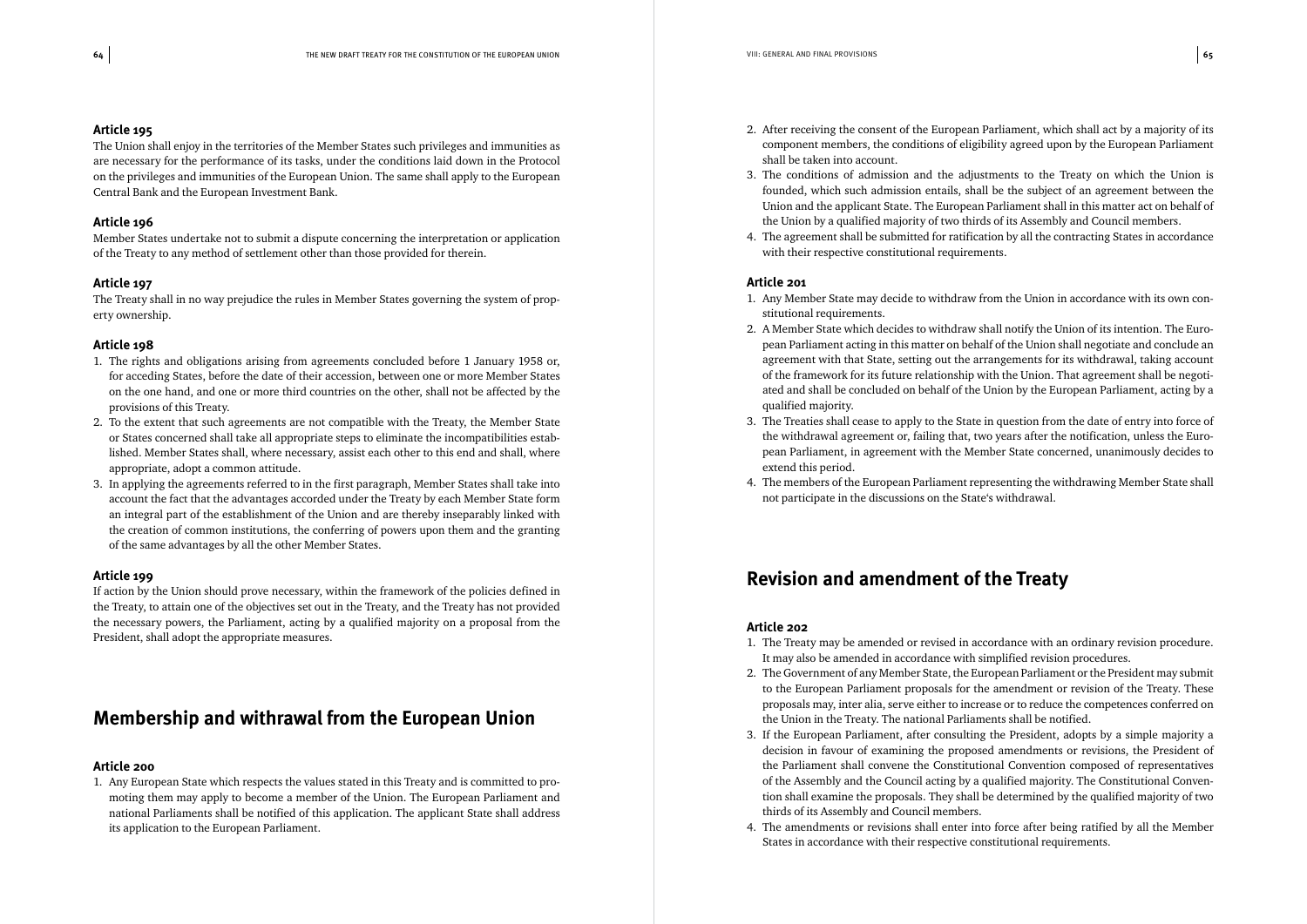5. If, two years after the signature of a Treaty amending or revising the Treaty, four fifths of the Member States have ratified it and one or more Member States have encountered difficulties in proceeding with ratification, the matter shall be referred to the Constitutional Convention.

#### *Final provisions*

#### **Article 203**

- 1. This Treaty shall be ratified by the High Contracting Parties in accordance with their respective constitutional requirements. The Instruments of ratification shall be deposited with the Government of the Italian Republic.
- 2. This Treaty shall enter into force on the first day of the month following the deposit of the Instrument of ratification by the last signatory State to take this step.

#### **Article 204**

This Treaty is concluded for an unlimited period.

#### **Article 205**

- 1. This Treaty, drawn up in a single original in the Bulgarian, Czech, Danish, Dutch, English, Estonian, Finnish, French, German, Greek, Hungarian, Irish, Italian, Latvian, Lithuanian, Maltese, Polish, Portuguese, Romanian, Slovak, Slovenian, Spanish and Swedish languages, the texts in each of these languages being equally authentic, shall be deposited in the archives of the Government of the Italian Republic, which will transmit a certified copy to each of the governments of the other signatory States.
- 2. This Treaty may also be translated into any other languages as determined by Member States among those which, in accordance with their constitutional order, enjoy official status in all or part of their territory. A certified copy of such translations shall be provided by the Member States concerned to be deposited in the archives of the Parliament.

IN WITNESS WHEREOF, the undersigned Plenipotentiaries have signed this Treaty.

Done at … this … day of … in the year two thousand …

(List of signatories not reproduced)

### *APPENDIX 1*

### *THE NEW DRAFT CONSTITUTIONAL PROCESS: NOTES ON THE HISTORIC MOMENT*

- 1. History of European civilization: three hundred years of war and order
- 2. History of the European Union: sixty years of crises and progress
- 3. Greece-induced monetary and fiscal crisis
- 4. UK demands for less central regulation and bureaucracy
- 5. The terrorist challenge to citizens' security and way of life
- 6. The tide of illegal immigration across external and internal borders
- 
- accountability of the central administration
- 9. The undefined constitutional status of the Union as a federal state
- regionalization of the world order
- 11. The new constitutional process in view of the 2015/16 accumulation of crises

7. Lack of power and instruments of power in security, intelligence, defense, and foreign affairs 8. The problem of good governance: democratic legitimacy of key decision-makers and

10. The Versailles trap of reliance upon soft power and lack of a geopolitical strategy in view of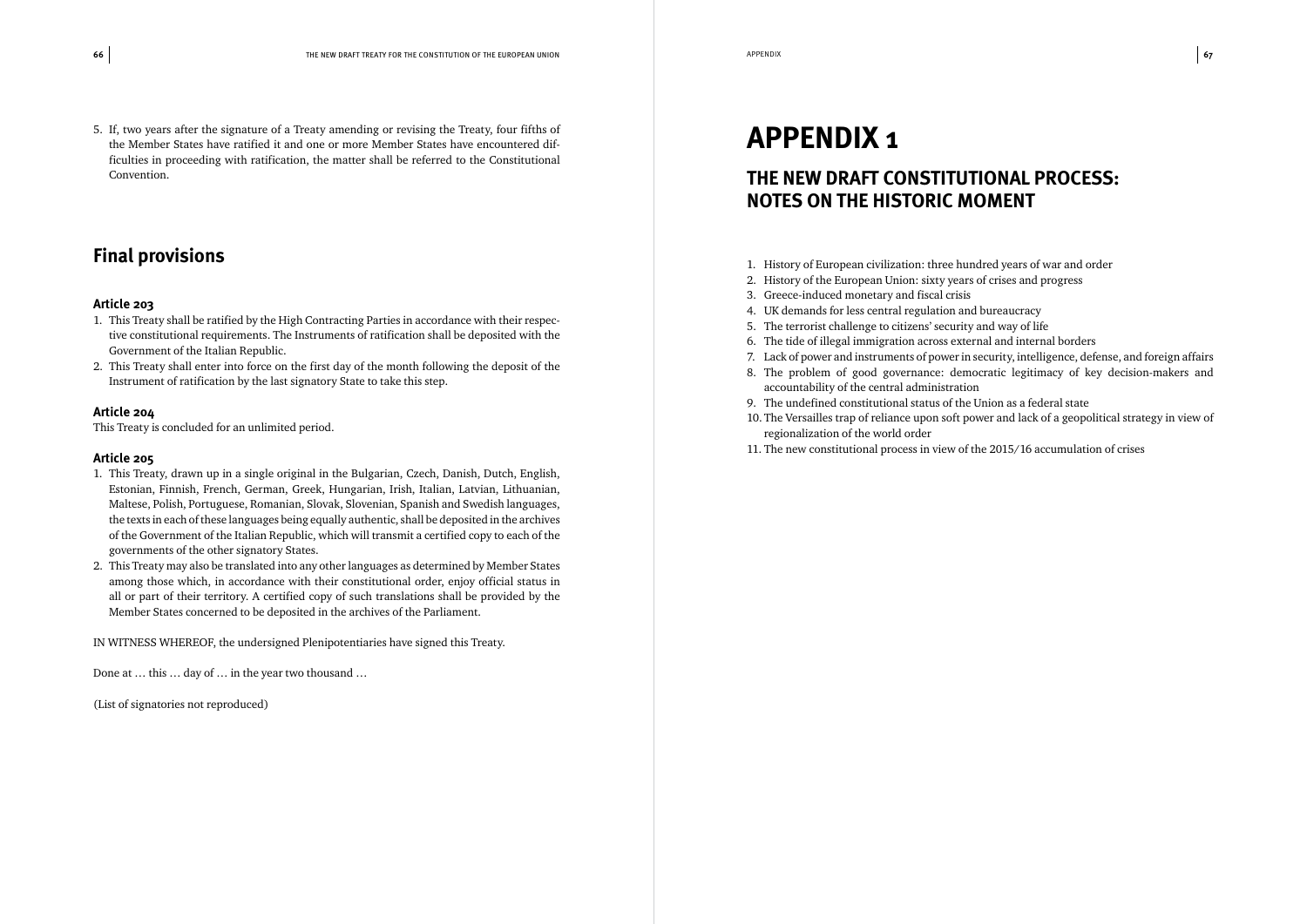### *APPENDIX 2*

### *THE PRESENT AND THE NEW DRAFT TREATY FOR THE CONSTITUTION OF THE EUROPEAN UNION: ISSUES FOR DISCUSSION*

#### 1. Quantity of articles and pages:

|                                      | texts | pages | articles |
|--------------------------------------|-------|-------|----------|
| Both treaties combined               | 2     |       |          |
| without protocols and declarations   |       | 248   | 467      |
| with protocols and declarations      |       | 430   |          |
| Treaty on the European Union         |       | 40    | 50       |
| Treaty on the Functioning of the EU  |       |       |          |
| without protocols and declarations   |       | 191   | 358      |
| with protocols and declaations       |       | 373   |          |
| <b>Charter of Fundamentsl Rights</b> |       | 17    | 54       |
| New draft treaty                     |       | 78    | 205      |
|                                      |       |       |          |

- 2. Deleting, rephrasing, or editing provisions in which the legal meaning is unclear or lacks precision, the content seems programmatic, political, or ideological, or they are lex imperfecta due to a lack of provisions for implementation. Examples include the preambles to both current treaties, parts of the Charter of Fundamental Rights, provisions on coordinating and complementary powers, and parts of these powers on various Union policies.
- 3. Deleting, rephrasing, or editing provisions that are too detailed, specific, and technical and therefore do not fit within a constitutional text, but rather in separate protocols; and other legal acts laid down to specify general provisions of the constitutional text.
- 4. Merging the three instruments—the Treaty on the European Union, the Treaty on the Functioning of the EU, and the Charter of Fundamental Rights—into one unified treaty. This would prevent repetition of parallel provisions on identical or similar constitutional issues in two or three instruments. The Charter of Human Rights would be firmly integrated into the main text of the Constitution and the consolidated text would allow for a non-repetitive, uniformly structured, and more transparent text.
- 5. Further elaboration of concrete constitutional legal instances is deferred to separate protocols, regulations, statutes, and so on, none of which are considered part of the Constitution itself, but rather constituent parts of the broader legal system of the Union.
- 6. In consequence, the legal architecture of the Constitution comprises a radically shorter text, its structure is made transparent, and its table of contents is comprehensible to common EU citizens rather than mainly to Union staff, analytical services and experts, the academic world, and politicians.
- 7. Materia constitutionis is reduced to exclusive and shared powers only, whereby a number of policy areas pertaining to coordinating and complementary powers are omitted. The Union's regulatory authority is reduced, allowing for more voluntary exchange among participants in business and civil society.

8. However, a new area of exclusive power is added: that of the control of external borders of the Union's internal area of freedom and security. Powers in foreign affairs, security, and defense are elevated to the level of explicit shared powers in which the Union exerts sover-

islative, executive, and judicial—is vigorously introduced into the Union's structure of governance. Union powers in finance are summarized in a separate section of the constitution that regulates the Union's budget and banking system. Powers of the legislative and execu-

10. The structure and powers of legislative institutions are reduced to a bicameral parliament, which takes over the duties of the current European Council, the Council of the European

- eign rights conferred at its federal level by the member states.
- 9. The constitutional principle of separation, division, and balance of the three powers—legtive branches related to finance and banking are determined.
- Union, and the European Parliament.
- 11. Functions of the current European Commission are transferred to the executive branch, ferred on the president following the US example.
- 12.Constitutional provisions on the Union's court system are largely left intact. Some improveof the Union's Supreme Court and Constitutional Court.

represented by the monocratic body of the president, to be elected by direct vote of EU citizens or, alternatively, by member state parliaments. Thus the powers of the barely effective commission, composed of twenty-eight members representing each member state, are con-

ments are also foreseen, however, giving the present Court of Justice the explicit character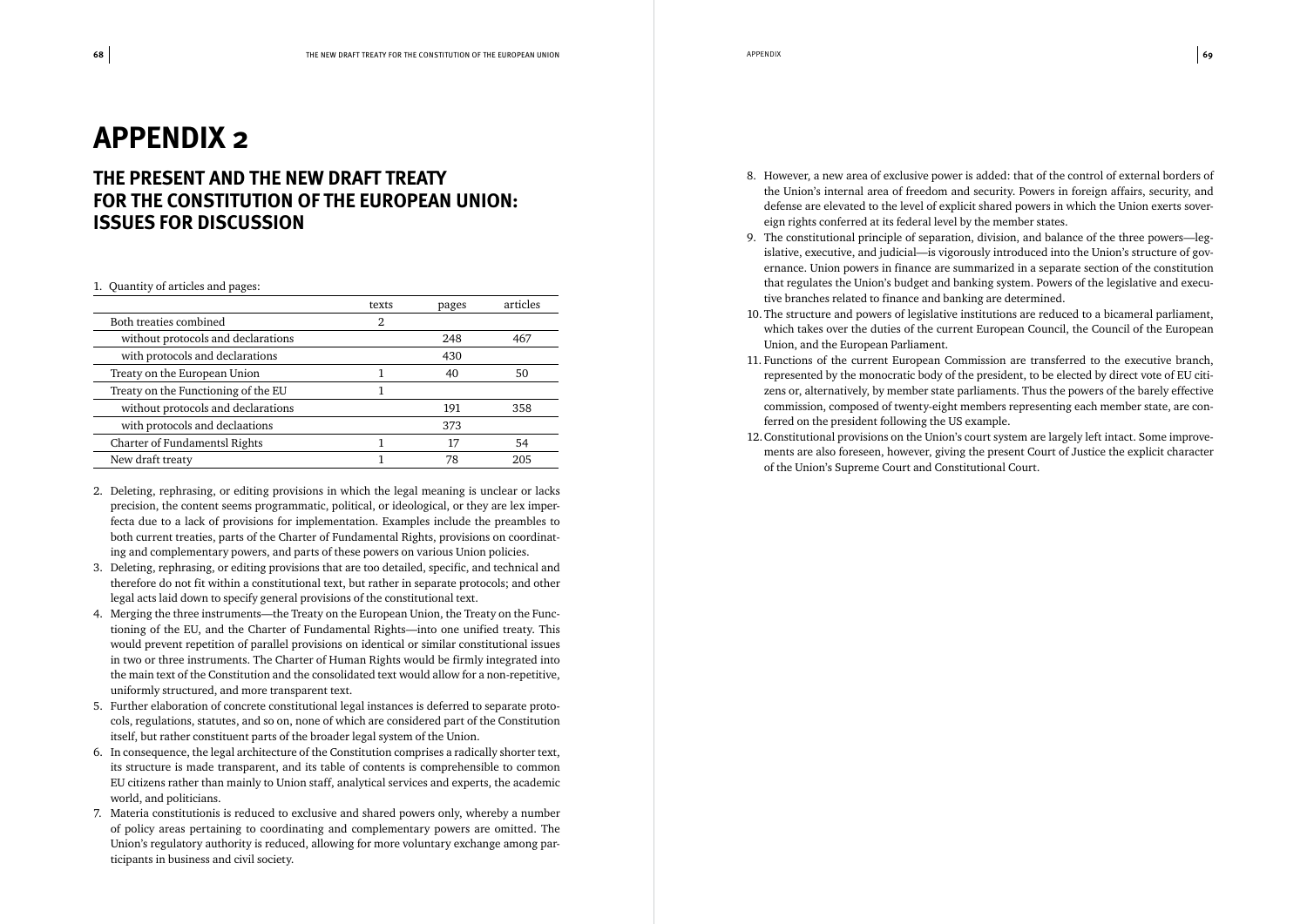#### THE NEW DRAFT TREATY FOR THE CONSTITUTION OF THE EUROPEAN UNION

*Publisher:* Institute of Human Rights, Ltd. *Text copyright ©:* Peter Jambrek, 2016

*Design:* Sonja Eržen *Place and year of publication:* Ljubljana, 2016 *Printing Hause:* Tiskarna Medium d.o.o.

*Number of copies:* 100 copies